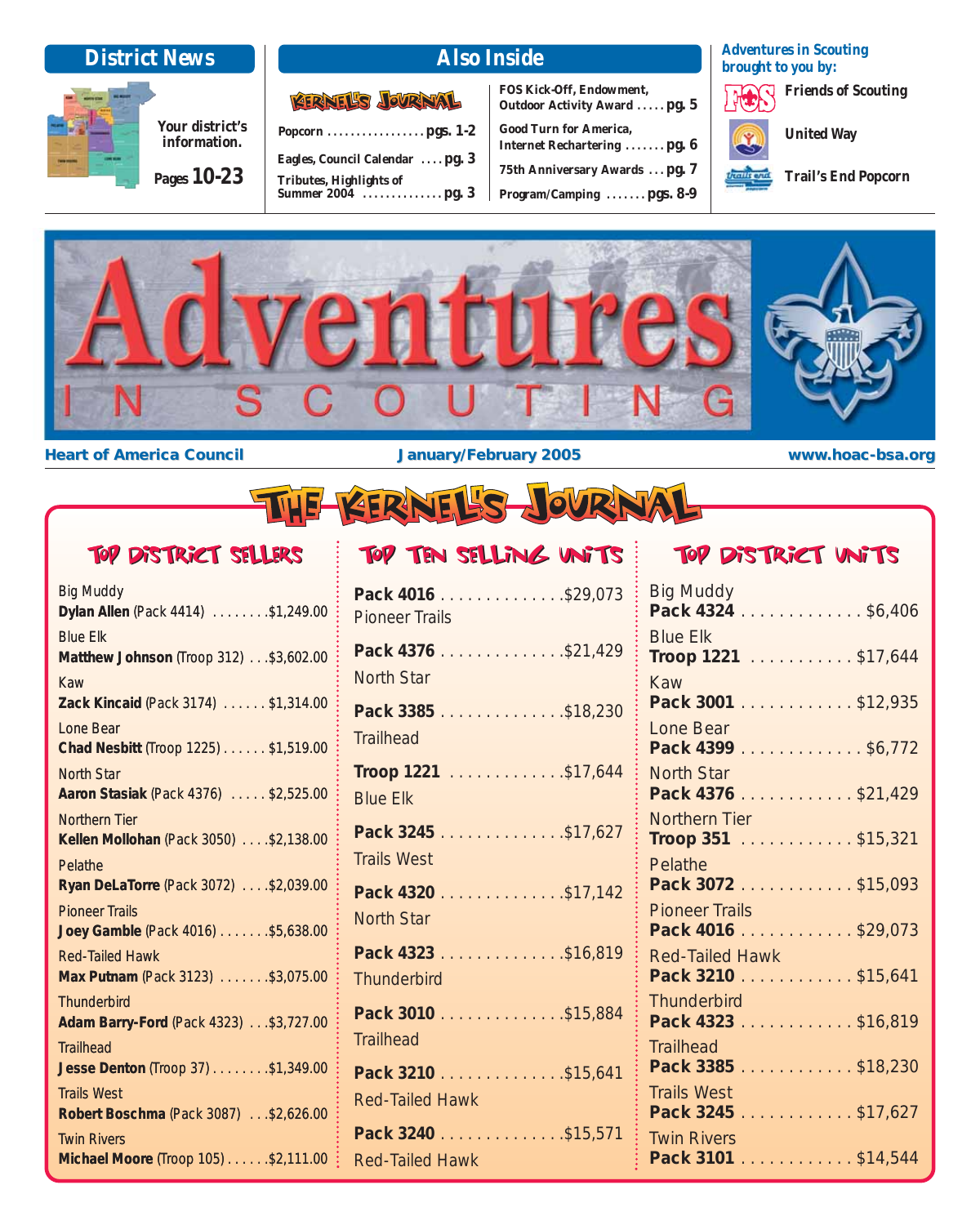

### \$1,000 SELLERS

#### **BIG MUDDY DISTRICT**

| Dylan Allen (Pack 4414) \$1,249.00  |  |
|-------------------------------------|--|
| Joshua Bates (Pack 4414) \$1,079.00 |  |

#### **BLUE ELK DISTRICT**

| Matthew Johnson (Troop 312) \$3,602.00      |
|---------------------------------------------|
| Eric Dennison (Troop 221) \$2,444.00        |
| Christopher Morrow (Troop 138) \$2,384.00   |
| Brandon Enke (Troop 312) \$2,304.00         |
| Taylor Combstock (Troop 221) \$2,227.00     |
| Alex Eichstadt (Troop 138) \$2,025.00       |
| Jason King (Troop 221) \$1,503.00           |
| Josh Twenter (Troop 178) \$1,278.00         |
| Chistopher Thibault (Pack 362) \$1,243.00   |
| Georgen Alex (Troop 865) \$1,186.00         |
| Aaron Babusa Lucas (Troop 865) . \$1,177.42 |
| Travis Kampe (Troop 266) \$1,102.00         |
| lan Whitehill (Troop 1282) \$1,097.00       |
| Paul Golden (Troop 221) \$1,042.00          |
| James Ingram (Troop 206) \$1,033.00         |
| Derrick Estle (Pack 492) \$1,016.00         |
| Brent Henderson (Pack 4175) \$1,007.00      |
| Michael Sherrod (Pack 4604) \$1,002.00      |
| Eric J. Lewis (Troop 161) \$1,000.00        |

#### **KAW**

| Zach Kincaid (Pack 3174) \$1,314.00    |  |
|----------------------------------------|--|
| William Owens (Pack 3167) \$1,021.00   |  |
| Nick Swerezwski (Pack 3211) \$1,004.00 |  |

#### **LONE BEAR**

| Chad Nesbitt (Troop 1225) \$1,519.00       |
|--------------------------------------------|
| Nathaniel Yannayon (Pack 4404) \$1,506.00  |
| Jacob Moore (Troop 1225) \$1,122.00        |
| Jonathan Duhamell (Pack 399) \$1,119.00    |
| Ricky Allan Roesch (Troop 1225) \$1,112.00 |
| Richie Mesar (Pack 399) \$1,005.00         |

#### **NORTH STAR**

| Aaron Stasiak (Pack 376) \$2,525.00          |
|----------------------------------------------|
| Matthew Brammeier (Troop 1360) \$2,236.00    |
| Brandon Christianson (Pack 4333) .\$2.062.00 |
| Taylor Reinsch (Pack 4447) \$1,725.00        |
| Elliott Kiefer (Pack 4320) \$1,519.00        |
| Jacob Dooley (Pack 215) \$1,500.00           |
| Frasier McCart (Pack 4740) \$1,405.00        |
| Christian Camper (Troop 1365) \$1,376.00     |
| Wesley Blanton (Pack 4707) \$1,335.24        |
| Steven Oxley (Pack 4333) \$1,233.00          |
|                                              |

| Andrew Herdman (Pack 441) \$1,222.50      |
|-------------------------------------------|
| Eric Watkins (Troop 1412) \$1,214.00      |
| Michael Anderson (Pack 4365) \$1,178.00   |
| Steven Swaney (Troop 301) \$1,115.00      |
| Spencer Pearson (Troop 397) \$1,107.00    |
| Jimmy Schildman (Troop 1740) \$1,102.00   |
| Jason Baur (Troop 397) \$1,066.00         |
| Ryan Foltz (Pack 4333) \$1,044.00         |
| Taran Winnie (Troop 397) \$1,035.00       |
| Ben Matt (Pack 4314) \$1,030.00           |
| Parker Long (Troop 444) \$1,026.00        |
| Will Riley (Pack 376) \$1,022.00          |
| Cory Von Seggern (Pack 249) \$1,019.00    |
| Robert Minor (Pack 320) \$1,017.00        |
| Kenneth Lehman (Troop 397) \$1,014.00     |
| Dillon Harvey (Pack 4309) \$1,009.00      |
| Christopher Palmer (Pack 4348) \$1,002.00 |
| Ryan Martin (Pack 4309) \$1,002.00        |
| Andrew Stasiak (Pack 376) \$1,001.00      |
| Austin Salmon (Pack 376) \$1,001.00       |
| Sam Nagorney (Troop 1395) \$1,001.00      |
| Andrew Thomas (Pack 215) \$1,000.00       |

#### **NORTHERN TIER**

| Kellen Mollohan (Pack 3050)\$2,138.00 |
|---------------------------------------|
| Brian Bensing (Pack 3351) \$2,031.00  |
| Adam C. Moon (Pack 3399) \$1,284.00   |
| Patrick Poe (Troop 184) \$1,265.00    |
| Ross Platt (Troop 351) \$1,231.00     |
| Mark Province (Troop 351) \$1,211.11  |
| Scott Bracken (Troop 93) \$1,193.00   |
| Jason Biesma (Pack 3651) \$1,166.00   |
| Josh Manning (Pack 3295) \$1,163.00   |
| Liam Carroll (Pack 3295) \$1,128.00   |
| Eli Maderak (Pack 3284) \$1,113.00    |
| Ted Hilk (Troop 351) \$1,109.16       |
| Johnston Davis (Pack 3294) \$1,082.00 |
| Hunter Chapman (Pack 3751) \$1,017.00 |

#### **PELATHE**

|   | Ryan DeLaTorre (Pack 3072) \$2,039.00       |
|---|---------------------------------------------|
| 0 | Dillon Schroeder (Pack 3059) \$1,585.00     |
| 0 | Stefan Kuczera (Troop 52) \$1,413.00        |
| 0 | August Murphy-Beach (Pack 3057) .\$1,339.00 |
| 0 | Daniel Wrigley (Pack 3071) \$1,306.00       |
| 0 | Stephan Fulton (Pack 3370) \$1,192.00       |
| 0 | Ryan Schulties (Pack 3077) \$1,152.00       |
| 0 | Dakota Zinn (Pack 3462) \$1,125.00          |
| 0 | Jack Soto (Pack 3072) \$1,052.00            |
| 4 | Ryan Walker (Pack 3059) \$1,013.00          |
| 0 | Branden Baston (Pack 3071) \$1,008.00       |
|   |                                             |

#### **PIONEER TRAILS**

| Joey Gamble (Pack 4016) \$5,638.00        |  |
|-------------------------------------------|--|
| Carter Olander (Pack 4016) \$1,704.00     |  |
| Dion Daniel (Troop 1147) \$1,646.90       |  |
| James Rubert Starr (Pack 4016) \$1,346.00 |  |
| Samuel J. Baird (Pack 4030) \$1,111.00    |  |
| Clarence Cochran (Troop 1147) \$1,110.50  |  |
| Nick Price (Troop 1040) \$1,100.00        |  |
| Matthew Cherry (Troop 34) \$1,005.00      |  |

#### **RED-TAILED HAWK**

| Max Putnam (Pack 3123) \$3,075.00       |
|-----------------------------------------|
| Jamal Glasper (Troop 85) \$2,281.00     |
| Samuel Petty (Pack 3240) \$2,024.00     |
| Tanner Delaney (Pack 3204) \$1,545.00   |
| Corey Monley (Pack 3476) \$1,501.00     |
| Benjamin Mann (Troop 201) \$1,500.00    |
| David Vaupel (Pack 3210) \$1,406.00     |
| Camron McGovern (Pack 3240) \$1,326.00  |
| Ryan Albright (Troop 225) \$1,291.00    |
| Jackson Rohlfing (Pack 3210) \$1,262.00 |
| Shane Cahoj (Troop 182) \$1,218.09      |
| Griffin Rohlfing (Pack 3210) \$1,183.00 |
| Nathan Shipley (Troop 225) \$1,136.00   |
| Jason Messner (Troop 201) \$1,136.00    |
| Michael Fource (Troop 225) \$1,107.00   |
| Kyle Frank (Pack 3316) \$1,106.00       |
| Jae Cochran (Troop 122) \$1,035.00      |
| Michael Stauffer (Troop 182) \$1,010.15 |
| Hayden Burch (Pack 3250) \$1,007.00     |
| Jakob O'Kane (Pack 3138) \$1,001.00     |

#### **THUNDERBIRD**

| Adam Barry-Ford (Pack 4323) \$3,727.00  |  |
|-----------------------------------------|--|
| Preston Hereford (Pack 4323) \$3,449.00 |  |
| Brian Cook (Troop 1338) \$1,730.00      |  |
| Brandon R. Lane (Pack 4220) \$1,730.00  |  |
| Nick Christy (Pack 364) \$1,503.00      |  |
| Edmond Gonzales (Troop 1076) \$1,406.00 |  |
| Garrett Vaughn (Pack 4124) \$1,167.00   |  |
| Bryce Dorr (Troop 1240) \$1,143.00      |  |
| Bradley Gruetze (Troop 1111) \$1,135.00 |  |
| lan Sisson (Pack 4219) \$1,123.00       |  |
| Tyler Becvar (Troop 33) \$1,122.00      |  |
| Thomas Rexroad (Pack 4245) \$1,119.00   |  |
| Timmy O'Donnell (Pack 4054) \$1,119.00  |  |
| Nikolas Saylor (Troop 1032) \$1,109.00  |  |
| lan Lanyon (Pack 4280) \$1,107.00       |  |
| Kyle Allen (Pack 4054) \$1,104.00       |  |
| Spencer Davis (Pack 4210) \$1,101.00    |  |

| Landon Brack (Pack 364) \$1,101.00    |  |
|---------------------------------------|--|
| Ervell Boyd II (Troop 469) \$1,095.00 |  |
| Kaleb Mathes (Troop 1003) \$1,016.00  |  |

#### **TRAILHEAD**

| Jesse Denton (Troop 37) \$2,052.00        |  |
|-------------------------------------------|--|
| Christopher Cusick (Pack 3010) \$2,022.00 |  |
| Preston Moore (Troop 37) \$1,349.00       |  |
| Michael Rohleder (Pack 3385) \$1,253.00   |  |
| Cameron Long (Pack 3384) \$1,190.00       |  |
| Garrett Parkins (Pack 3385) \$1,179.00    |  |
| Brian London (Pack 3010) \$1,147.00       |  |
| Jonathan Contag (Pack 3002) \$1,111.00    |  |
| Kevin Graebner (Pack 3097) \$1,103.00     |  |
| Hunter Pfaff (Pack 3384) \$1,101.00       |  |
| lan Schartz (Troop 449) \$1,034.55        |  |
| Tristan Locke (Pack 3384) \$1,030.00      |  |
| Joe Nicol (Pack 3383) \$1,020.00          |  |
| Justin Gross (Pack 3251) \$1,019.00       |  |
| Matt Becker (Troop 37) \$1,011.00         |  |
| Michael Thompson (Pack 3097) \$1,004.00   |  |
| Drew Keyser (Troop 37) \$1,000.00         |  |
|                                           |  |

#### **TRAILS WEST**

| Robert Boschma (Pack 3087) \$2,626.00   |
|-----------------------------------------|
| Samuel Pint (Pack 3777) \$1,554.00      |
| Tyler Heck (Pack 3777) \$1,508.00       |
| Peter Radiel (Troop 83) \$1,505.00      |
| Adam Hoff (Pack 3777) \$1,346.00        |
| Brooks J. Walker (Pack 3288) \$1,261.51 |
| Mark LaFollette (Pack 3188) \$1,255.00  |
| Cody Nipko (Pack 3777) \$1,203.00       |
| Ryan Lolacomo (Pack 3245) \$1,138.00    |
| Matthew Ryan (Troop 181) \$1,133.00     |
| Dylan Crow (Pack 3245) \$1,125.00       |
| Evan Stutesman (Pack 3188) \$1,106.00   |
| Dalton Stene (Pack 3181) \$1,105.00     |
| Dylan Elsey (Troop 865) \$1,100.00      |
| Keaton Reece (Pack 3777) \$1,063.00     |
| Tyler Shuck (Pack 3245) \$1,031.00      |
| Austin McMullen (Pack 3777) \$1,029.00  |
| Cooper Arner (Pack 3428) \$1,001.00     |

#### **TWIN RIVERS**

| Michael Moore (Troop 105) \$2,111.00       |
|--------------------------------------------|
| Ted Michael Shields (Pack 3063) \$2,045.00 |
| Thad Husted (Troop 100) \$2,024.00         |
| Jesse Sjorlund (Troope 126) \$1,377.00     |
| Aaron Prothe (Pack 3105) \$1,305.00        |
| Drake Carolan (Pack 3063) \$1,028.00       |
| Dakota Uht (Pack 3079) \$1,004.00          |

|  | TOP TEN SELLERS                                       |  |
|--|-------------------------------------------------------|--|
|  |                                                       |  |
|  |                                                       |  |
|  |                                                       |  |
|  | Preston Hereford \$3,449 : Christopher Morrow \$2,384 |  |
|  |                                                       |  |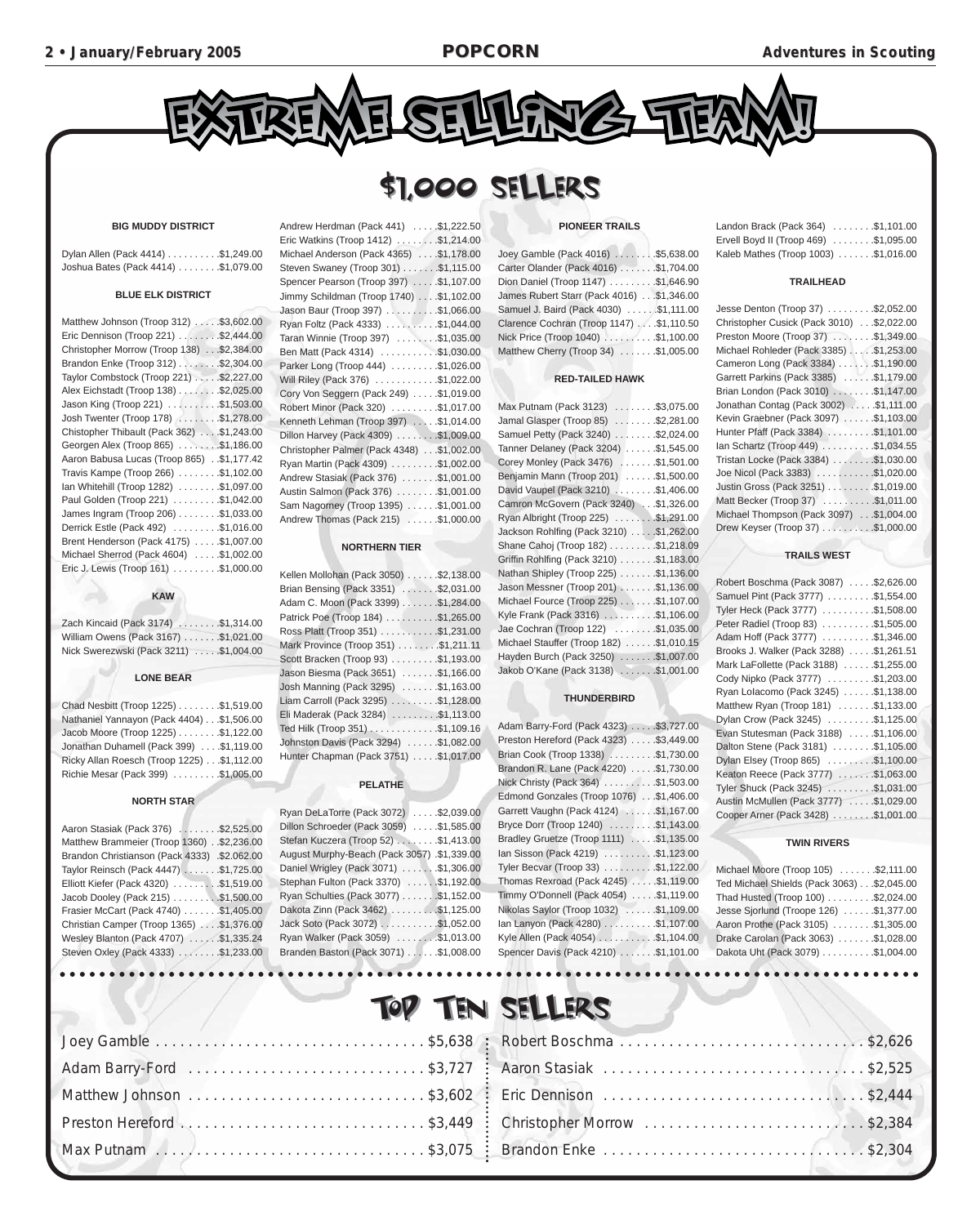|                   |             |                                 | <b>DISTRICT</b>       | <b>UNIT</b> | <b>NAME</b>                     | <b>DISTRICT</b>        | UNIT       | <b>NAME</b>                                              |
|-------------------|-------------|---------------------------------|-----------------------|-------------|---------------------------------|------------------------|------------|----------------------------------------------------------|
|                   |             | Eagles                          | North Star            | 1354        | <b>Tyler James Corkill</b>      | Thunderbird            | 1098       | Daniel Jacob Ernstmann                                   |
|                   |             |                                 | North Star            | 1249        | Joshua Lee Fisher               | Thunderbird            | 1255       | Robert David Etem                                        |
| <b>DISTRICT</b>   | <b>UNIT</b> | <b>NAME</b>                     | North Star            | 1354        | Ryan Patrick Harris             | Thunderbird            | 1550       | Philip Hart Ewan                                         |
|                   |             |                                 | North Star            | 1214        | Samuel Deane Hormel             | Thunderbird            | 1426       | Melvin Earl Eyestone                                     |
| <b>Blue Elk</b>   | 1246        | <b>Jared Mitchell Barzee</b>    | North Star            | 1376        | Jonathan Michael Klamm          | Thunderbird            | 1042       | John Edward Ferguson                                     |
| <b>Blue Elk</b>   | 1257        | Scott L. Bultemeier             | North Star            | 1397        | Alexander Coble Kreeger         | Thunderbird            | 1042       | <b>William Patrick Foss</b>                              |
| <b>Blue Elk</b>   | 175         | <b>Tyler Nicholas Codilla</b>   | North Star            | 1397        | Benjamin Drew Kreeger           | Thunderbird            | 1244       | William Jesus Friend                                     |
| <b>Blue Elk</b>   | 1138        | Kyle Thomas Crandall            | North Star            | 1180        | Geoffrey Francis Kudlacz        | Thunderbird            | 1283       | Travis Ryan Geary                                        |
| <b>Blue Elk</b>   | 1204        | <b>Seth Andrew Davis</b>        | North Star            | 9           | <b>Tyler Wilson Park</b>        | Thunderbird            | 1042       | <b>Geoffrey Stewart Hayes</b>                            |
| <b>Blue Elk</b>   | 1278        | Jacob Jeremiah De Long          | North Star            | 1357        | Robert Jason Schowengerdt       | Thunderbird            | 1256       | Daniel Lawerence O'Reilly                                |
| <b>Blue Elk</b>   | 1138        | Kyle Aaron Feaster              | North Star            | 1388        | Ryan Colby Sublett              | Thunderbird            | 1550       | Cory Scott Reames                                        |
| <b>Blue Elk</b>   | 1492        | Lacy Lee Ferguson               | North Star            | 1418        | Luke Martin Tait                | Thunderbird            | 1550       | Dustin Lyle Robinson                                     |
| <b>Blue Elk</b>   | 1228        | Jason Alan Grubb                | Northern Tier         | 299         | Daniel Michael Belz             | Thunderbird            | 1150       | <b>Dustin Reed Schroer</b>                               |
| <b>Blue Elk</b>   | 1228        | David Lee Hawkins               | Northern Tier         | 302         | Joseph Owen Caldwell II         | Thunderbird            | 1255       | David William Trenchard                                  |
| <b>Blue Elk</b>   | 1312        | Jonathan Gregory Homan          | Northern Tier         | 54          | Braulio Tanner Delapena         | Thunderbird            | 1601       | Bryan Andre Van Buskirk                                  |
| <b>Blue Elk</b>   | 1138        | <b>Bradley Stephen Knipp</b>    | Northern Tier         | 91          | James Linne Groening            | Thunderbird            | 601        | <b>Edward James Van Buskirk</b>                          |
| <b>Blue Elk</b>   | 1209        | Joshua David Malsick            | Northern Tier         | 358         | Stuart J. Heckman               | Thunderbird            | 1285       | <b>Timothy Daniel Warren</b>                             |
| <b>Blue Elk</b>   | 1310        | Darren John Milosevich          | Northern Tier         | 279         | Nathan Robert Holder            | Thunderbird            | 1220       | <b>Drue Charles Williams</b>                             |
| <b>Blue Elk</b>   | 1347        | Michael Don Olsen               | Northern Tier         | 185         | Pedro Abreu Miller              | Trailhead              | 284        | James Terill Badgerow                                    |
| <b>Blue Elk</b>   | 1492        | Benjamin Ray Reifel             | Northern Tier         | 584         | Robert Craig Naylor             | Trailhead              | 92         | William Jeffrey Bodanske                                 |
| <b>Blue Elk</b>   | 1082        | <b>Justin Micheal Reynolds</b>  | Northern Tier         | 98          | <b>Ryan Christopher Sellers</b> | Trailhead              | 201        | Samuel Drew Brown                                        |
| <b>Blue Elk</b>   | 1082        | Eric Dale Shupe                 | Northern Tier         | 98          | Jared Cameron Sullivan          | Trailhead              | 10         | Thomas Randolph Holt                                     |
| <b>Blue Elk</b>   | 1206        | <b>Brian Matthew Stahl</b>      | Northern Tier         | 189         | Brent R. Ware                   | Trailhead              | 10         | Collin James Isham                                       |
| <b>Blue Elk</b>   | 1282        | Matthew Cole Swope              | Pelathe               | 59          | Samuel Glenn Gleeson            | Trailhead              | 10         | <b>Timothy Porter King</b>                               |
| <b>Blue Elk</b>   | 1266        | Jason Nathaniel Wright          | Pelathe               | 59          | Colin Olson Kappelman           | Trailhead              | 10         | Alexander Joseph Krantz                                  |
| <b>Big Muddy</b>  | 1318        | Louis Harrison Lefholz          | Pelathe               | 59          | Andrew Chen Huan Kong           | Trailhead              | 10         | Colby Andrew Krantz                                      |
| <b>Big Muddy</b>  | 1318        | <b>Samuel Alexander Sollars</b> | <b>Pioneer Trails</b> | 1059        | Andrew Robert Bien              | Trailhead<br>Trailhead | 395<br>257 | Michael James McInerney                                  |
| Kaw               | 211         | Mason Alexander Denk            | <b>Pioneer Trails</b> | 61          | Justin Parris Cohen             | Trailhead              |            | <b>Brent Caleb McPherson</b>                             |
| Kaw               | 211         | Michael Alphonse Denk           | <b>Pioneer Trails</b> | 1059        | <b>Brian William Dess</b>       | Trailhead              | 387<br>395 | Andrew Rau Meyer                                         |
| Kaw               | 211         | Patrick Joseph LeVota           | <b>Pioneer Trails</b> | 1118        | Lee Christian Gibbs             | Trailhead              | 92         | Thanh-Long Minh Nguyen<br><b>Thomas Winfield Reddick</b> |
| Lone Bear         | 1437        | Robert Allen Chester            | <b>Pioneer Trails</b> | 1017        | Eric Elroy Johnson              | Trailhead              | 10         | Mitchell Charles Schutte                                 |
| Lone Bear         | 1673        | David John Denfeld II           | <b>Pioneer Trails</b> | 1118        | John Christopher Sutherlin      | Trailhead              | 1098       | Kyle Matthew Seever                                      |
| Lone Bear         | 1437        | John Norbert Eising III         | <b>Pioneer Trails</b> | 1059        | <b>Byron Dunn Wheeler</b>       | Trailhead              | 10         | James Brantley Thrasher                                  |
| Lone Bear         | 1398        | Kyle Robert Hookey              | <b>Pioneer Trails</b> | 1024        | Morgan Teale Wienstroer         | Trailhead              | 1551       | <b>Garth Daniel Shumway Wilkins</b>                      |
| Lone Bear         | 1430        | Robert Dean Osman               | Red-Tailed Hawk       | 265         | <b>Brent Justin Blazek</b>      | <b>Trails West</b>     | 181        | Matthew B Fitzmaurice                                    |
| Lone Bear         | 1437        | William Dean Wheeldon           | Red-Tailed Hawk       | 222         | Michael David Cobb              | <b>Trails West</b>     | 181        | Kevin Timothy Hadel                                      |
| Lone Bear         | 1430        | Kevin Michael Williams          | Red-Tailed Hawk       | 222         | Tavis Gene Highfill             | <b>Trails West</b>     | 401        | Antony Lee Hygh                                          |
| North Star        | 1418        | Joseph Eugene Blanch            | Thunderbird           | 1046        | Andrew Stephen Bean             | <b>Trails West</b>     | 86         | Brain Joseph Keiter                                      |
| North Star        | 1270        | <b>Trevor Bolliger</b>          | Thunderbird           | 1601        | <b>Taylor Douglas Briggs</b>    | <b>Trails West</b>     | 1340       | Kyle Lee Pollman                                         |
| North Star        | 9           | Dwight Jackson Bowlin           | Thunderbird           | 1364        | Matthew Christopher Brucks      | <b>Trails West</b>     | 181        | Christopher John Swift                                   |
| <b>North Star</b> | 1180        | Spencer Wayne Cope              | Thunderbird           | 1601        | Evan Kendall Daugherty          |                        |            |                                                          |
|                   |             |                                 |                       |             |                                 |                        |            |                                                          |

### **Council Calendar**

#### **January**

- **1** New Years Day, Scout Shop Closed **11** Exec Board Mtg, 12:00 p.m., KC Marriott Downtown - Harvest Room, 200 W 12th **Street**
- **12** Pow Wow Staff, 7:00 p.m., Heart of America Council Service Center, 10210 Holmes Road
- **14** Vntrng Winter Odyssey, 8:00 p.m., Village Presybyterian Church
- **15** TN Work Day, 8:00 a.m., Theodore Naish Scout Reservation, 1100 Martinek Lane
- 17 MLK Day, Service Center Closed, Scout Shop Closed
- **18** Commissioner Meeting, 7:00 p.m. HOAC Powell Training Center, 10210 Holmes Rd.
- **19** Naish Maint Dinner, 7:00 p.m., HOAC Powell Training Room, 10210 Holmes Rd.
- **22** Bartle Work Day, 8:00 a.m., H. Roe Bartle Scout Reservation
- **22** Trainer Dev Conf, 8:30 a.m. Shawnee United Methodist Church 10700 Johnson Drive
- **22** Webelos Camp Draw, 9:00 a.m., Heart of America Council Office, 10210 Holmes Rd.
- **22** Wbls Camp Draw, 9:00 a.m., Council Service Center, 10210 Holmes Rd.
- **25** Rotary Cmp Staff Mtg, 6:30 p.m., HOAC Service Center, 10210 Holmes Rd.
- **26** CLMbrshpComMtg, 7:00 p.m., Council Service Center, 10210 Holmes Rd
- **26** Advance Cmt Mtg, 7:00 p.m., Heart of America Council Service Center, 10210 Holmes Rd

#### **February**

- **2** CS Day Camp Stf Mtg, 7:00 p.m., Heart of America Council Service, 10210 Holmes
- **3** New Year's, Scout Shop Closed, Service Center Closed
- **3** PopcornPymtDue, 9:00 a.m., HOAC Service Center, 10210 Holmes Road **5** Bartle Work Day, 8:00 a.m., H. Roe Bartle
- Scout Reservation
- **5** CS Day Camp Stf Mtg, 7:00 p.m., Heart of America Council Service Center, 10210 Holmes Road
- **8** Exec Cmt Mtg, 12:00 p.m., Carriage Club
- **10** Pow Wow Staff, 7:00 p.m., Heart of America Council Service Center, 10210 Holmes Road
- **12** TN Work Day, 8:00 a.m., Theodore Naish Scout Reservation, 1100 Martinek Lane
- **16** Camp Cmt Mtg, 7:00 p.m., Heart of America Council Service Center, 10210 Holmes Road
- **16** Cncl Trng Mtg, 7:00 p.m. Heart of America Council Service Center, 10210 Holmes Road
- **19** Bartle Work Day, 8:00 a.m., H. Roe Bartle Scout Reservation
- **21** Presidents Day-Service Ctr Closed **22** Rotary Cmp Stf Mtg, 6:30 p.m., HOAC
- Service Center 10210 Holmes Rd. **23** Camp Fee Pmt, 8:30 a.m., Heart of Amer-
- ica Council Service Center,10210 Holmes Rd
- **26** TN Work Day, 8:00 a.m. Theodore Naish Scout Reservation, 1100 Martinek Lane
- **26** Commissioner Trg, 8:00 a.m., HOAC Powell Training Center, 10210 Holmes Rd

#### **March**

- **2** CS Day Camp Stf Mtg, 7:00 p.m., Heart of America Council Service Center, 10210 Holmes Road
- **2** COPE/Clmbng Mtg, 7:00 p.m., Heart of America Council Office, Powell Training **Center**
- **5** Bartle Work Day, 8:00 a.m., H. Roe Bartle Scout Reservation
- **8** Exec Cmt Mtg., 12:00 p.m., Carriage Club
- Pow Wow Staff, 7:00 p.m., Heart of America Council Service Center, 10210 Holmes Road
- **11** Commission Coll, 5:00 p.m.
- **12** COPE/Climbing Weekend, 8:30 a.m., Theodore Naish Scout Reservation
- **19** TN Work Day, 8:00 a.m. Theodore Naish Scout Reservation, 1100 Martinek Lane
- **19** Bartle Work Day, 8:00 a.m., H. Roe Bartle Scout Reservation
- **19** COPE/Climbing Weekend, 8:30 a.m., Theodore Naish Scout Reservation
- **22** HRBLeaderOrientation, 6:00 p.m., H. Roe Bartle Scout Reservation, 5525 NE Scout Camp Road
- **22** Rotary Cmp Stf Mtg, 6:30 p.m., Heart of America Service Center, 10210 Holmes Rd
- **22** BSCmpLdrMtgBartle, 7:00 p.m., TBA
- **23** BSCmpLdrMtgBartle, 7:00 p.m., TBA
- **23** BSCmpLdrMtgNaish, 7:00 p.m., TBA
- **23** Advance Cmt Mtg, 7:00 p.m., Heart of America Council Service Center, 10210 Holmes Road
- **23** Naish Leader Orientation, 7:00 p.m. Heart of America Council, 10210 Holmes Road
- **25** Good Friday Bartle Closed, Srvc Ctr Closed, CouncilOfc Closed, Naish Closed
- **30** CLMbrshpComMtg, 7:00 p.m., Council Service Center, 10210 Holmes Road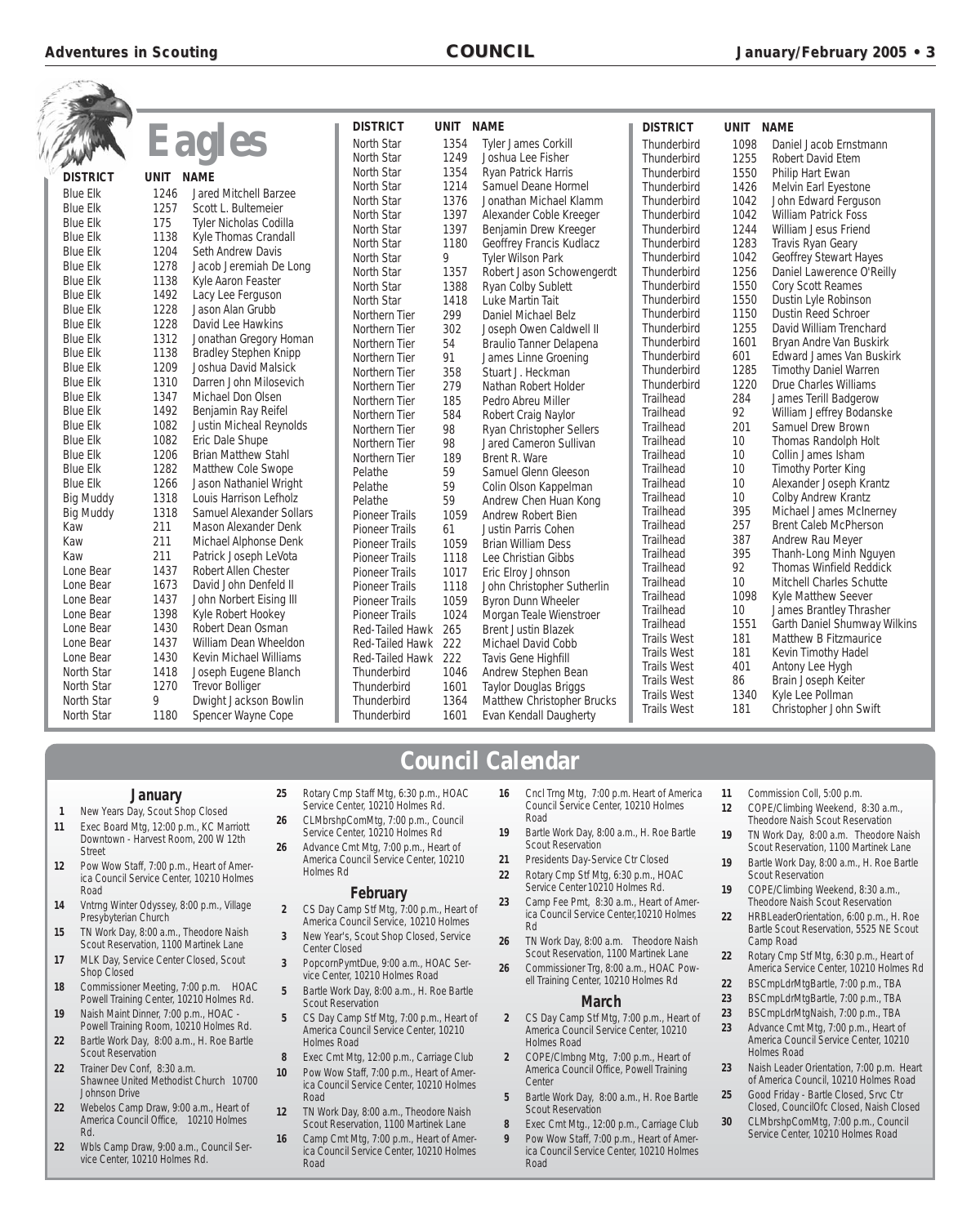Aging

#### **IN MEMORY OF:**

**E. Addis Munyan, Jr.** W. W. or Joanne Kennedy Bradley and Cynthia Strecker George James Jami Kay Ervin and Jean Johnston Farmers Insurance Group Staff of Aerospace Medicine Group Jess and Patty Yarger Robert and Louise Line Joan Fayman Thomas Nidiffer Disciplators Small Group of Christ Episcopal Church Barbara and Ernie Fleisher and Family Robert and Ann Poindexter Nancy Hawley James and Lydia Youngblood Charles Sweeney John and Pauline Jenkins Beverly Smith Marilyn Jurden Peter and Ruth Fennel Kay Vaughn Bill Mohr Dean Stonner Bob Hunter Mr and Mrs. Danny Rudder Charles and Beverly Yocum Gary and Amy Hodgden Dr. and Mrs. George Cary, Jr. Ed and Arleta Davey Mr. And Mrs. Murray Davis Bonnie Anderson Walter and Nancy Pinnell Billie Houghton Donald Seifert May Lockwood Ed and Joan Hutchison Alfred and Lucille Sondern Mary Longenecker Mrs. R. J. Quirk Edmund and Vera Hughes Dr. Arturo Quiason George and Susan Pavlakis Mrs. Marilyn Rusovich Celinda Haynie Mrs. Harold Miller David and Marsha Butler Ruth O'Crowley Lynn and Robert Mackle Mrs. William E. White

#### **G. Earl Burum**

Wolfgang and Christa Thiergart George and Lillian Gee Mary Tollefson John and Marilyn Meek Frankie Austin Andrew Hoffman Warren and Joann Kennedy John and Margaret Brindley Richard Ray Mr. And Mrs. Dan Wheatcroft Harvey and Beverly Bodker Archor Industries, Inc. Mr. And Mrs. W. J. Vandenberg, Jr. William Singleton Mr. And Mrs. J. Nick Badgerow

### **Tributes**

Boy Scout Troop 284 Marian Neal Dalana Neely Wilbur T. Hill Mr. And Mrs. Robert Raymond Lowell and Lorna Lang Mary Beth Coffey Stephen and Devra Klein Larry and Beverly Mallin Don and Genny Holtgraves Ruth Harbour C. Jack Phillips Bruce and Elizabeth Macy John Armstrong Solarcom Holdings, Inc.

#### **Jack Biggins**

Jim and Judith Wart Denis Dietz Marybelle Anderson Dorothy Jean Crook Santa Fe Breakfast Group Randy and Linda Seiner Richard and Lynne Grindstaff Paul Middleton Milouise Bond James Biggins

#### **Daniel Hughes**

Elizabeth Hall The Miller Brewing Company Walmart Corporate Offices Elley Spangler Jean Matthews Mary Beirne Frances and Sammie Ireland E&J Gallo Winery Brown-Forman Corporation Jacqueline Barney Mary E. Beirne Ben E. Keith Company Haldex Commercial Vehicle Systems Republic Beverages

#### **Rev. John R. Hamilton**

Tom and Sharon McCullough Richard and Emily Boeshaar First Guard Health Plan The Mark Brayer Family John and Betty Novak

**Christopher Johnson** LBS Homes Ray and Sandra Seidelman Jacobs Construction Ginger Stetler Betty Witt W. Brent Fuson Paul and Cindy Neidig Richard and Julie York

#### **Donald McRuer** Charles Cash, Jr. Catherine Lippert Larry Simon The Employees of Info-Data Services Norton, Norton & Noland Rose Marie McGinness Robert Tritt Smooth Propeller Corporation Irene Delich Cheryl Brozinic

Ron and Anita Simon

**James D. Swope** Mr. And Mrs. Bruce Davis

**John Saunders** Jayhawk Area Agency on

**Lester Neth** The Northcraft Families Alice Bowling

**Bob Czarlinsky** Annette and Joel Fish and Family

**Timothy Michael Bennett** Rita Meyer Patricia Bennett

**Karl Eaton** Kenneth Woosley

#### **IN HONOR OF:**

**Craig Jones and Karen Hale** David and Florene Schwensen Jesse and Irene Green R. G. and Jeanne Sterrett Art and Mary Russell Terry and Judy Van Biber Chris and Lisa Colman Gene and Willa Belle Coffman Donald and Shirley Cogan Bob and Betty Horne Mr. And Mrs. J. W. Cochran

**Paul Lamberd** Fern Lamberd

**Stephen Siler** Richard Day Research, Inc.

**Captain Brian Hillner** Principal Commercial Acceptance

**Robert Ramseyer** Mary M. Dillon Dee and David Dillon

**J. D. Curts** Madelene Curts Jennifer Curts Smith Jeffrey W. Curts

**Charlie Bock** The Bronstein Family The Cosner Family

**Andrew Bien** The Bronstein Family The Cosner Family

**Joe Blesssing** The Bronstein Family

**Doug Dellinger** TheBronstein Family

**Drew Jones** The Bronstein Family

### **Highlights of Summer 2004**

#### **For the Protestant Committee**

The summer was mild, the weather was great and we have launched into new events at Bartle Scout Reservation. The Protestant Committee on Scouting began a "Leathers" program this past summer which was a huge success. This is a program which has been modified from a program from YMCA. The YMCA began their program to encourage and include all youth in a growth experience while at camp. They saw the need of a young man and met it with great success. The same could be said for our "Leathers" program. During the summer of 2003, Chaplain Cindy Cone, was asked by a leader why there were no Bible studies at camp or faith growth experiences besides chapel? Her answer, "No one asked". And that began a journey to explore and develop a program for adults and youth.

Throughout the winter of 2003-2004, writing, editing, planning and training began. The "Blue Leather" was developed and in the summer of 2004, 2000 adults and youth received their Blue Leather. The books, fish carabiner, and blue leather rounder have found their way from coast to coast and requests continue to be received.

The program works like this. There is a beginning gathering time with the camp chaplain. Leaders come together and are given fish carabiners, to be given to all participants, and the Blue Leather books for all participants and instructions in how to work through the materials. Leaders and youth work together through the materials, which focus on God, Loyalty to Country and Duty to Others. The intent is to put together the Scout Oath and Law into the reality of life and our faith. After the leader is satisified with completion, a blue leather rounder is given to the youth and/or adult and a stamp or symbol is placed on that leather. The leather is then worn by the scout/scouter as a outward symbol of an inward growth.

Each summer another leather will be added to the carabiner. Summer 2005, a Grey Leather will be added. Youth and adults will be able to work on both Blue and/or Grey during their sessions at camp. We look forward to seeing more of you in the coming summers involved in this program.

Summer of 2005 will also see expansion of this program to Camp Naish. Blue Leather material will be available for all Boy Scouts camping at Naish and we are beginning to work on a Leathers program for Webelos.

As a piece of the puzzle, an expectation of the program would be to begin to work on the Religious Award of your church. Currently God and Country classes are being held in North Star and are being coordinated by Jeff Cook.

Beginning in fall of 2005, God and Country classes will be taught throughout the area, in order to help youth meet that expectation. God and Country classes are classes taught by instructors to all youth who are involved in Girl Scouts, Boy Scouts, Campfire, 4-H, or church youth groups. They are awards given by the church, recognized by the youth serving organizations.

We will be looking for additional instructors and counselor in training during the next year. If you are interested please contact Rev. Cindy Cone, 816-318-8060 or 816-694-5151 or Jeff Cook, 816-468-9232 or 816-616- 6882.

Your involvement in both of these programs is encouraged as we continue to given opportunities to fulfill and live the Scout is Reverent piece of our lives. All programs are open to all youth and adults, of all faiths. If you have questions, please contact Rev. Cindy Cone.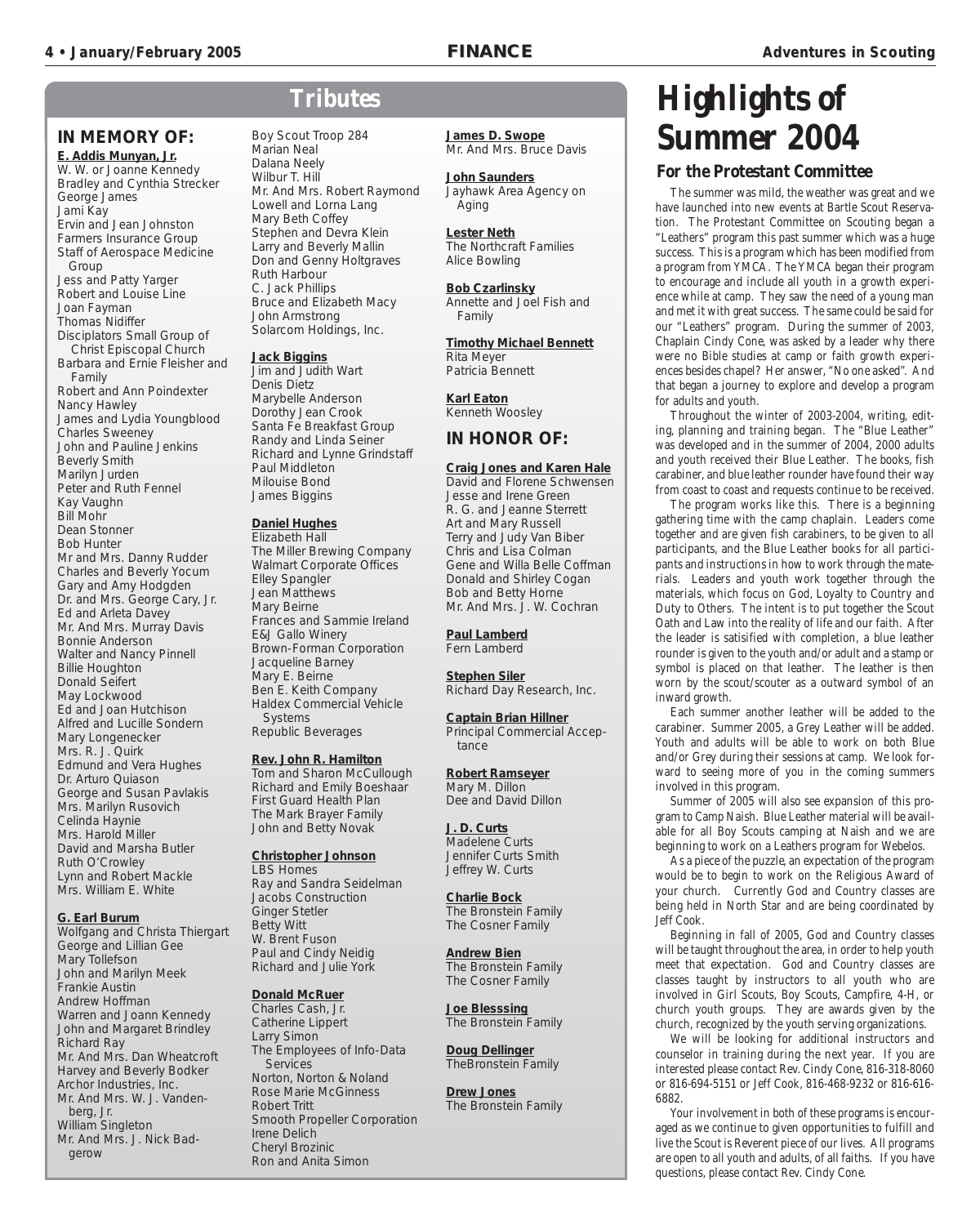# **2005 Friends of Scouting Kick-Off**

Friends of Scouting, the annual giving campaign of the Heart of America Council, will kick-off on January 26, 2005 at 7 pm at the Overland Park Sheraton Hotel. Even though this is the formal kick-off of the campaign for the Council, the district level campaigns began two months ago. Family presentations have been made and are still being made to Scouting families at the Pack, Troop, and Crew level.

The Family Campaign is expecting to raise more than \$586,000 this year to support the Scouting programs of the Council. These programs provide young people with the values and character needed to grow into healthy adults. We hope that all families will consider a financial gift to support the Council.

To assist the Districts in their efforts to meet their Family Friends of Scouting goal, the following Scouters have agreed to chair their districts' respective family campaigns

| <b>District</b>        | <b>Name</b>             | <b>Home Phone</b>  |
|------------------------|-------------------------|--------------------|
| <b>Big Muddy</b>       | <b>Brett Cooper</b>     | $(816)$ 776-5637   |
| <b>Blue Elk</b>        | <b>Bob Stikeleather</b> | $(816) 796 - 8902$ |
| Kaw                    | <b>Rick Lockwood</b>    | $(913) 684 - 2980$ |
| <b>Lone Bear</b>       | <b>Erica Collins</b>    | $(660)$ 747-2847   |
| <b>North Star</b>      | <b>Robert Morrison</b>  | $(816) 741 - 5348$ |
| <b>Northern Tier</b>   | <b>Steve Brady</b>      | $(913) 362 - 8441$ |
| <b>Pelathe</b>         | <b>Chris Armstrong</b>  | $(785) 842 - 4000$ |
| <b>Pioneer Trails</b>  | <b>Thomas Holley</b>    | $(816)$ 942-1297   |
| <b>Red-Tailed Hawk</b> | <b>Tom Johnson</b>      | $(913)$ 402-1212   |
| <b>Thunderbird</b>     | <b>Leo Berroteran</b>   | $(816)$ 353-5311   |
| <b>Trailhead</b>       | <b>Larry Potts</b>      | $(913) 383 - 3303$ |
| <b>Trails West</b>     | <b>Marlene Bean</b>     | $(913) 782 - 3279$ |
| <b>Twin Rivers</b>     | <b>Tom Randall</b>      | $(913) 294 - 9809$ |

If you would like more information on the Family Friends of Scouting campaign in your district, please contact your District Family Chairman or call your District Executive at (816) 942-9333.

### **Endowment Melvin Had a Problem**

Melvin was an industrious postwar entrepreneur. He had served his country faithfully and re-entered civilian life late in 1945. That's when he remembered something Will Rogers once said, "Buy land, they ain't making more of it."

That seemed like a perfectly logical rationale, so Melvin began to acquire a parcel here and a parcel there on the edge of a growing, expanding city. It wasn't long after the land acquisitions that Melvin acquired his contractor's license and the obvious thing to do was to start building something on the land he owned.

Melvin had a conservative nature about him and never did anything too hurriedly. Having come out of the Depression, he wasn't keen about incurring debt for fear there might be another reversal of the economic times that could take him under. So gradually Melvin began to build – an apartment dwelling here and another apartment there. He worked hard, married shortly after the war and before long had five children. By the time he turned 70 and began to slow down, he had 16 grandchildren.

Now it was time to move from success to significance. He needed to think about creative ways to contribute to his community in a costeffective manner that would also benefit his family in later years. Melvin's apartment units, 64 in all, were appreciating in value almost by the minute. The city and grown and engulfed his holdings; so he engaged a gift planner from one of his favorite local charities in a series of conversations about how to use these properties to benefit his family and extended family.

They decided on a somewhat unique idea – a charitable lead trust. You see, one of Melvin's other problems was too much income; so he funded the trust with 32 of his apartments and directed that income to be shared among his three favorite charities for the next 18 years. Then after that time the income would be passed on to his children and grandchildren. There were some very significant tax benefits to this trust for Melvin. The end result was more income for his community interests and then assets passed along to his family members at a later time with a significant reduction in federal estate and income tax.

For more information, please feel free to contact Mike Johnson, Director of Finance Services at (816) 569-4979. I would be pleased to talk with you about your estate goals.

# **Cub Scout Outdoor Activity Award**

Tiger Cubs,Wolf and Bear Cub Scouts, and Webelos Scouts have the opportunity to earn the Cub Scout Outdoor Activity Award. Boys may earn the award in each of the program years as long as the requirements are completed each year. The first time the award is earned, the boy will receive the pocket flap award, which is to be worn on the right pocket flap of the uniform shirt. Each successive time the award is earned, a wolf track pin may be added to the flap. Leaders should encourage boys to build on skills and experiences from previous years when working on the award for a successive year.

#### **Requirements**

#### **All Ranks**

Attend Cub Scout day camp or Cub Scout/Webelos Scout resident camp.

#### **Rank Specific**

**Tiger Cubs.** Complete one requirement in Achievement 5,"Let's Go Outdoors"(Tiger Cub Handbook)and complete three of the outdoor activities listed below. **Wolf Cub Scouts.** Assemble the "Six Essentials for Going Outdoors" (Wolf Handbook, Elective 23b) and discuss their purpose,and complete four of the outdoor

activities listed below.

**Bear Cub Scouts.** Earn the Cub Scout Leave No Trace Award (Bear Handbook, Elective 25h) and compete five of the outdoor activities listed below.

**Webelos Scouts.** Earn the Outdoorsman Activity Badge (Webelos Handbook); and complete six of the outdoor activities listed below.

#### **Outdoor Activities**

With your den, pack, or family:

1. Participate in a nature hike in your local area. This can be on an organized, marked trail, or just a hike to observe nature in your area.

2. Participate in an outdoor activity such as a picnic or park fun day.

3. Explain the buddy system and tell what to do if lost. Explain the importance of cooperation.

4. Attend a pack overnighter. Be responsible by being prepared for the event.

5. Complete an outdoor service project in your community.

6. Complete a nature/conservation project in your area. This project should involve improving, beautifying, or

supporting natural habitats. Discuss how this project helped you to respect nature.

7. Earn the Summertime Pack Award.

park rules.

8. Participate in a nature observation activity. Describe or illustrate and display your observations at a den or pack meeting.

9. Participate in an outdoor aquatic activity. This can be an organized swim meet or just a den or pack swim. 10. Participate in an outdoor camp fire program. Perform in a skit, sing a song, or take part in a ceremony.

11. Participate in an outdoor sporting event. 12. Participate in an outdoor Scout 's Own or other

worship service. 13. Explore a local city, county, state, or national park. Discuss with your den how a good citizen obeys the

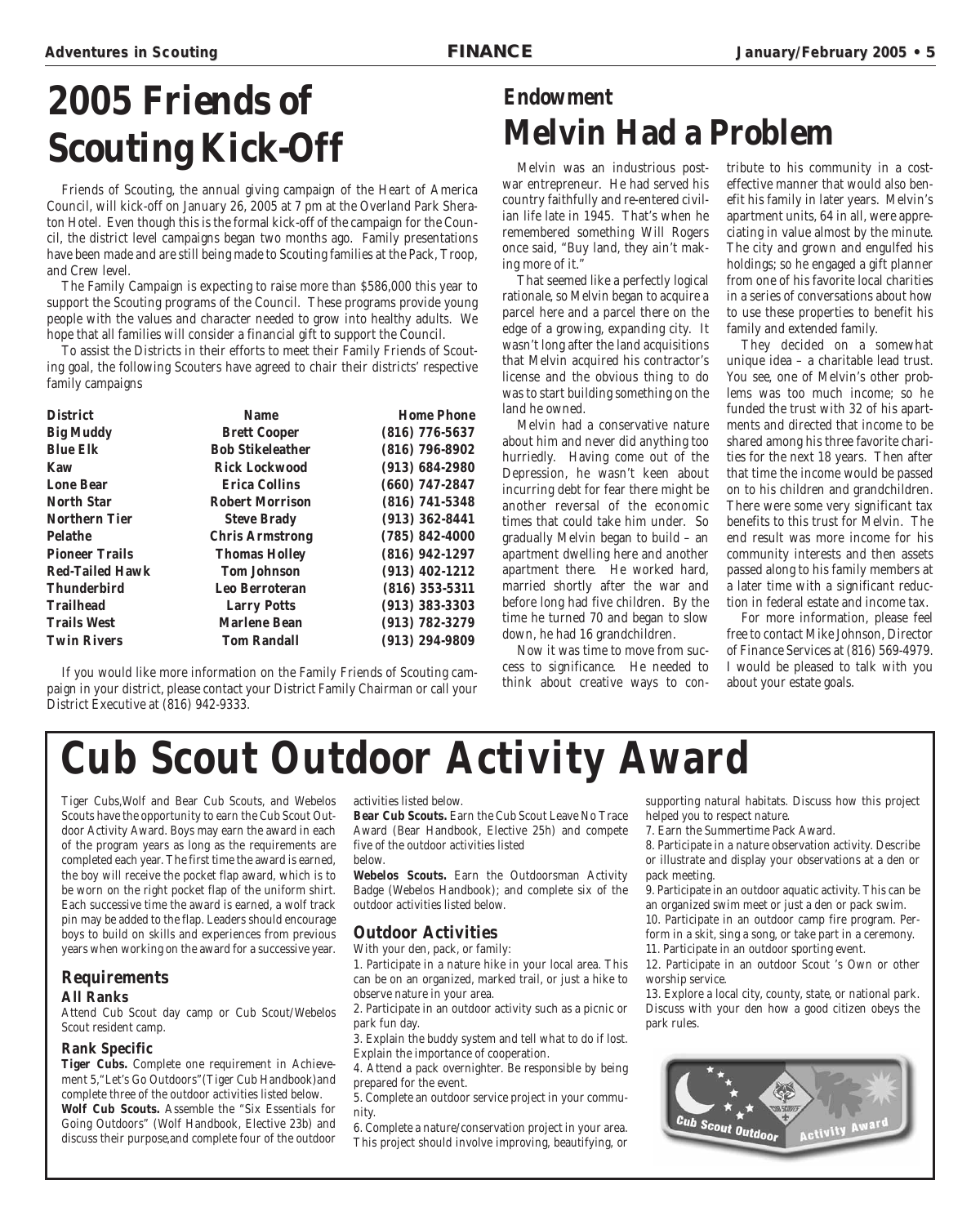### **Good Turn for America Are you the one who will make a difference?**

Good Turn for America is a nationwide effort to highlight the positive impact Scouting has on the community through the numerous service projects conducted each year.

This program provides a data collection site as part of the National BSA ScoutNet database where units can document their service projects, the number of hours provided and how they benefited others. You can learn more at www.goodturnforamerica.org.

Note that your unit will need a unit Good Turn for America ID# (available at the Council Service Center through Nikki Kendrick at 569- 4925 or nroach@bsamail.org).

An exciting component of Good Turn for America is the number of partnerships with local service organizations including Habitat for Humanity, the Salvation Army and the American Red Cross.

It is important to note that this is a year round opportunity for service and recognition. Your Pack, Troop, or Crew can log on and report your service project(s) at anytime and print a certificate to recognize your efforts.

#### **Examples of projects include:**

- Park clean-up
- Canned food collection
- Help at your church, school, or chartered organization a.
- Eagle Scout projects
- Stream clean-up

As of early November, 490 Scouts, 65 non Scouts and 405 adults participated in service projects that were logged onto the Good Turn for America website. These 44 projects resulted in 1,665 of hours given by 36 units. They collected 5,547 food and clothing items to be distributed, participated in healthy living programs such as a fun run and helped with litter cleanup and community beautification.

Currently the American Cancer Society Hope Lodge, which provides free housing for cancer patients receiving treatment in Kansas City, is in need of support and help. They are looking for everything from help during work days in February, March and April and have a 'wish list' including household items, guest amenities and kitchen items.

To find out more contact Nichole Duval the American Cancer Society Hope Lodge at (816) 842-6427.

Watch the Council website and the Council newsletter "Adventures in Scouting" for information on service projects available through our community partners (Red Cross, Habitat, Salvation Army) available in the Spring of 2005.

#### **For more information contact:**

**Jonathan Bonness The Heart of America Council 10210 Holmes Road Kansas City, MO 64131 (816) 569-4955 jbonness@bsamail.org**

**For your unit ID# contact: Nikki Kendrick (816) 569-4925 nroach@bsamail.org**

**www.goodturnforamerica.org**

### **Internet Rechartering Update**

We are very excited about this new method to recharter our Scouting units. As with all new programs, there are issues that need to be worked through.

The following are things for you to keep in mind when you process your unit's recharter electronically:

- •Computer processing require-Microsoft Internet Explorer version 5.5 or higher and no other browser will provide full functionality. The system will work with a minimum 56-KB dialup.
- •Do not use any punctuation in fields when entering names, addresses, etc. This will cause problems processing your recharter in ScoutNet. For example: addresses will not certify and mail may not be delivered to your members.
- •Webelos transferring at recharter: If the pack and troop have

the same recharter month, the troop will have to pay the \$10 registration fee. You cannot transfer the Webelos for \$1.

- •Do not change names to reflect nicknames in member files. Please leave the names as they are in ScoutNet unless a name is misspelled.
- •If your unit needs to reset its information, it has to be done before you submit your recharter. Keep in mind that once it has been reset, you must go in as a first time user again. After it has been submitted it cannot be reset. Any changes after that point will need to be made on their printout.
- Leaders who are re-registering may change positions at recharter time only without new applications. The Executive Office signs off on the recharter approving changes.
- Keep passwords simple (something you will remember) and all letters either lowercase or uppercase.
- •If using Packmaster or Troopmaster go to their website at www.troopmaster.com and download any patches out there that you have not downloaded. Do this prior to trying to upload their recharter.
- •If your unit is changing their IH, the change will not be reflected on the front page of the printout. Cross off the old IH and write in the new one with address and date of birth.
- If a unit has a reregistering nonpaying position (IH or AP) also registering in a paying position as a MC, CC, etc. they are not showing up on the page that prints new leaders. But, we still need new applications on them because they are a new leader.
- •You must us the correct SS# for any adults you process. Failure to do so will cause "bad" background check report for that adult. If your unit has a new IH and you don't have their SS#, please leave that field blank. Do not make up a SS#. The message it gives is only a warning and not an error.
- •You cannot multiple leaders in the same unit in more than one position. The only exception is the IH and CR positions. If you multiple a in leader two positions we will delete the multiple position.

Please contact the Council's Registration Department, 816- 569-4934, if you have any questions or comments concerning the Internet Rechartering process. With your help we will continue to improve this new process.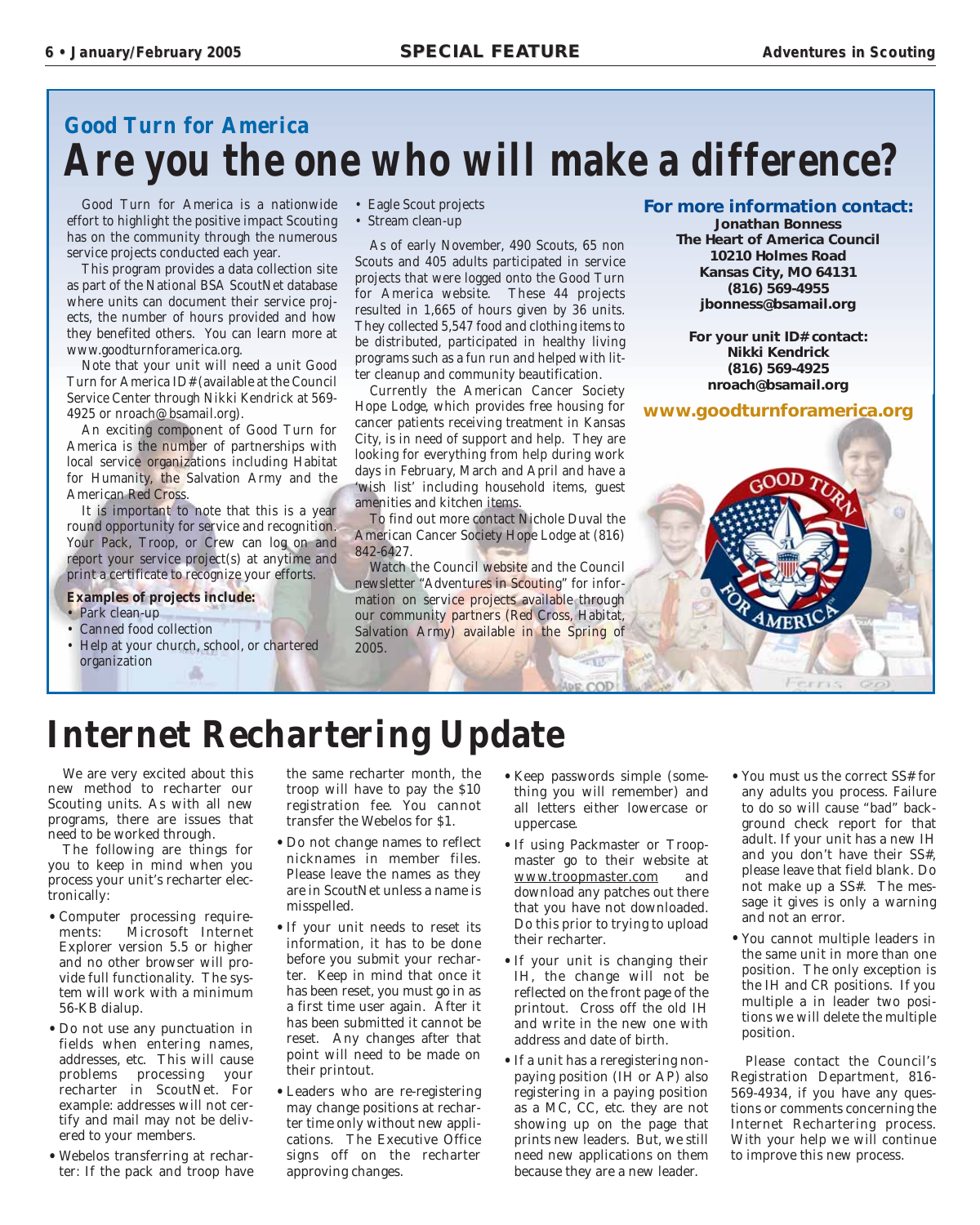# **75th Anniversary Awards**

### **Cub Scouts**

#### **For Tiger Cubs, Cub Scouts, and Webelos Scouts**

#### **Complete requirement 1 and five other activities.**

**1.** Participate in a pack, district, or council celebration commemorating the 75th Anniversary of Cub Scouting. (This could be a blue and gold banquet.)

**2.** With an adult family member,talk to someone who was living in 1930 when Cub Scouting was founded. Find out what life was like for that person as a child —games played, subjects studied in school,family pastimes,and such. Draw a picture illustrating one of these activities.

**3.** With your den or family members,take part in a skit, song, or ceremony or tell a story about the history of Cub Scouting or the values it represents.

**4.** Make a puppet showing one of the characters from Rudyard Kipling's The Jungle Book. You can learn about these characters in the Cub Scout handbooks. Use your puppet in a puppet show.

**5.** Draw an illustration of the United States flag as it looked in 1930. Explain what changes have been made in the flag since then and why.Tell how you can show respect for the flag.

**6.** Participate in a pack, district, or council derby. Decorate your entry to celebrate the 75th Anniversary of Cub Scouting.

**7.** Choose a sport from the Cub Scout Academics and Sports program. Learn about someone who has played this sport during the past 75 years. Play the sport with your den, pack, friends, or family.

**8.** Learn how some methods of transportation have changed in the past 75 years.Create a model or sculpture of one means of transportation that was used in 1930.

**9.** List five methods of communication commonly used today. Tell how many of these existed in 1930.Use one method of communication to invite a non-Scouting friend to a 75th Anniversary activity and invite him to join.

**10.** Design a greeting card for the 75th Anniversary of Cub Scouting.Send the card to a friend or relative, with a note telling them about your favorite Cub Scout activities and why Cub Scouting is important to you.

### **Cub Scout Packs**

#### **For each youth and adult member of qualifying packs**

#### **Complete requirement 1 and five other activities.**

1. Hold a blue and gold banquet celebrating the 75th Anniversary of Cub Scouting.

2. Conduct an open house or recruiting event (an indoor event or held outdoors at a local park or other facility) to introduce new families to Cub Scouting and emphasize how Scouting's values have remained constant throughout Cub Scouting's 75-year history.

3. Take part in a parade or other community event through which your pack can promote the 75th Anniversary of Cub Scouting.

### **Cub Scout Leaders**

**For any registered leader who works with Cub Scouts**

#### **Complete requirement 1 and five other activities.**

**1.** Participate in a pack, district, or council celebration commemorating the 75th Anniversary of Cub Scouting. (This could be a blue and gold banquet.)

**2.** Create posters, fliers, or other media to promote 75th Anniversary celebration events and/or awards at three den, pack, district, or council events.

**3.** Serve on a committee in your pack, district, or council to plan an event to commemorate the 75th Anniversary of Cub Scouting (different from activity 1).

**4.** Learn about a game that boys played in 1930. Teach the game to Cub Scouts at a den meeting, pack meeting, camp, or district activity, or to a group of leaders at a training event or roundtable.

**5.** Using materials that would have been available in 1930, teach a craft to Cub Scouts at a den meeting, pack meeting, camp,or district activity,or to a group of leaders at a training event or roundtable.

**6.** Learn a song that was popular in 1930. Teach the song to Cub Scouts at a den meeting, pack meeting, camp, or district activity,or to a group of leaders at a training event or roundtable.

**7.** Take photographs or write an article about how your den, pack, district, or council is celebrating the 75th Anniversary of Cub Scouting. Submit to a local newspaper for publication.

**8.** Create a costume and wear it to tell a story about the history of Cub Scouting to Cub Scouts at a den meeting, pack meeting, camp, or district activity, or to a group of leaders at a training event or roundtable. (Resources include youth handbooks and Cub Scout Leader Book.)

**9.** Invite a career professional (fire fighter, police officer, banker, retail professional, etc.) to speak at a Cub Scout activity or training event, highlighting how his/her profession has changed in the past 75 years.

**10.** Read Rudyard Kipling's The Jungle Book to familiarize yourself with the characters Baden-Powell incorporated into Cub Scouting.

4. Conduct a pack derby in which boys are encouraged to decorate entries with a 75th Anniversary of Cub Scouting theme.

5. Using the history of Cub Scouting as the theme,conduct an outdoor camp fire program.

6. Conduct a pack service project,such as Good Turn for America,that promotes and reinforces the concept of 75 years of Cub Scouts helping others.As a pack, contribute at least 75 hours of service.

7. Work with your chartered organization to recognize Cub Scouting's 75th Anniversary in the organization's correspondence,newsletters,or other media.

8. Prepare a photo display for your chartered organization or other community location,highlighting activities of your pack today and in years past. This may also include photos from other family members who were in Scouting.

9. Appoint a pack historian to document pack events during the 75th Anniversary celebration. The historian may

### **Cub Scout Families**

#### **For all Tiger Cubs, Cub Scouts, Webelos Scouts, and family members**

#### **Complete requirement 1 and five other activities.**

**1.** Participate in a pack, district, or council celebration commemorating the 75th Anniversary of Cub Scouting. (This could be a blue and gold banquet.)

**2.** Invite another family to attend a 75th Anniversary event or activity to learn more about Cub Scouting and how to join.

**3.** Visit a business, landmark, or other site or structure in your community that is at least 75 years old. Talk to a representative about how the location has changed in the past 75 years.

**4.** As a family,make a list of household items that would not have existed 75 years ago.Discuss what might have been used instead and how life was different without these items.

**5.** Bake a cake, pie, cookies, or other dessert using ingredients that would have been available 75 years ago. Decorate the dessert with a Cub Scout theme.

**6.** Start a family scrapbook, or add to an existing one. Include photographs or memorabilia from at least six different Scouting activities.

**7.** Make a family time capsule with each family member including items that represent what is important to him or her. Decide on a future date on which to open the capsule together.

**8.** As a family, read an article together from Boys' Life magazine (accessible via the Internet at www.boyslife.org). Talk about how this article would have been different had it been written 75 years ago.

**9.** Draw a family time line going back at least 75 years. Include significant dates such as birthdays, weddings, and when family members joined Scouting.Mark 1930 as the year Cub Scouting began.

**10.** Find a picture or photograph of the Cub Scout uniform in 1930. Discuss how the uniform has changed. Have each family member draw a picture of what they think the Cub Scout uniform might look like 75 years in the future.

add to an existing scrapbook or history or may begin a scrapbook or other record that the pack can build on in the future.

10. At your chartered organization, local park, or other community site,plant a tree to commemorate the 75th Anniversary of Cub Scouting.

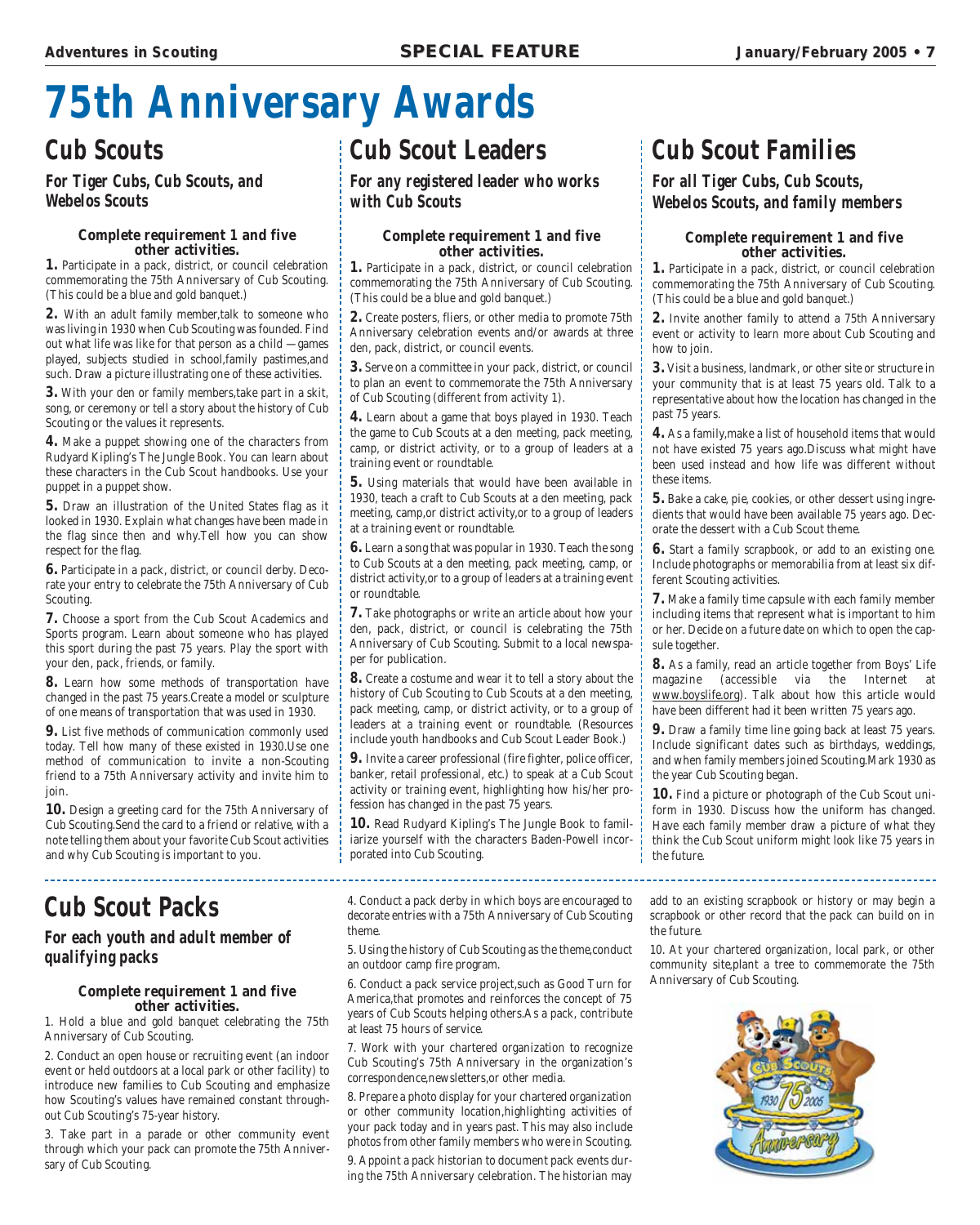#### **Brownsea NYLT National Youth Leadership Training**



Brownsea NYLT National Youth Leadership Training is an intensive six-day outdoor training experience for young men in support of the Scoutmaster's responsibility for the training of troop junior leaders. The training is

conducted by the Heart of America Council Training Committee, which uses the NYTL outline, approved by the Boy Scouts Division of the BSA.

This years course will be held at the Theodore Naish Scout Reservation from June 12th to June 17th. The purpose of this Training is to give participants the confidence and knowledge to run the troop program; to give participants a basic knowledge of the eleven skills of leadership and help them relate these skills to their troop responsibilities; to create an atmosphere where Scouts will experience Scouting at it's best; to enhance the relationship between the participant and his Scoutmaster and of course to have fun!! Registration forms will be available soon on the Heart of America Council website at www.hoacbsa.org or visit the Council's Resource Center.

#### **Wood Badge Training**

**Wood Badge training is an experience like no other!**



You will take part in classroom training followed by training and fun in the outdoors with your patrol. You will learn about and practice developing a team, then leading that team to it's maximum potential. This training experience is open to all adult Scouters registered in the Boy Scouts of America. The course will be held on two weekends this fall. The course will be held at the Rotary Camp facility in Lee's Summit, Missouri. Registration forms and additional information are available at your district roundtable, the Council Service Center and on the council's website. You are not required to have camping or Scout Craft skills in order to enjoy this ultimate training experience, however you need to be training in you current registered position. The objective of the course is to help you learn to be a more effective leader. You will experience professional environment with knowledgeable and skilled trainers using the most modern and effective training techniques and material. The fee for the course is \$200.00 (including non-refundable deposit of \$25.00) and includes all meals and training material.

#### **Rotary Scout Camp**

Rotary Scout Camp is the HOAC long-term resident camp for special needs Scout. This scamp is held at the Rotary Youth Camp facility, located in Lee's Summit, Missouri. Volunteer staff members are currently being recruited. Unit staff members work one-onone with campers during the week of camp. Staff members must be at least 14 years old, registered Scout or Scouter. If you have questions regarding Rotary Camp or want to schedule an interview to be on staff contact Brian Tobler at the Council Service Center or btobler@bsamail.org.

#### **2005 Rotary Camp**

We are excited to announce some changes for Rotary Camp in 2005. First, the new dates of Rotary Camp for 2005 will be Monday, June 27th to Friday, July 1st. As many of you may already know, the dinning hall at Rotary Camp has been torn down in order make room for a bigger and better dinning hall. This will allow us to camp more Scouts in 2005, as we plan on increasing our number of campers from 50 to 65! Since we have a 1 to 1 ratio at Rotary Camp, more campers will require more staff. If you are interested in serving on Rotary Camp Staff in 2005, you can download the Staff Application from the council website. Rotary Camp Staff will be required to be at camp from Friday, June 24th to Saturday, July 2nd. Should you have any questions regarding Rotary Camp, please contact Brian Tobler at (816) 569-4985.

#### **Order Of The Arrow – High Adventure Opportunities**

Can't get into Philmont? Your troop is not going to Florida Sea Base, but you are still looking for a high adventure opportunity. The Order Of The Arrow may have an opportunity for you. There are opening at the Philmont Scout Ranch for trail crew, the Wilderness Voyage at Northern Tier, and the new Ocean Adventure program at Florida Sea Base. All of these programs are held during the summer of 2005, and are filling up fast. You need to be at least 16 years old by the day you start your program, but not yet 21. For an application contact Heart Of America Council camping services 816-942-9333

#### **VFW and Naish Flag Mall**

The Bonner Springs Veterans of Foreign Wars Post 6401 has agreed to help fund the renovation of the Naish Scout Reservation Central Camp Flag Mall. Plans include new

flagpoles in the center with a rock wall and plaque honoring Veterans surrounded by a split rail fence.

For more information on how you can help, contact Jim Jenkins at (913) 441-1234.

#### **Order of Arrow**

Spring Inductions will be held April 29 – May 1, and May 20-22. Registration will be available online and mailed to scoutmasters in early spring. Plan now to schedule your unit elections, contact your Chapter Chief for more information.

#### **Naish Scout Reservation**

Theodore Naish Scout Reservation will be closed for camping during the spring of 2005, due to the construction of new buildings, including pool, dining hall, office and cubworld. This construction is a result of the Keeping Our Promise campaign and the support of our many volunteers.

#### **Webelos and Bear Camp Draw**

Webelos camp draw will be January 22, 2005 at the Council Service Center. Specific times and instructions were mailed to the Cubmaster and Committee chairman.

Bear camp draw will be April 20, 2005 at the Council Service Center. Dates of camp are as follows:

| <b>Session 1</b>  | July $9 - 10$ , 2005    |
|-------------------|-------------------------|
| <b>Session 2</b>  | July $11 - 12$ , 2005   |
| <b>Session 3</b>  | July $16 - 17$ , 2005   |
| <b>Session 4</b>  | July 18 - 19, 2005      |
| <b>Session 5</b>  | July $23 - 24$ , $2005$ |
| <b>Session 6</b>  | July $25 - 26$ , 2005   |
| <b>Session 7</b>  | July $30 - 31$ , $2005$ |
| <b>Session 8</b>  | August $1 - 2$ , 2005   |
| <b>Session 9</b>  | August $6 - 7$ , 2005   |
| <b>Session 10</b> | August 8 - 9, 2005      |

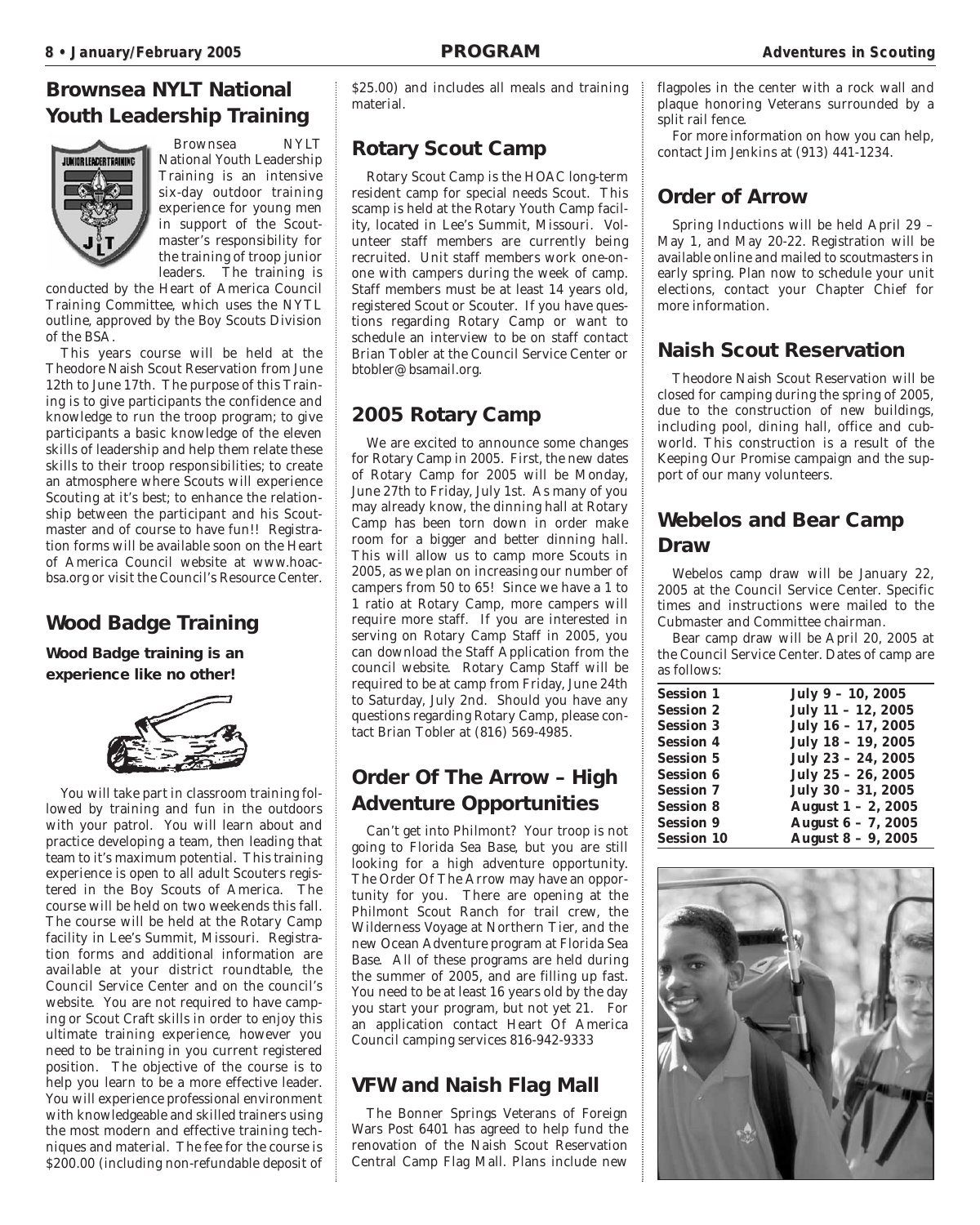#### **MOS Tribal Council Recommendations**



Recommendations for Mic-O-Say Tribal Council are due by March 1, 2005. All recommendations received on or before March 1st will be considered for the 2005 camping season. By action of the Council of Chieftains, recommendations received after the deadline will be returned and must be submitted for the following camping season. Please do not attach extra information to the

recommendation, as it will be returned to the sender. Additionally, recommendations must be on the most recent version. Recommendation forms are available on the council website or at the Council Service Center.

#### **2005 Long Term Camp Leaders**

| <b>David Allen</b>        | <b>HRB Reservation Director</b>                              |
|---------------------------|--------------------------------------------------------------|
| <b>John Christiansen</b>  | <b>HRB Reservation Ranger</b>                                |
| <b>Michael Finn</b>       | HRB Food Service & Sawmill MOS Advisor                       |
| <b>Merlyn Grubb</b>       | MOS Recording Medicine Man & Lone Star<br><b>MOS Advisor</b> |
| <b>Barry Morris</b>       | <b>HRB Reservation Commissioner &amp; Asst</b>               |
|                           | Director for Admn                                            |
| <b>Bruce Reed</b>         | Piercing Arrow MOS Advisor                                   |
| <b>Michael Rodak</b>      | Lone Star Camp Director                                      |
| <b>Fred Hack</b>          | <b>Piercing Arrow Camp Director</b>                          |
| <b>Rich Weiland</b>       | <b>Sawmill Camp Director</b>                                 |
| <b>Wayne Weimer</b>       | <b>Assistant Reservation Director - Facilities</b>           |
| Dave Woodman              | Directing Medicine Man                                       |
| <b>Ron Johnson</b>        | <b>Reservation Program Director</b>                          |
| <b>Jonathan Bonness</b>   | <b>TN Reservation Director</b>                               |
| <b>Seth Bundy</b>         | <b>TN Program Director</b>                                   |
| <b>J D Jones</b>          | OA Lodge Chief                                               |
| <b>Richard Ledgerwood</b> | <b>TN Reservation Ranger</b>                                 |
| <b>To Be Determined</b>   | <b>TN Camp Director</b>                                      |
| <b>John Jones</b>         | <b>TN Reservation Commissioner</b>                           |
| <b>Brian Tobler</b>       | <b>Rotary Staff Advisor</b>                                  |
| <b>Tom Sheeley</b>        | <b>Rotary Camp Director</b>                                  |
| <b>David Allen</b>        | Venture Camp Advisor                                         |
| <b>Sue Grote</b>          | Venture Camp Director.                                       |

### **Attention All Arrowmen!**

One of the ways for your troop to help these ScoutReach troops would be to become a Host Troop. A host troop would invite the ScoutReach Troop on their monthly camp out, or upcoming event. Additionally, the host Troop may visit the ScoutReach troop and put on the program for the night.

If you think your troop would like to be involved in this program, please contact Jonathan Bonness at the council office (816-942-9333) for a Scout Reach Troop near you.

The Heart of America Council's ScoutReach committee has partnered with the Order of the Arrow to provide summer camp to all Scouts in the Urban Core of Kansas City. The primary goal is to have 100 Scouts in the Urban Scouting program attend summer camp at Camp Naish the third session, June 26th through July 2nd, 2005. 150 Urban Scouts will be invited to attend the induction weekend on May 2nd in the hopes of motivating the Scouts to return for the third session.



#### **2005 Camp Sessions**

| <b>Session</b>                                            | <b>Dates</b>                     | <b>Session</b>                                                 | <b>Dates</b>                                          |
|-----------------------------------------------------------|----------------------------------|----------------------------------------------------------------|-------------------------------------------------------|
| THEODORE NAISH SCOUT RESERVATION<br><b>BOY SCOUT CAMP</b> |                                  | <b>H ROE BARTLE SCOUT RESERVATION</b><br><b>BOY SCOUT CAMP</b> |                                                       |
| <b>Staff Week</b>                                         | June $5 - 10$ , 2005             | <b>Staff Week</b>                                              | June $4 - 10$ , 2005                                  |
| 1                                                         | June 12 - 18, 2005               | <b>MOS Tribal</b>                                              |                                                       |
| $\overline{2}$                                            | June 19 - 25, 2005               | Gathering                                                      | June 11, 2005                                         |
| 3                                                         | June 26 - July 2, 2005           | 1                                                              | June 13 - 22, 2005                                    |
|                                                           | THEODORE NAISH SCOUT RESERVATION | 2                                                              | June 23 - July 2, 2005                                |
|                                                           | <b>WEBELOS CAMP</b>              | 3                                                              | July 3 - 12, 2005                                     |
| 1                                                         | July $3 - 5$ , 2005              | 4                                                              | July 13 - 22, 2005                                    |
| $\overline{2}$                                            | July $7 - 9$ , 2005              | 5                                                              | July 23 - August 1, 2005                              |
| 3                                                         | July 10 - 12, 2005               | 6                                                              | August 2 - 11, 2005                                   |
| 4                                                         | July 14 - 16, 2005               |                                                                | THEODORE NAISH CUB WORLD<br><b>BEAR RESIDENT CAMP</b> |
| 5                                                         | July 17 - 19, 2005               | $\mathbf{1}$                                                   | July 9 - 10, 2005                                     |
| 6                                                         | July 21 - 23, 2005               |                                                                |                                                       |
| 7                                                         | July 24 - 26, 2005               | $\overline{2}$                                                 | July 11 - 12, 2005                                    |
| 8                                                         | July 28 - 30, 2005               | 3                                                              | July 16 - 17, 2005                                    |
| 9                                                         | July 31 - August 2, 2005         | 4                                                              | July 18 - 19, 2005                                    |
| 10                                                        | August 4 - 6, 2005               | 5                                                              | July 23 - 24, 2005                                    |
| 11                                                        | August 7 - 9, 2005               | 6                                                              | July 25 - 26, 2005                                    |
| 12                                                        |                                  | $\overline{1}$                                                 | July 30 - 31, 2005                                    |
|                                                           | August 11 - 13, 2005             | 8                                                              | August 1 - 2, 2005                                    |
|                                                           |                                  | 9                                                              | August 6 - 7, 2005                                    |
|                                                           |                                  | 10                                                             | August 8 - 9, 2005                                    |

#### **CUB SCOUT DAY CAMP SESSIONS**

Big Muddy: June 6 – 9, 2005 Blue Elk: July 11 – 15, 2005 Kaw: June 27 – July 1, 2005 Lone Bear: June 27 – 30, 2005 North Star: June 6 – 9, 2005 Northern Tier: JUNE 13 – 17, 2005 Pelathe: June 6 – 10, 2005 Pioneer Trails: June 13 – 16, 2005 Red-Tailed Hawk: June 13 – 17, 2005 Thunderbird: June 20 – 24, 2005 Trailhead: June 20 – 23, 2005 Trails West: June 6 – 10, 2005 Twin Rivers: June 6 – 9, 2005 LOCATIONS FOR DAY CAMPS WILL BE ANNOUNCED LATER or you can contact your District Executive for more information.

#### **BOY SCOUT ROTARY CAMP**

June 27 – July 1, 2005 at Rotary Youth Camp in Lee's Summit

#### **VENTURE CAMP**

May 31 – June 3, 2005 at H Roe Bartle Scout Reservation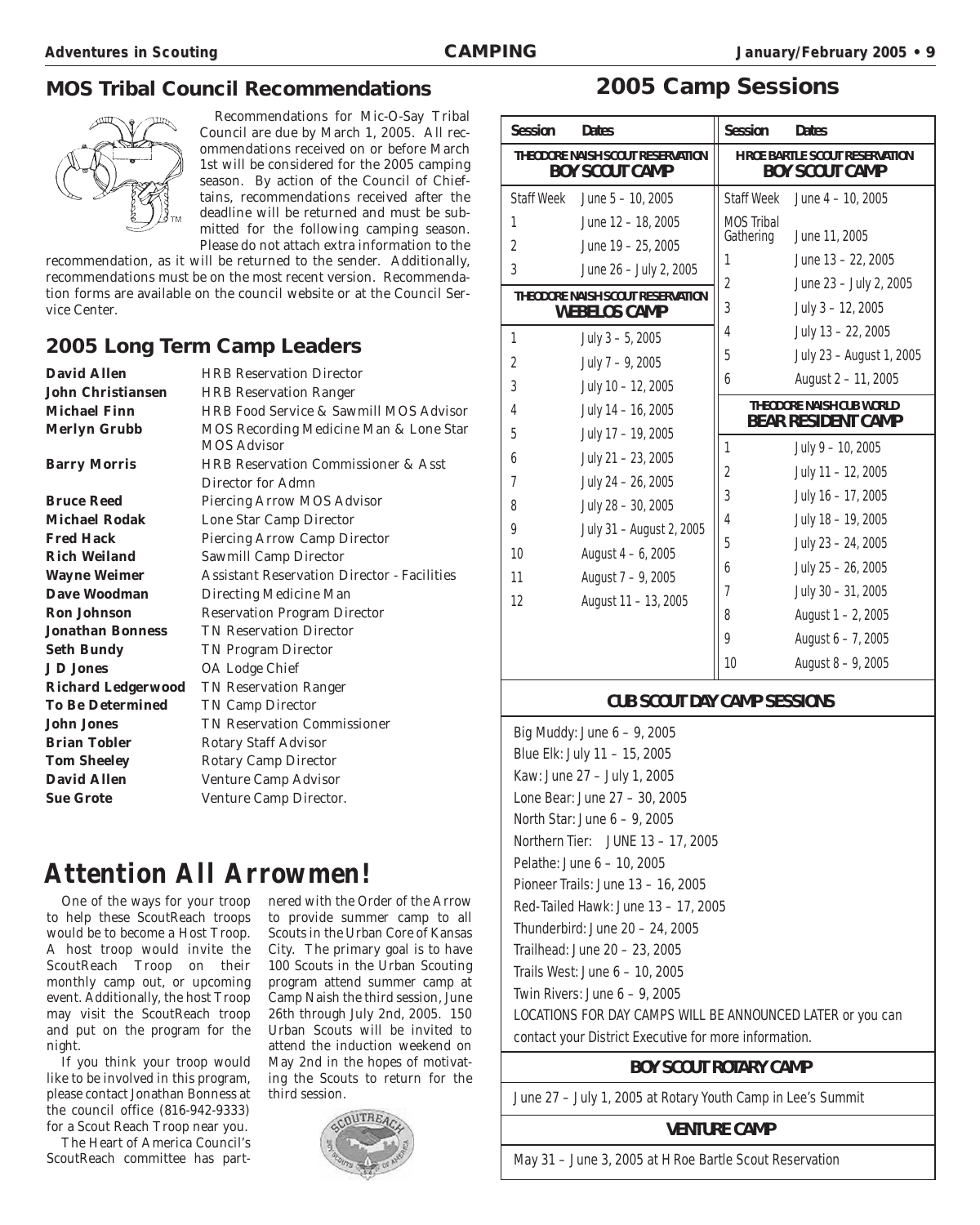

#### **Congratulations!**

Congratulations to **Gary Bloomer** for being named Scouter of the Month in November.

Congratulations also to Verlee Gilkerson who was awarded the Venturing Leadership Award at the Heart of America Council Annual Business Meeting & Recognition Dinner on November 17 as well as Thomas F. Lanio and Dr. Norman A. Smith, Jr. who were the latest North Star recipients of the Silver Beaver Award.

Thank you for all you do for

the Scouts of your units, your North Star District, and your Council!!

#### **Upcoming Training**

Monthly training opportunities at each month's Roundtable include Youth Protection, New Leader Essentials and Merit Badge Counselor Training. Don't forget the Youth Protection and Fast Start training that can be done on-line.

#### **Cub Scout Leader training is scheduled as follows:**

- Jan. 22, Complete Training Youth Protection, Fast Start,
- **North Star Events**

#### **January**

- **6** District Roundtable, 7:30 p.m., Hillside Christian Church, 900 NE Vivion. Youth Protection / Merit Badge Counselor / New Leader, Essentials Training. OA Chapter Meeting
- **8** OA Winter Banquet
- **11** District Committee Meeting, 7:30 p.m., North Cross United Methodist Church, 1321 NE Vivion
- **13** Commissioner Staff Meeting, 7:30 p.m., St. Luke Presbyterian Church, 4301 NE Vivion
- **15** OA Election Training
- **22** Klondike Derby
- **22** Cub Scout Leader Training, Park Hill Christian Church, 6601 NW 72nd
- **22** Webelos Camp Draw
- **29** District Recognition Dinner
- **29** OA Election training

#### **February**

- **3** District Roundtable, 7:30 p.m., Hillside Christian Church 900 NE Vivion. Youth Protection / Merit Badge Counselor / New Leader, Essentials Training. OA Chapter Meeting
- **4-5** District Pinewood Derby, Metro North Mall
- **5** District Mall Show, Metro North Mall
- **8** District Committee and Annual Planning Meeting, 7:00 p.m., North Cross United Methodist, 1321 NE Vivion
- **10** Commissioner Staff Meeting, 7:30 p.m., St. Luke Presbyterian, 4301 NE Vivion

#### **March**

- **3** District Roundtable, 7:30 p.m., Hillside Christian Church, 900 NE Vivion. Youth Protection / Merit Badge Counselor / New Leader, Essentials Training. OA Chapter Meeting
- **8** District Committee Meeting, 7:00 p.m., North Cross United Methodist
- **10** Commissioner Staff Meeting, 7:30 p.m., St. Luke Presbyterian
- **29** Cub Scout Leader Training
- **29** Boy Scout Leader Training
- **29** Venture Leader Training

New Leader Essentials and Leader Specific, 8:00 a.m., Park Hill Christian Church, 6601 NW 72nd.

- March 29, Cub Leader Training – Youth Protection, Fast Start & New Leader Essentials, TBA
- April 5, Cub Leader Training – Leader Specific, TBA
- April 23, BALOO Training, 8:00 a.m., Gloria Dei Lutheran Church, 5409 NW 72nd St.

Contact Fred Hack at 452- 3036 for Cub Scout Leader Training info and **Steve Vaughn** at 741-3847 for BALOO Training info.

#### **Boy Scout Leader training is scheduled as follows:**

- March 29, Boy Scout Leader – Troop Operations 1, TBA
- April 5, Boy Scout Leader Troop Operations 2, TBA
- April 12, Boy Scout Leader Committee Operations, TBA
- April 23&24, Boy Scout Leader Campout, TBA
- Contact **John Cookinham** at 587-1695 for information.

#### **Venturing Leader Training is scheduled as follows:**

• March 29, Venturing Leader, TBA

Contact **Matt Specht** at 569-4966 for more information.

#### **Klondike Derby**

The Klondike Derby for the Internationally Famous North Star District is scheduled for January 22 and it will be held at Kelsey Short Youth Camp on Smithville Lake. Find out more

at the January Roundtable or check the district website. For more information contact **Howard Scott** at (816) 436- 9370 or **Jon Geiger** at 569- 4932.

#### **District Recognition Dinner**

The District Recognition Dinner will be held January 29, 2005, 6 p.m. at the KCI Marriott. More information is available at the January Roundtable or on the district website regarding signing up for the Dinner. Highlights of the Dinner include recognition of new Eagle Scouts and all units are encouraged to bring their new Eagles. Also, the H. Virgil Bower Unit Leader Award and the District Award of Merit will be presented, as well as the Awards for the Outstanding Pack, Troop and Crew of the Year. For more information contact **Jason Scott** at (816) 569-4969.

#### **Annual Mall Show**

The 2005 North Star District Mall show will be in a new location – the Metro North Mall at Barry Road & 169 Highway. The theme is "It's a Scouting Celebration" based on the 75th Anniversary of Cub Scouting. February 5th is the date, so plan now to come and show off your unit – Pack, Troop or Crew – and why not try to recruit new scouts? It's a great opportunity to celebrate and show what a fun and meaningful experience Scouting can be.

As in past years, the District Pinewood Derby will be held on Friday, Feb. 4 and all day Saturday, under the direction of Jeff Cook.

Unit registration forms and District Pinewood Derby information will be available at the January Roundtable and will soon be online on your District Activities webpage. For questions, contact **Jill Cook**, evening phone 468-9232 or email jillc@kc.rr.com.

#### **Cub Scout Day Camp**

Plans are being made now for the "Diamonds in the Rough" Cub Scout Day Camp in June. New Tigers (going into 1st Grade), Wolves (2nd), Bears (3rd) and Webelos (4th & 5th) are all welcome to participate in field sports (BB gun shooting, archery and more), scouting skills (such as cooking, compass work and more), crafts and games. This will include a celebration of the 75th Anniversary of Cub Scouting and will give the Cubs an opportunity to earn advancement and some special awards while they are having FUN!

Your Day Camp Director is **Jeff Tyler** (816-505-2015; jstyler@kc.rr.com); Program Director is **Jill Cook** (816-468- 9232; jillc@kc.rr.com) and your Staff Advisor is District Executive **Jon Geiger** (816-569- 4932; jgeiger@bsamail.org). Please contact any of them if you have questions or if you would like to serve on staff.

#### **2005 North Star District Committee**

| <b>District Chairman</b>         |                                  |                     |
|----------------------------------|----------------------------------|---------------------|
| <b>District Commissioner</b>     | Terry Chapman 816-453-0680       |                     |
| <b>Activities</b>                | John Burwell 816-891-6499        |                     |
| Advancement                      | John McBurney 816-781-6923       |                     |
| Camping                          |                                  |                     |
| <b>FOS Chairman</b>              | Michael Short 816-587-5170       |                     |
| <b>FOS Family Chairman</b>       | Dr. Robert Morrison 816-741-5348 |                     |
| Membership/Relationships         | Russ Downing  816-587-2025       |                     |
| <b>NESA</b>                      | Bob Whitaker 816-455-0021        |                     |
| <b>Public Relations</b>          |                                  |                     |
| <b>Special Needs</b>             | Colleen Chapman 816-453-0680     |                     |
| <b>Training</b>                  | Richard Martin 816-781-9557      |                     |
| <b>Youth Protection</b>          |                                  |                     |
| <b>District Director</b>         | Jason Scott 816-569-4969         |                     |
|                                  |                                  | jscott@bsamail.org  |
| <b>Senior District Executive</b> | Matt Specht 816-569-4966         |                     |
|                                  |                                  | mspecht@bsamail.org |
| <b>District Executive</b>        | Jonathan Geiger 816-569-4932     |                     |
|                                  |                                  | jgeiger@bsamail.org |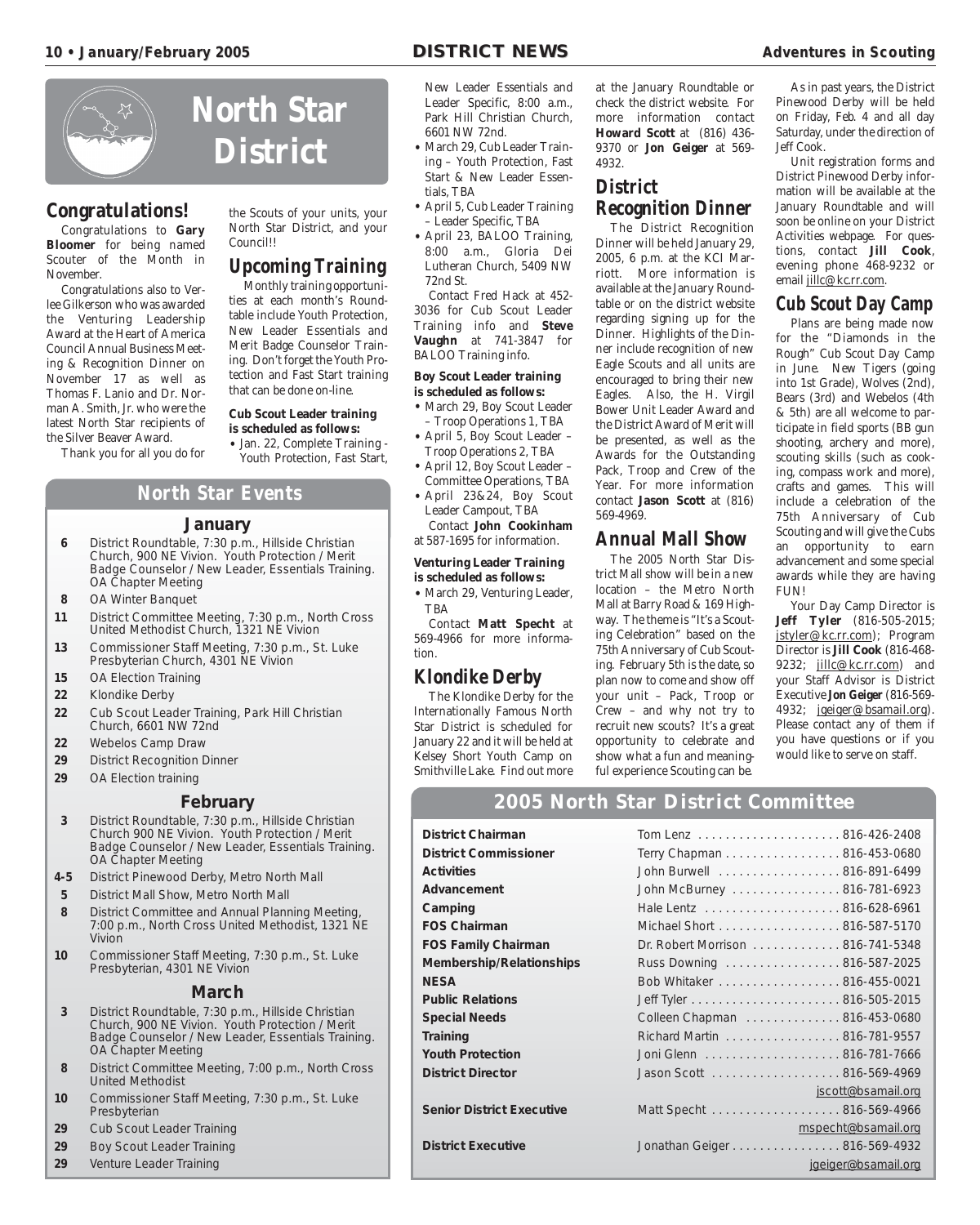

**Kaw**

**District**

Follow the link below to info on Webelos to Scout Transition http://www.scouting.org/boyscouts/resources/1

**New District Staff** Please welcome Khary Floyd he will be joining our District Staff on January 1, 2005. Khary is a graduate of Hampton University, Virginia with a Major in English and Minor in Spanish. He also has a Masters from Avila University in International Business.

scouting.

 $8 - 0.86$ /.

#### **2005 Friends of Scouting Presentations**

This is a fast past exciting fundraising campaign and we want you to be a part of it. We have already raised 13% of our 2005 Family Friends of Scouting Goal. Now is the time to contact Rick Lockwood 913-6842980 or Dusty Boatright 816-569-4967 to reserve your FOS presentation. Don't miss out on a great presentation and an opportunity to give back to

ner Springs, KS 66012 **8** District Planning Conference

Kansas City, KS

Kansas City, KS

**22** Annual Recognition Dinner

#### **Commissioner: The First Call for Help**

You may have wondered. whom do I turn to for help and info? A Unit Commissioner. They are the first call for help. You are also probably asking yourself who is my unit commissioner? That question is a little harder to answer. We have lots of them but not enough to go around. We need experienced Scouters to be a resource for units in need. If you know of someone or your self would like more information please contact **Susan Rodgers** 913-682-1000 or **Dusty Boatright** 816-569-4967 for your free no obligation consolation.

#### **Fall Camporee**



Thanks to all the Scouts and Scouters who made the Fall Camporee a success. A special thanks to Dan Hammond and Tony Lewis and their crew for all their hard work.

#### **Webelos Woods**

Thanks to Bob Sixta and his team for a great event, everyone is looking forward to next year.

#### **The Kaw District Annual Election**

We have a few changes and additions to the Kaw District Committee. New this term is Mike Henre Camping Chair. New position this term, Dan Hammond Activities, Bob Sixta Kaw Sprit Team. Please join me in thanking all our District Committee Members and Members at Large for all their hard work over the past year.

#### **Kaw District Pinewood Derby General Motors Plant - Fairfax District Saturday, March 12, 2005**

On Saturday, March 12, 2005, the Kaw District conducted its 6th annual Pinewood Derby Race at the General Motors Fairfax Plant. This joint venture allowed Cub Scouts from Wyandotte and Leavenworth Counties to race their gravity- propelled pinewood cars that they designed and carved with the assistance of their parents against one another. All Cub Scouts received a patch, ribbon, a bag full of giveaways, and were guaranteed three races. The owners of the three fastest Cub Scout cars all received trophies.

As an added attraction, several companies from the Fairfax Industrial area

#### sponsored a car in the fourth annual Corporate Pinewood Derby Race. This corporate race were conducted following the Cub Scout races, and featured specially crafted pine wood derby cars in which adults of the various departments from General Motors and other area businesses competed against one another.

As a result of the corporate sponsorships and participation this event raised over \$26,000 to ensure a quality summer camping experience for young men who otherwise could not afford this opportunity. Registration forms information will be distributed soon.

#### **Annual Recognition Dinner**



The Kaw District would like to invite you and your family to celebrate another Successful Quality program year. We will be having Dinner at the Great Wolf Lodge and a great Awards Program on Saturday, January 22nd, 2005 The Cost is \$20.00 per person. (Cost covers meal and drinks.) Reservations are required. For more information please contact **Sharon Thebo** 913-287-2278.

**District Commissioner Cub Scout Round Table Boy Scout Round Table District Training Chair Family FOS Chair Youth Protection Training Membership Chair Activities Chair Kaw Sprit Team Camping Chair Advancement Chair Relationships Chair District Director** 

**District Executive Sr. District Executive** 

**3** Roundtable/OA Chapter Meeting 7:00 p.m. Rehm's Park Southern Baptist: Pratt Ave & Garfield St Bonner Springs, KS 66012 **10** District Committee/Commissioner Meeting 7:00 p.m. BPU Human Resources, 300 N. 65th St.,

**February**

**Kaw Events**

**January 6** Roundtable/OA Chapter Meeting 7:00 p.m. Rehm's Park Southern Baptist: Pratt Ave & Garfield St Bon-

**13** District Committee/Commissioner Meeting 7:00 p.m. BPU Human Resources, 300 N. 65th St.,

**15** Klondike Derby Flyer and info at Round Table

#### **March**

**3** Roundtable/OA Chapter Meeting 7:00 p.m.

**16** District Committee/Commissioner Meeting 7:00 p.m. BPU Human Resources, 300 N. 65th St., Kansas City, KS

**The Kaw District Roundtable is moving to a new location.**

**Rehm's Park Southern Baptist: 913-422-5052 Pratt Ave & Garfield St Bonner Springs, KS 66012**

This is our new home for directions or questions contact **Charles Vonderheid** 816-569-4949

**Kaw 2005 District Committee District Chairman** Doug Spangler . . . . . . . . . . . . . . . . . 913-441-3707

| 009 Opangior 7 10 THT           |
|---------------------------------|
| Susan Rodgers 913-351-1470      |
| Sharon Thebo 913-287-2278       |
| Shawn Mullen 913 651-4550       |
| Greg Carpenter 816-769-7975     |
| Rick Lockwood 913-684-4256      |
| Nancy Henre 913-369-2726        |
| <b>OPEN</b>                     |
| Dan Hammond 913-651-4885        |
|                                 |
|                                 |
| Sharlet Untereiner 913-651-3436 |
|                                 |
| Charles Vonderheid 816-569-4949 |
| cvonderh@bsamail.org            |
| Khary Floyd 816-569-4965        |
| Dusty Boatright 816-569-4967    |
| dboatrig@bsamail.org            |
|                                 |

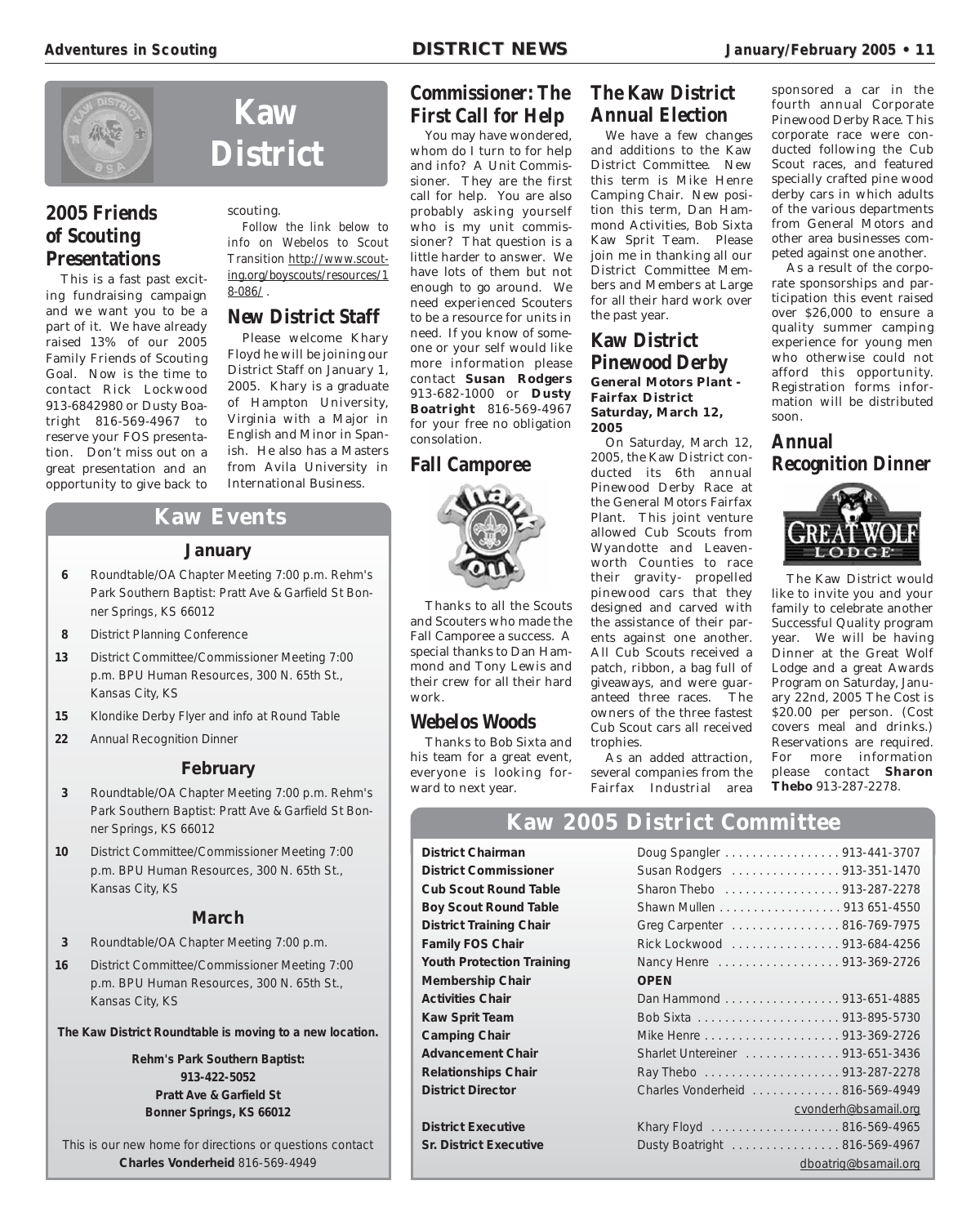

#### **A Message From the District Chairman**

To my entire fellow Scouters in the Big Muddy District, I would like to introduce myself. To those who may not know me, I am a longtime Scouter in the Big Muddy District, I live in Wellington, MO, where I own and operate Thomas L. Hodson Insurance. My daytime phone number is 816-934-8344. I look forward to working with the people of the Big Muddy District.

Thomas L. Hodson District Chairman

#### **Camporee 2004**

Another great Camporee took place in Big Muddy this year thanks to the hard work and dedication of Bob Brooks, Donita Cochran, and many other leaders of troop 611 of Lexington. The Camporee was held at Odessa Hills Campground in Odessa and hosted participants from nearly every troop in the district. Activities included: black powder

gun shooting, archery, and an old-fashioned wagon race! The camporee was wrapped up with a great campfire on Saturday night and a first rate church service on Sunday by Ken Jobe who portrayed and "Circuit Judge" from the 1850's complete with pistol, spurs and a mule! Thanks to all that made this event a success!



#### **Commissioner's Minute**

**District**

**Commissioner's Minute** Hello Big Muddy:

As some of you know, there is a shortage of Unit Commissioners in our District. For those of you who do not have one please feel free to contact myself (**Larry Maxwell** 816- 470-5660 and use the answering machine if necessary) or **Grant Dealy** at 816-569-4956 for assistance. One of the biggest ways to help is to give us a name. A retired Scoutmaster or Cubmaster has a head start through experience working in a unit. An active troop or pack leader who is ready to step down and let the younger leaders go is another candidate. We would arrange a one-day training session for any new Unit Commissioner Volunteers. There is additional excellent training given at the Commissioner College held at Ft. Leavenworth in March each year. Diplomacy and friendship are must have requirements.

By this time you may have been exposed to our annual Friends of Scouting (FOS) fund drive. We encourage you to help, as this is where we get help for those of us that cannot afford to pay for camp. I spend a great deal of my time in the local community asking our business people to donate. It's not my favorite job, but it is a very important one. We regular Scouters can help through the unit FOS drives by giving on a personal level. The worst nightmare for me is a boy that does not get to camp because his family does not have the money to send him. Please announce that scholarships are available, for I would hate to go to all of this work and a boy stay home because nobody helped his family find a scholarship form. Larry Maxwell

District Commissioner

#### **Big Muddy District Klondike Derby**

This Year's Big Muddy District Klondike Derby will be held at Ray County Fair Grounds in Richmond on January 22. Troop 324 of Richmond will be hosting the event and plan on having a great day of scouting. Camping on Saturday night the 22 is optional but the program will only offered during Saturday concluding that evening.

#### **Big Muddy Events**

#### **January**

- **4** District Roundtable 7:30 pm, Lexington United Methodist Church
- **6** District Committee Meeting, 7:30pm Dibbins Hall, Lexington
- **12** District Commissioner's Meeting, 7:30 pm, The Martens Home, Richmond
- **22** District Klondike Derby, Ray County Fair Grounds, Richmond

#### **February**

- **1** District Roundtable 7:30 pm Lexington United Methodist Church
- **3** District Committee Meeting, Dibbins Hall, Lexington
- **4** District Dinner 6:30 pm, Odessa Civic Center, Odessa
- **9** District Commissioner's Meeting 7:30 pm, Martens Home, Richmond

#### **March**

- **1** District Roundtable 7:30 pm, Lexington United Methodist Church, Lexington
- **3** District Committee Meeting 7:30 pm, Dibbins Hall, **Lexington**
- **9** Commissioner's Meeting 7:30 pm, Martens Home, Richmond

Attend January Roundtable for more information.

Scoutmaster Job Specific training will be offered at Klondike for any of those who would be interested. Training starts ant 9:00 am and is available to anyone who is interested. For questions on Boy Scout training contact **Bob Brooks** at 660-259-6278.

#### **Friends of Scouting 04/05 Campaign**

It's that time to sign your unit up for Friends of Scouting. Remember, free rank advancement to all units upon reaching their Friends of Scouting Unit goal and Participation Goal to December 31st, 2005. For more information or questions, please contact **Grant Dealy** at 816-569-4956 or email gdealy@bsamail.org. We, as the Big Muddy District have the opportunity to show our support to the Scouting Program. Friends of Scouting is such a vital part of our program in its help to support our leaders in their needed training, preserving both the Naish and Bartle Reservations that we all enjoy year after year, and that needed help for camp, uniforms, or registration fees for those that may need a little help. Let's gear up for another phenomenal year in our support of scouting through Friends of Scouting.

#### **Big Muddy 2005 District Committee**

**HOAC WEBSITE** hoac-bsa.org **District Chairman District Commissioner Activities Chairman Advancement Chairman Camping Chairman Membership Chairman Cub Scout Training Boy Scout Training Sr. District Executive** 

| Tiodc-DSd.OLY                |
|------------------------------|
| Tom Hodson 816-240-8472      |
| Larry Maxwell 816-470-5660   |
| Kyle Kolkemeyer 816-838-2466 |
| John Dickson 816-470-2337    |
| Ed Gooseman 816-682-2008     |
| Mac Rogers 816-470-4152      |
| Mary Martens 816-776-3082    |
|                              |
| Grant Dealy 816-569-4956     |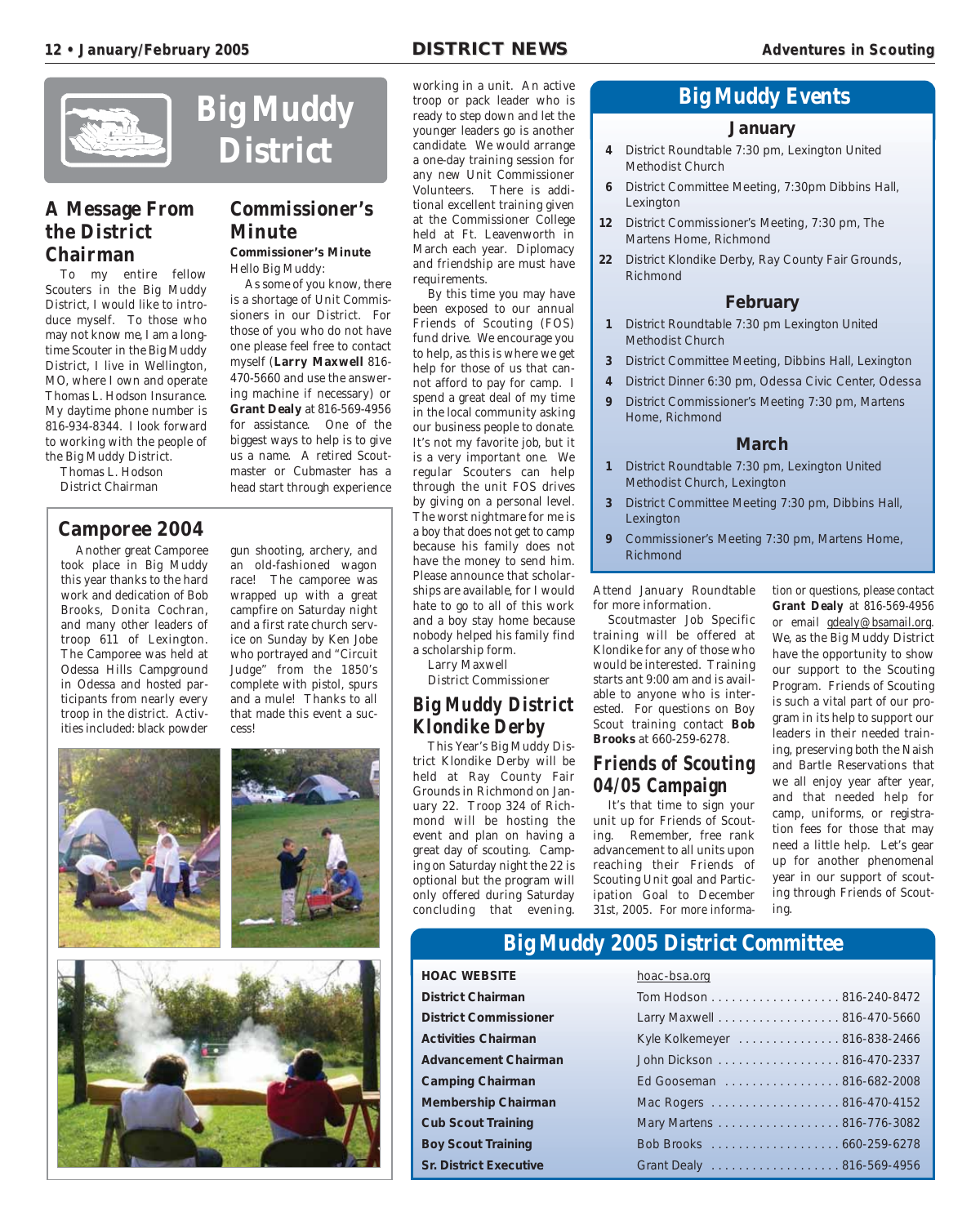

#### **Rechartering**

Once again re-chartering time is here! It is very important to be sure to complete this process on time to ensure the registration status of your unit. The Heart of America Council is happy to announce that re-chartering is now simplified with the help of the Internet! This new method of rechartering will make the whole process much easier and will also ensure that your charter will be correct because you will be completing the charter renewal information. For more information on this rechartering process, check out the rechartering tutorial at www.hoac-bsa.org. Any questions can be directed to **Phillip Brockland** at 800- 776-1110

#### **2005 Friends of Scouting**

It is time to sign up your unit for a Friends of Scouting Presentation. We ask that you sign up for a presentation during your Blue and Gold Banquets and Troop Courts of Honor which will be right around the corner.

Remember, free rank advancement to all units that reach their unit FOS goals. The Friends of Scouting Campaign is a vital part of our program. The money raised goes towards the training of our leaders, the camps that we enjoy and provides assistance to those Scouts that may need help with registration and camp fees. If you would like to help with the 2005 campaign please contact **Phil Brockland** @ 1-800-776-1110.

#### **Day Camp**

Plans are already underway for the 2005 Cub Scout Day Camp. We are looking forward to another fantastic week of activity for Lone Bears Cub Scouts. Once again we are looking for volunteers to offer a hand with the planning and production of this years camp. The Day Camp Staff will need help with field sports, shooting sports and arts and crafts. If you have a talent you would like to share with our districts Cub Scouts please contact **Phil Brockland** @ 800- 776-1110.

#### **Lone Bear Events**

#### **January**

- **4** Roundtable, Clinton Scout Center 7:00PM
- **7** District Recognition Dinner, Clinton Rotary Building
- **8** Order of the Arrow Winter Banquet
- **11** Commissioners Meeting, Clinton Scout Center
- **18** District Committee Meeting, Clinton Scout Center

#### **February**

- **1** Roundtable, Clinton Scout Center 7:00 PM
- **8** Commissioner Meeting 6:30 PM Location TBA
- **15** District Committee Meeting 6:30 PM Clinton Scout **Center**

#### **March**

- **1** Roundtable, Clinton Scout Center 7:00 PM
- **8** Commissioner Meeting 6:30 PM Location TBA
- **11-12** Commissioner College, Leavenworth KS
- **15** District Committee Meeting 6:30 PM Clinton Scout **Center**

#### **District Dinner**

The 2005 Annual District Dinner will be held on January 6th at the Rotary building in Clinton. Everyone is invited and encouraged to attend this very important salute to the Lone Bear districts outstanding volunteers and programs. Please encourage eagle Scouts from your units to attend, as they will also receive recognition for their considerable achievement.

#### **Training**

When was the last time you attended training? Trained leaders are the key to any good Scouting program. As we continue with the fall round up it is time to think about getting all of our new leaders to training. The training courses are designed to give our units leadership a good understanding of the Scouting program and how to deliver the best program to the youth of their Pack or Troop. Steve Higgins and his training team have been hard at work providing training opportunities for the Lone Bear leadership. There are still more opportunities to be a part this years training and to become a Trained Leader For more information come to the November Roundtable. And remember, every boy deserves a trained leader!

#### **Thank You**

The Lone Bear District would like to extend a big thanks to the 2004 District Committee and Commissioner Staff for a job well done. Their efforts allowed for a great year of Scouting and paved the way for future endeavors in 2005.

#### **Lone Bear 2005 District Committee**

**District Chairman** Gary Cover . . . . . . . . . . . . . . . . . . . 660-885-6914 **District Commissioner** Steve Higgins . . . . . . . . . . . . . . . . . 660-429-6911 **District Executive** Phillip Brockland . . . . . . . . . . . . . . 800-776-1110 **Membership Chair** Erica Collins . . . . . . . . . . . . . . . . . . . 660-864-6031 **Training Chairman** Mike Wiltfong . . . . . . . . . . . . . . . . . . 660-429-6911 **Advancement Chairman** Mike Morales . . . . . . . . . . . . . . . . . 660-885-3702 **Camping Chairman** John Gaston . . . . . . . . . . . . . . . . . . 816-297-2216 **Activities Chairman** Jerry Post . . . . . . . . . . . . . . . . . . . . . 660-747-0600 **OA Chapter Advisor** Mike Foster . . . . . . . . . . . . . . . . . . . 660-747-2581 **Scouts with Disabilities** Bob Straw . . . . . . . . . . . . . . . . . . . . 660-885-6336r

# **Boy Scouts Night at UMKC**

**Who: Boy Scouts and their families When: February 28, 2005 7:00 pm vs. Valparaiso Crusaders Where: Municipal auditorium Cost: \$5.00 for Boy Scouts, Leaders, and their guests**



**• Highlights •**

**A Pack will be selected to perform the color guard duties during the national anthem. Come enjoy exciting NCAA Division I basketball in historic Municipal Auditorium.**

**Please mail order forms to: UMKC Athletics Marketing and Promotions Office, 201 Swinney Recreation Center, 5100 Rockhill Rd., Kansas City, MO 64110 ORDER DEADLINE: February 21, 2005 QUESTIONS: CALL 816-235-5952**

|                                                        | Pack: Name: Name: Name: Name: Name: Name: Name: Name: Name: Name: Name: Name: Name: Name: Name: Name: Name: Na |  |  |
|--------------------------------------------------------|----------------------------------------------------------------------------------------------------------------|--|--|
|                                                        |                                                                                                                |  |  |
|                                                        |                                                                                                                |  |  |
|                                                        |                                                                                                                |  |  |
| Check Enclosed (Payable to UMKC Athletics): Q YES Q NO |                                                                                                                |  |  |
|                                                        | Credit Card (Check one): □ Visa □ MasterCard □ Discover                                                        |  |  |
|                                                        |                                                                                                                |  |  |

Exp. Date:\_\_\_\_\_\_\_\_\_\_\_\_\_\_\_\_ Signature:\_\_\_\_\_\_\_\_\_\_\_\_\_\_\_\_\_\_\_\_\_\_\_\_\_\_\_\_\_\_\_\_\_\_\_\_\_\_\_\_\_\_\_\_\_\_\_\_\_\_\_\_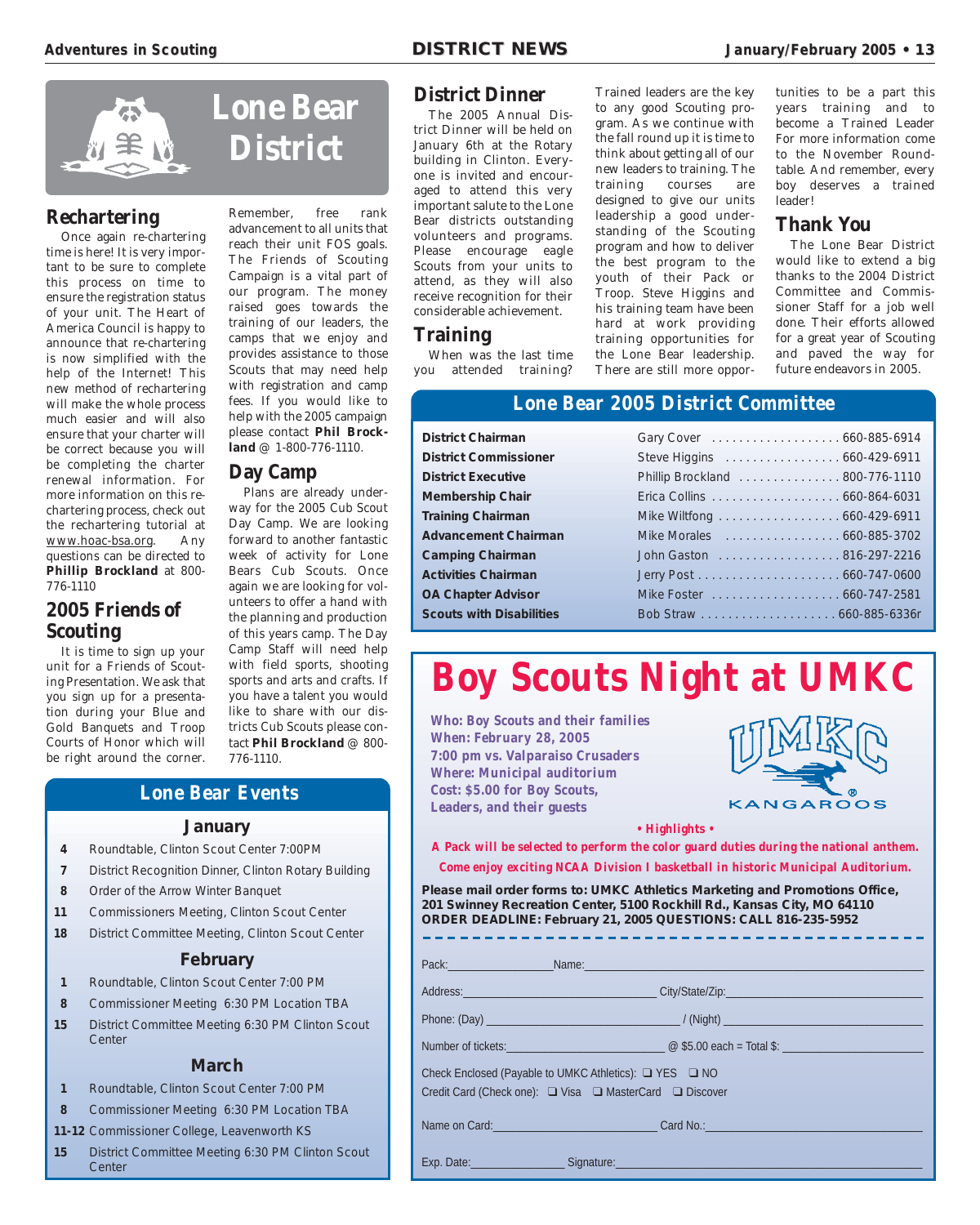

#### **2005 Friends of Scouting Campaign**



Please help continue to make scouting affordable and available to everyone. It is time to make sure that your unit is signed up for a Friends of Scouting presentation. If you have not already signed up your unit for this year, now is the time. Friends of Scouting presentations only take 5 minutes and should be scheduled for either your Troop Court of Honor or Pack Blue and Gold. You can either sign up at Roundtable or contact **Rob Gilkerson** at 816-569- 4978, rgilkers@bsamail.org.

#### **2004 District Awards Recognition Dinner**

Get ready to attend the 2004 Trailhead District Awards Dinner on Saturday, January 29, 2005 at Christ Episcopal Church (91st & Nall). Make sure you have marked your calendars. Everyone is invited and encouraged to attend this very important salute to our District's outstanding volunteers and programs. Registration forms can be found on the

## **Trailhead District**

Trailhead District Website at www.hoac-bsa.org/trailhead.cfm.

#### **Congratulations to the Units Selling Popcorn!**

This year, we sold over \$145,000 in popcorn to help support both the Scouting program, and our individual units. That means the 24 units that participated benefited over \$50,000 from the sale. Thank you for your support. A big thanks to the hard working District Kernel, Pam Clark, who coordinated this year's sale. We appreciate all your hard work.

#### **Recharter**

The new online recharter training and charter packet pickup is taking place at the January Roundtable; **January 6th, 7pm at Church of the Resurrection**. Hopefully every unit will be present. If you are not able to attend please contact Rob Gilkerson to make a personal appointment to take care of this process. Remember you may not actually access the online system until February 1st. Although, there are plenty of preparations you need to complete before doing the online recharter.

#### **Pinewood Derby**

The Trailhead District Pinewood Derby is right around the corner. On April 2nd, three champions from every Pack will test their car to see how it stands against the other packs. The rules that are sold with the pinewood car are the ones that the district will follow. Remember a Pack can send only 3 boys to the District Pinewood Derby.

#### **Cub Day Camp**

Each Pack should already have designating a Day Camp Coordinator. It is the responsibility of this person to be at the Pack Coordinator Meeting on March 3 at Church of the Resurrection (Roundtable). There will also be a breakout at the February Roundtable on how to promote Day Camp within your Pack. Look for the Trailhead Day Camp Flyer or website for more details on Day Camp. We are in great need of Staff. If you have, any questions call **Suzanne Schartz** 913-851-1804.

#### **Cub Scout Roundtable**

At the January Roundtable we will be discussing the new 75th Anniversary Badges that are available. We will also be sharing Blue and Gold Banquet ideas. As always, we will breakout into small groups for discussion and to share new ideas to make our jobs easier and successful.

#### **Boy Scout Roundtable**

In January after the Rechartering Training, please come to the Boy Scout Roundtable to discuss "Troop Communications".

the Roundtable on February 3, 2005. The Program Feature will be "Lashing" and the Training Feature will be "Committee Function". Join Gene, Larry, Bart and Dan to test their lashing skills! While you are there say "hi" to our Quartermasters Jeff and Sue.

Please plan on attending

#### **Trailhead Events**

#### **January**

- **3** Service Center Closed
- **6** Roundtable; 7:00 p.m. @ Church of the Resurrection (137th & Roe)
- **6** Eagle Scout Project Review, Order of the Arrow Chapter, Merit Badge Counselor Training; 7:00 p.m. @ Church of the Resurrection (137th & Roe)
- **6** Online Recharter Training; 7:00 p.m. @ Church of the Resurrection (137th & Roe)
- **8** OA Winter Banquet
- **13** District Committee Meeting; 6:30 @ Valley View United Methodist
- **13** Commissioner Meeting; 7:30 p.m. @ Valley View United Methodist
- **17** Service Center Closed
- **20** Eagle Board of Review; 7:00 p.m. @ Latter-Day Saints Church (13025 Wornall)
- **29** Trailhead District Awards Dinner; 6:30 p.m. @ Christ Episcopal Church (91st & Nall)

#### **February**

- **3** Roundtable; 7:00 p.m. @ Church of the Resurrection (137th & Roe)
- **3** Eagle Scout Project Review, Order of the Arrow Chapter, Merit Badge Counselor Training; 7:00 p.m. @ Church of the Resurrection (137th & Roe)
- **10** District Committee Meeting; 6:30 @ Valley View United Methodist
- **10** Commissioner Meeting; 7:30 p.m. @ Valley View United Methodist
- **17** Eagle Board of Review; 7:00 p.m. @ Latter-Day Saints Church (13025 Wornall)
- **21** Service Center Closed

#### **March**

- **3** Roundtable; 7:00 p.m. @ Church of the Resurrection (137th & Roe)
- **3** Eagle Scout Project Review, Order of the Arrow Chapter, Merit Badge Counselor Training; 7:00 p.m. @ Church of the Resurrection (137th & Roe)
- **3** Day Camp Pack Coordinators Meeting; 7:00 p.m. @ Church of the Resurrection (137th & Roe)
- **10** District Committee Meeting; 6:30 @ Valley View United Methodist
- **10** Commissioner Meeting; 7:30 p.m. @ Valley View United Methodist
- **17** Eagle Board of Review; 7:00 p.m. @ Latter-Day Saints Church (13025 Wornall)
- **25** Service Center Closed

#### **2005 Trailhead District Committee Chairs**

| <b>District Chair</b>             |                                |
|-----------------------------------|--------------------------------|
| <b>District Commissioner</b>      |                                |
| <b>Activities Chair</b>           | Dean Carlson (913) 681-2852    |
| <b>Membership Chair</b>           | Randy Monson (913) 491-1390    |
| <b>Advancement Chair</b>          |                                |
| <b>Camping Chair</b>              | Russ Lindsay (913) 649-2956    |
| <b>Training Chair</b>             |                                |
| <b>Eagle Chair</b>                | John Heather (913) 558-2023    |
| <b>Boy Scout Roundtable</b>       |                                |
| <b>Order of the Arrow Advisor</b> |                                |
| <b>Cub Scout Roundtable</b>       |                                |
| Day Camp Director                 | Suzanne Schartz (913) 851-1804 |
| Day Camp Program Director         |                                |
| <b>District Executive</b>         | Rob Gilkerson (816) 569-4978   |
|                                   | rgikers@bsamail.org            |
| <b>Council Website</b>            | www. HOAC-BSA.org              |
| <b>Trailhead Website</b>          | www.HOAC-BSA.org/Trailhead.cfm |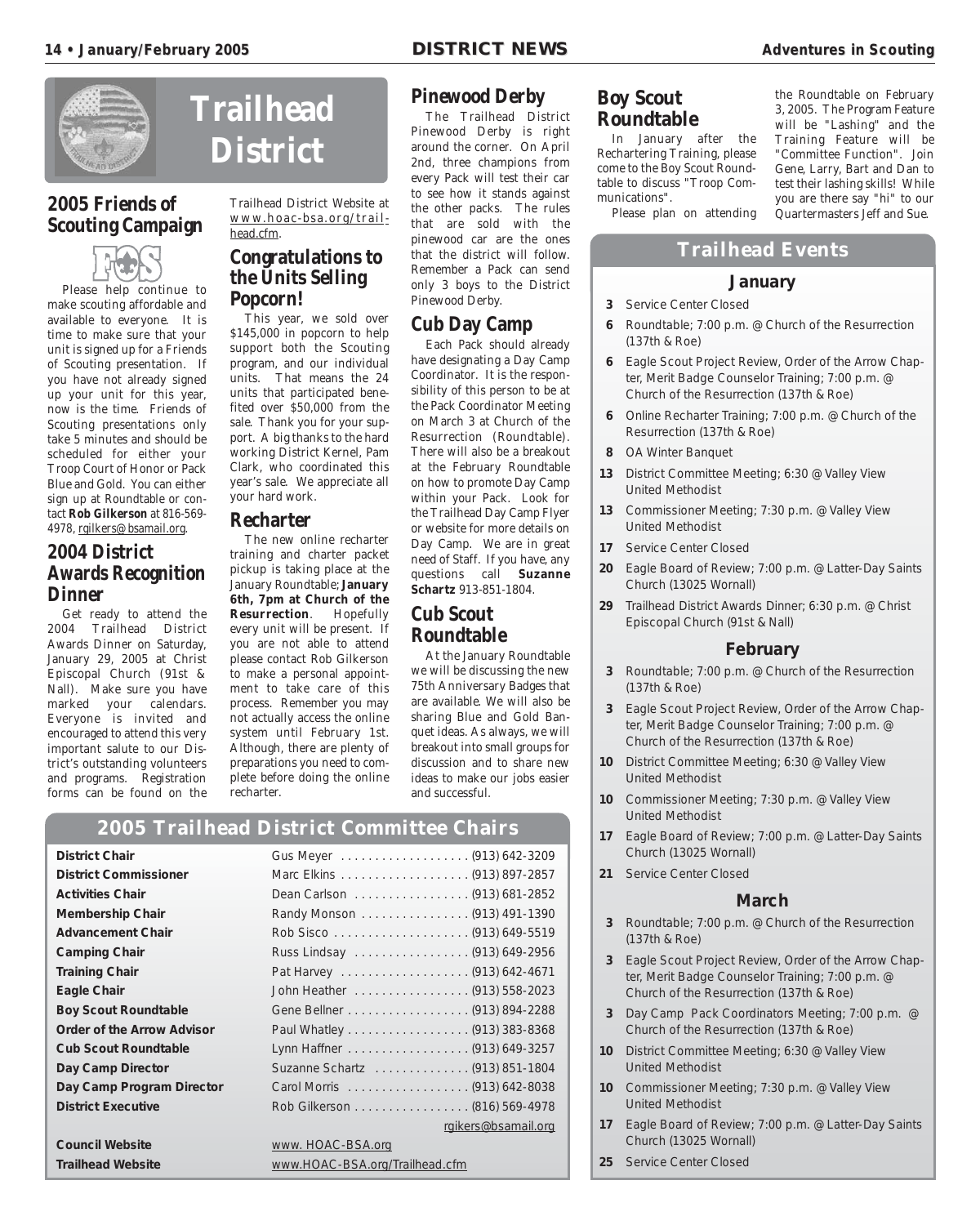

#### **2004 Quality District**

#### **Hot Popcorn Sales!**

Congratulations to all 16 units in Twin Rivers that sold popcorn this winter! You did a great job! We were very successful in getting our products out to more people than ever this year and a big congratulations to all the boys who sold popcorn, especially all our \$1000+ and \$2000+ sellers! Keep up the good work!

#### **New District Director**

Landon Behrens has joined us as the new district executive on Dec. 1st. He will be working alongside Cortland until the New Year. Landon graduated from K-State in May and is very excited to begin working with everyone in Twin Rivers. Landon has lived in the Kansas City area since 1990 and before that hailed from Lincoln, NE. He is looking forward to taking Twin Rivers into 2005.

#### **Recharters are Due Soon**

You should be moving along in processing your recharter over the Internet. Remember, the information will be updated on the Internet before printing hard copies for signatures and payment into the Council Office. All this should be done no later than January 15, 2005! You can contact **John Berton**, District Commissioner, at 785.242.8294 or **Landon Behrens**, District Executive, if you have any questions!

#### **Friends of Scouting Unit Presentations**

If your unit has not yet scheduled your unit presentation, now is the time to do so. Your unit can earn Free Rank Advancement now for the whole year by meeting its pledge and participation goals. To schedule you presentation now, contact **Tom Randall**, Family FOS Chairman, at 913.294.9809, or **Landon Behrens**, District Executive.

#### **Klondike Derby**

The Klondike Derby is fast approaching and should be fun for everyone participating. It will be the weekend of January 14-16, 2005 at Pomona Lake. Steve Shirk

and Troops 63 & 77 have done a lot of work in preparing an exciting weekend. Be sure to pre-register to let us know that you are coming. As a reminder, since Pomona Lake is outside district and council boundaries, each unit needs to submit a "Local Tour Permit" before departing for Klondike Derby. We are looking forward to seeing you there! If you have any questions, talk to **Steve Shirk** at Roundtables or call him at 785.883.4604.

#### **Merit Badge College**

This year's Merit Badge College will be held on February 19, 2005 at the KCP&L La Cygne Generating Station. We are planning merit badges around energy, electricity and conservation themes. Plan now to attend this unique College. For more information, contact<br>**Curtis Gibson** at **Gibson** at 913.755.2732

#### **District Awards**

Now is this time to submit nominations of individuals for the district level awards we present at the District Dinner. The following award nominations are available at Roundtable, the Council Office and the Council Website: Special Service Award, Distinguished Service Award and the District Award of Merit. Please make sure to get these filled out and submitted by the January Roundtable.

#### **Twin Rivers 2005 District Committee Roster**

| <b>District Chairman:</b>                         | Mike Prothe 913.294.2111          |
|---------------------------------------------------|-----------------------------------|
| <b>District Commissioner:</b>                     | John Berton 785.242.8294          |
| <b>Activities Chair:</b>                          | Buddy Burris 785.867.3005         |
| <b>Advancement Chair:</b>                         | Curtis Gibson 913.898.4955        |
| <b>Camping Chair:</b>                             | Richard Grant 913.755.3941        |
| <b>Endowment Chair:</b>                           | Ken Weide 785.448.5560            |
| <b>Finance/Friends of Scouting Chair:</b>         | Dana Crawford 913.757.4451        |
| <b>Membership Chair:</b>                          | Wendy Richardson 913.294.6660     |
| Roundtable Commissioner (Boy Scouts):             | Dave Miller 913.849.3574          |
| Roundtable Commissioners (Cub Scouts):            | Kathy Kierl 913.557.5869          |
|                                                   | Pam Thompson 913.294.2344         |
| <b>Special Needs Coordinator:</b>                 | Pam Thompson 913.294.2344         |
| <b>Training Co-Chairs:</b>                        | Lawrence Dickinson 913.256.6809   |
|                                                   | Pam Thompson 913.294.2344         |
| <b>Website Chair:</b>                             | Jim Burns 785.255.4388            |
| <b>District Executive:</b>                        | Landon Behrens  800.776.1110x4941 |
|                                                   | lbehrens@bsamail.org              |
| <b>HOAC and Twin Rivers District Information:</b> | www.hoac-bsa.org                  |

#### **District Dinner**

Speaking of awards and the District Dinner, on March 2, 2005, we will hold our Annual District Recognition Dinner at St John's Hall in Greeley. This is a chance to recognize all the wonderful volunteers who dedicate countless time and resources to make the Scouting program so successful. We will also recognize the accomplishments of our Eagle Scout Class of 2004 during this event. Please be sure to put this date on your calendars now to attend! It is one of the most special evenings in Scouting that you can be part of.

#### **Day Camp — Diamonds in the Rough**

Now is the time to start planning for Day Camp! We

have already started to recruit staff, plan program and fill information into "The Book!" We are excited to be able to incorporate the 75th Anniversary of Cub Scouting into our Day Camp this year and know the boys will enjoy that! Day Camp will be held from June 6-9<br>this summer. Everyone this summer. looks forward to seeing you!

#### **Spring Recruiting**

It is never too early to start thinking about recruiting some new Scouts into your unit before heading off for the summer. The earlier in the spring you do this, the better you can prepare new Scouts for the advancement trail and summer camp experience. Contact **Landon Behrens**, District Executive to get any recruiting materials you need now!

#### **Twin Rivers Events**

#### **January**

- **6** District Commissioner's Meeting, Paola United Methodist Church; 6:30 PM
- **6** Roundtable, Paola United Methodist Church; 7:30 PM
- **6** OA Chapter 4 Meeting, Paola United Methodist Church; 7:30 PM
- **13** District Committee Meeting, Beethoven's, Paola; 6:30 PM
- **14-16**Klondike Derby, Pomona Lake

#### **February**

- **3** District Commissioner's Meeting, Paola United Methodist Church; 6:30 PM
- **3** Roundtable, Paola United Methodist Church; 7:30 PM
- **3** OA Chapter 4 Meeting, Paola United Methodist Church; 7:30 PM
- **10** District Committee Meeting, Beethoven's, Paola; 6:30 PM
- **19** Merit Badge College, KCP&L La Cygne Generating Station; 8:30 AM

#### **March**

- **3** District Commissioner's Meeting, Paola United Methodist Church; 6:30 PM
- **3** Roundtable, Paola United Methodist Church; 7:30 PM
- **3** OA Chapter 4 Meeting, Paola United Methodist Church; 7:30 PM
- **5** District Dinner, St John's Hall, Greeley; 6:00 PM
- **10** District Committee Meeting, Beethoven's, Paola; 6:30 PM
- **12** Cub Leader Basic Training, Location TBA; 8:30 AM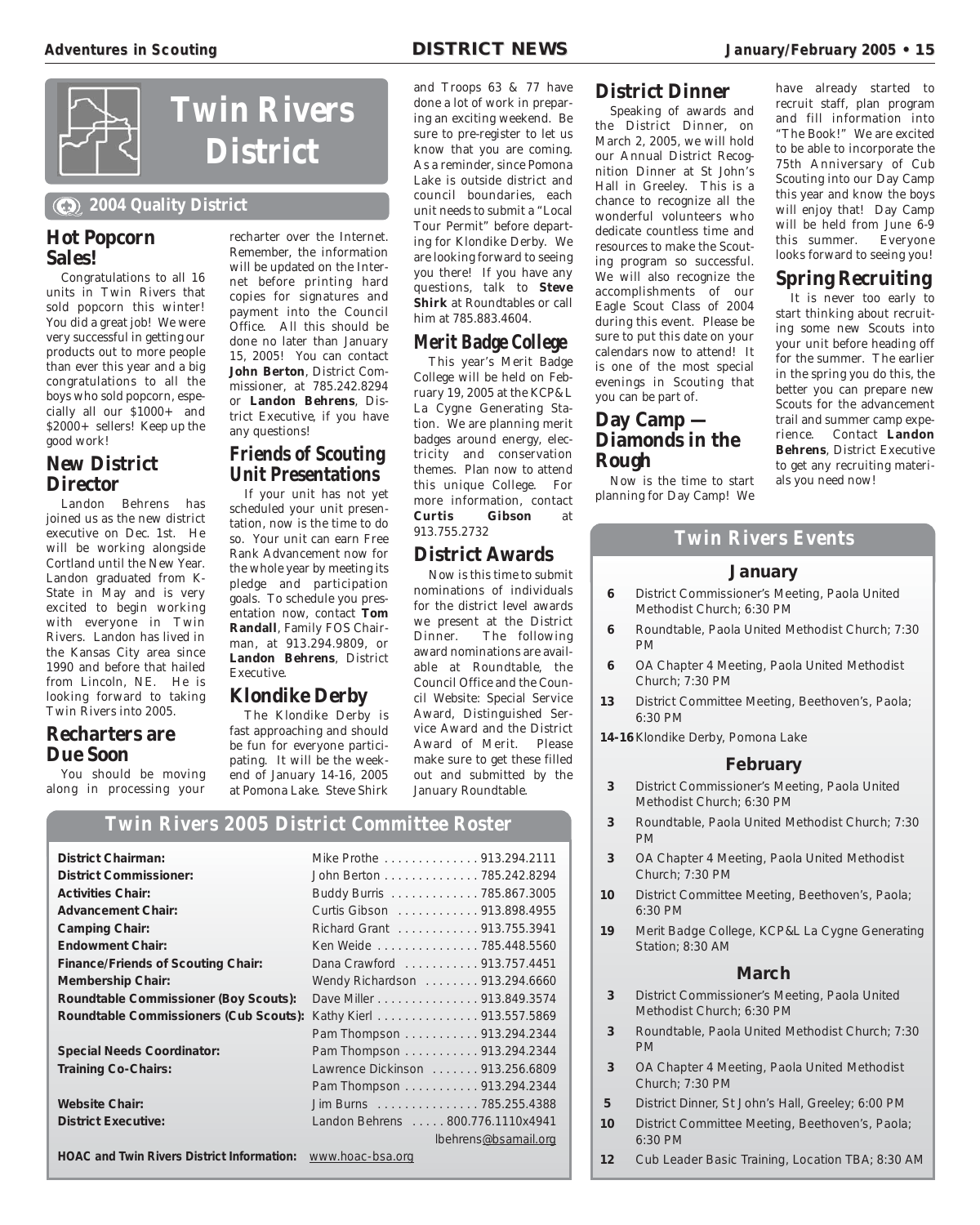

#### **Training**

Training dates and locations for the spring are currently being set up. Be sure to look for registration forms at roundtable as well as on the council website for the upcoming trainings at www.hoac-bsa.org.

If you have questions, contact David Riker at the council service center at 816- 569-4974.

#### **Internet Rechartering**

You may now enter your unit's access code and start working on your Internet rechartering. Make sure to follow the instructions and complete your rechartering in a timely manner. Just because it can be done quicker and easier this year does not mean to put it off until the last day. You will still need to collect the cubmaster/scoutmaster/ crew advisor's signature on the last page as well as Institutional Head's signature on the very front page. The recharters are still due by the 15th so that we can process them. They will be considered late if turned in after February 28th. Also make sure to fill out your quality unit award form and turn that in as well.



#### **Thunderbird Klondike Derby**

The Klondike Derby's Brooks Range will once again be held at Longview Lake Group Organized campground. Jim Salisbury is the chairman again and will make sure that there is fun and adventure for everyone. Everybody hope for snow so that the sleds will slide around easier. Look for registration packets at roundtable as well as on the website. Contact **Jacob Allen** for more information at (816) 569-4962, jaallen@bsamail.org.

#### **Friends of Scouting**

The Friends of Scouting Goal for Thunderbird is \$193,000. The Family goal is \$87,000 and the Community goal is \$106,000. The basic level will be going up from \$65 to \$70 and the family level will be going up from \$130 to \$140. As we all know, the price of scouting raises every so often and now is one of those times. Leo Berroteran is working hard at making sure his presenters are making quality presentations. They will also be making follow up phone calls to those units who have already had a presentation so that we can make sure to

give everyone the chance to help their unit achieve their goals. Make sure to visit with Leo at roundtable or contact your district executive if you have questions. Let's send Leo out with a bang this year as he completes his last year as Family FOS Chairman.

#### **Thunderbird Annual District Recognition Dinner**

The Thunderbird District Dinner will be held on January 22, 2005 at the Aldersgate United Methodist Church in Lee's Summit, MO. Nominations were due by the December roundtable. Our awards committee has been looking over the nominations and is choosing the recipients for this year. Make sure to register to attend the recognition dinner by the 12th of January. You may do so by getting a copy of the registration form at roundtable or by visiting the council website at www.hoacbsa.org under the Thunderbird Activities page. All registrations being mailed in should be sent to the council office by January 12th at:

#### **Heart of America Council Thunderbird District Dinner P.O. Box 414177 Kansas City, MO 64141**

Make sure to come and enjoy the fellowship as we recognize our outstanding volunteers in the Thunderbird District. Contact David Riker at 816-569-4974 for more information.

#### **Thunderbird Events**

#### **January**

- **4** District Roundtable 7:30 pm Hickman Mills High School 9010 Old Santa Fe Rd. Kansas City, MO.
- **4** Youth Protection Training- 7pm, Merit Badge Counselor Orientation & O.A. Chpt. 5 Mtg. 7:30pm.
- **11** District Commissioner Meeting. Council Service Center – 7pm
- **13** District Committee Meeting. Council Service Center 7pm
- **15** Klondike Derby- Longview Lake Group Organized **Campground**
- **22** Thunderbird District Dinner- 6pm Aldersgate United Methodist Church, Lee's Summit, MO

#### **February**

- **1** District Roundtable 7:30 pm Hickman Mills High School 9010 Old Santa Fe Rd. Kansas City, MO.
- **1** Youth Protection Training- 7pm, Merit Badge Counselor Orientation & O.A. Chpt. 5 Mtg. 7:30pm.
- **8** District Commissioner Meeting. Council Service Center – 7pm
- **10** District Committee Meeting. Council Service Center 7pm
- **19** Merit Badge Academy. Hickman Mills High School 9010 Old Santa Fe Rd. Kansas City, MO.
- **28** Internet Recharters are due.

#### **March**

- **1** District Roundtable 7:30 pm Hickman Mills High School 9010 Old Santa Fe Rd. Kansas City, MO.
- **1** Youth Protection Training- 7pm, Merit Badge Counselor Orientation & O.A. Chpt. 5 Mtg. 7:30pm.
- **8** District Commissioner Meeting. Council Service Center – 7pm
- **10** District Committee Meeting. Council Service Center 7pm

### Serve The Country's Best Barbecue at Your Event

#### Non-Profit and Youth Organization Special

The Express Walkaway Buffet • Poor Russ Meat (chopped burnt ends) • Hickory Pit Beans • Creamy Coleslaw • Potato Salad • Hot & Mild Sauces • Pickles • Buns • Paperware, Serving Utensils and Condiments

> **Per Person** dd-on (such as chicken, ribs, etc) It pricing. No Delivery charge within a le radius of our catering facility)



Groups from 10 people to 10,000 Phone: 816.942.9141

#### **2005 Thunderbird District Committee Chairs**

| Chairman                      | David Frantze 816-691-3181      |              |
|-------------------------------|---------------------------------|--------------|
| Commissioner                  | Ray Seidelman 816-350-7438      |              |
| Vice-Chairman Program         | Joe Mackey 816-309-7474         |              |
| <b>Vice-Chairman Support</b>  |                                 |              |
| <b>Activities</b>             |                                 |              |
| Advancement                   |                                 |              |
| Camping                       | Larry Overfield 816-358-1022    |              |
| Membership                    | Cindy Cone 816-318-0325         |              |
| <b>Special Needs</b>          | Barbara Shaffer 816-763-3226    |              |
| Training                      | Kelsie Clark 816-430-5654       |              |
| <b>Relationships</b>          | Cindy Cone 816-318-0325         |              |
| <b>District Director</b>      | Roger Hoyt rbhoyt@bsamail.org   |              |
|                               |                                 | 816-569-4946 |
| <b>District Executive</b>     | Jacob Allen jaallen@bsamail.org |              |
|                               |                                 | 816-569-4962 |
| <b>Sr. District Executive</b> | David Riker driker@bsamail.org  |              |
|                               |                                 | 816-569-4974 |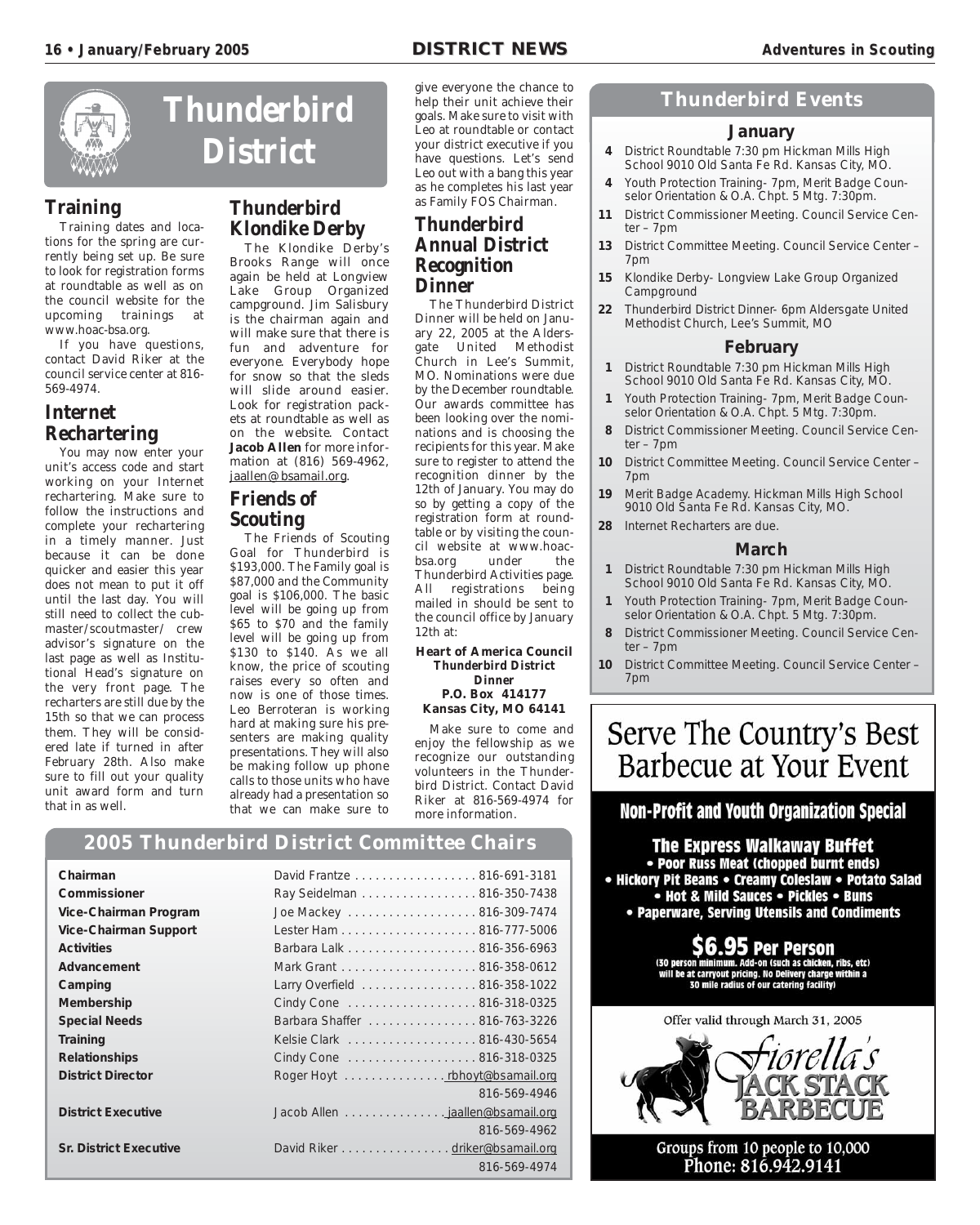

#### **2004 Pioneering Camporee**

The annual district camporee was held October 15-17th at the old Lake Olathe golf course. Over 1,050 folks enjoyed a sunshine blessed weekend of fun, fellowship, and the great outdoors. This year's theme for the Boy Scout program was Pioneering which was put on by troop 324. Participants made rope, learned knots, used lashings, and more. Over 90% of the scouts who attended were able to earn Pioneering merit badge! Other programs included rockets, viewing remote controlled airplanes, golf, scout skills, high adventure race, and a fantastic campfire (thanks troop 425 for the building a huge fire).

A huge thanks to Gene Lamb and Dave Weerts who work nearly year round in planning and putting fourth this outstanding event. Also thanks to Donna Fye, Renee Jalowiec, Mark Lloyd, Paul Alters, Daryl Bolton, Jim Joyce, Ricki Dykes, Mark Enke, Mike Morris, Chris Foote, Eirene Oliphant, Jeff Turner, Susan Lux, John Sleezer, Ernie Lunsford, Alison Ticknor, Gary Hazeltine, troop 324, 85, and crew 2412. There were many more folks who worked hard to make this event possible, so thanks to each and every one of them.

#### **2005 Friends of Scouting Campaign**

We do not become who we are by chance. Outside influences and life experiences contribute to the values and beliefs we carry with us throughout our lives. In society today, there

#### **Red-Tailed Hawk Events**

#### **January**

- **8** Roundtable, 7:00 PM at College Church of the Nazarene, Family Life Center
- **13** Commissioners Meeting, 7:30 PM at MNU Library **15** Merit Badge Forum, Session 1,1:00 PM at California Trail Jr. High
- **18** District Committee Meeting, 7:00 PM at Advent Lutheran Church
- **20** Eagle Boards of Review, 6:30 PM at St Thomas Apostalic Church
- **22** Merit Badge Forum, Session 2, 1:00 PM at California Trail Jr. High

#### **February**

- **3** Roundtable, 7:00 PM at College Church of the Nazarene, Family Life Center
- **10** Commissioners Meeting, 7:30 PM at MNU Library **15** District Committee Meeting, 7:00 PM at Advent Lutheran Church
- **17** Eagle Boards of Review, 6:30 PM at St Thomas Apostalic Church

**18-20** Traders' Rendezvous Winter Camping Event

**26** District Dinner, 6:00 PM at Stanley Presbyterian Church

#### **March**

- **3** Roundtable, 7:00 PM at College Church of the Nazarene, Family Life Center
- **5** District Pinewood Derby
- **10** Commissioners Meeting,7:30 PM at MNU Library **15** District Committee Meeting, 7:00 PM at Advent
- Lutheran Church
- **17** Eagle Boards of Review, 6:30 PM at St Thomas Apostolic Church

are so many oppurtunities for youth to make the wrong choices or follow a leader who will lead them astray. While Scouting can't remove obstacles in life, it teaches young people to face challenges, manage risk and overcome barriers – to grow up strong, resilient and wise. Today's youth need Scouting and Scouting needs you. Support what counts…Character.

**SCHEDULE YOUR 2005 FOS UNIT PRESENTATION NOW!** We'd like to present at your Court of Honor or Blue and Gold Banquet. Our presentations are brief and should not delay your agenda more than 7 or 8 minutes. By presenting at these typically well-attended events, we give most unit families a chance to contribute, including those who don't typically give of their time and talents.

**Why the FOS campaign is necessary?** It keeps Scouting an affordable, effective youth development program. It funds the council's infrastructure, or general operating portion of the budget, and provides a support system for the more than 15,000 volunteers and 725 community organizations that partner with the Heart of America Council.

**How your financial support is used?** Maintaining and refining current programs while continuing to expand Scouting's reach to the one in four youth in the HOAC area who are not involved in Scouting. Outreach efforts for urban and special needs youth. Delivering camping to our Scouts while maintaining and improving Bartle and Naish. Adult leader training – "Every youth deserves a trained leader." Accident and liability insurance is provided for all Scouts and leaders at no cost to protect them from liability and accidents incurred while on Scouting activities.

Again this year is the opportunity for units to earn free rank advancement from the Scout Shop if they meet their goal. To schedule a unit FOS presentation please contact Jason Ballew at jballew@bsamail.org or 816 569-4982.

#### **4th Annual Red-Tailed Hawk Merit Badge Forum** The Red-Tailed Hawk Dis-

trict will be conducting its 4th annual Merit Badge Forum January 8, January 22 and February 5 at California Trail Junior High School in Olathe. The forum will be held in three sessions over a four-week period, with a session held each of the dates listed above. Each session will be from approximately 1:00 PM to 4:00 PM each day. The week break between sessions allows for field trips and the completion of requirements that might not otherwise be able to be done in the classroom setting. All scouts who were registered on time will receive a patch again this year. Additional patches will be available for sale after that date. In an attempt to provide some variety to the merit badges offered, the following badges will be offered for the first time: Archeology, Cinematography, Landscape Architecture, Pulp & Paper and Radio. Low interest in a merit badge offered may result in that badge not being offered. The Red-Tailed Hawk Merit Badge Forum is open to all districts in the Heart of America Council.

#### **RTH Award and Recognition Program**

Just around the corner the Award and Recognition program to recognize our Eagle Scouts from 2004, and to recognize deserving adult volunteers who have consistently contributed to the success of the Scouting program will take place. The adult awards include the District Award of Merit given to those who exemplify the spirit of Scouting and have consistently worked to better the Scouting program at the district level in addition to the recognition of a number of deserving volunteers at various positions within the units. All units are encouraged to nominate those individuals who made major contributions in time and effort to assist or improve their individual unit or the district as a whole. Many deserving adult volunteers are never recognized—this is your opportunity to nominate those worthy individuals. The recognition program culminates with a banquet on February 26, 2005 at Stanley Presbyterian Church for all recipients.

#### **Stay in the Loop of Communication**

Are you receiving all of the latest and greatest information regarding the Red-Tailed Hawk district and the Heart of America Council? There are many ways to keep informed and acquire current Scouting information. Please share the below communication avenues with the leaders in your unit.

- RTH Email Group: To subscribe email Dave Weerts at bsaeagle75@yahoo.com
- RTH District Website www.eagle-scout.org/RTH
- HOAC Website:
- www.hoac-bsa.org • RTH Roundtable:
	- Generally occurs the 1st Thursday of every month at College

#### **2005 Red-Tailed Hawk District Committee Chairs**

#### **District Chairman**

**District Commissioner District Vice-Chair District Training Chair District Camping Chair District Activities Chair District Advancement District Membership Chair Boy Scout Roundtable Cub Scout Roundtable Venturing Roundtable Senior District Executive** 

| Ray Morrison 913 764-4107     |
|-------------------------------|
| Keith Sickendick 913 685-1870 |
| Jeff Wandtke 913 764-8413     |
|                               |
|                               |
| Ernie Lunsford 913 780-5162   |
| Nancy Chapman 913 829-0366    |
|                               |
|                               |
|                               |
| Jason Ballew 816 569-4982     |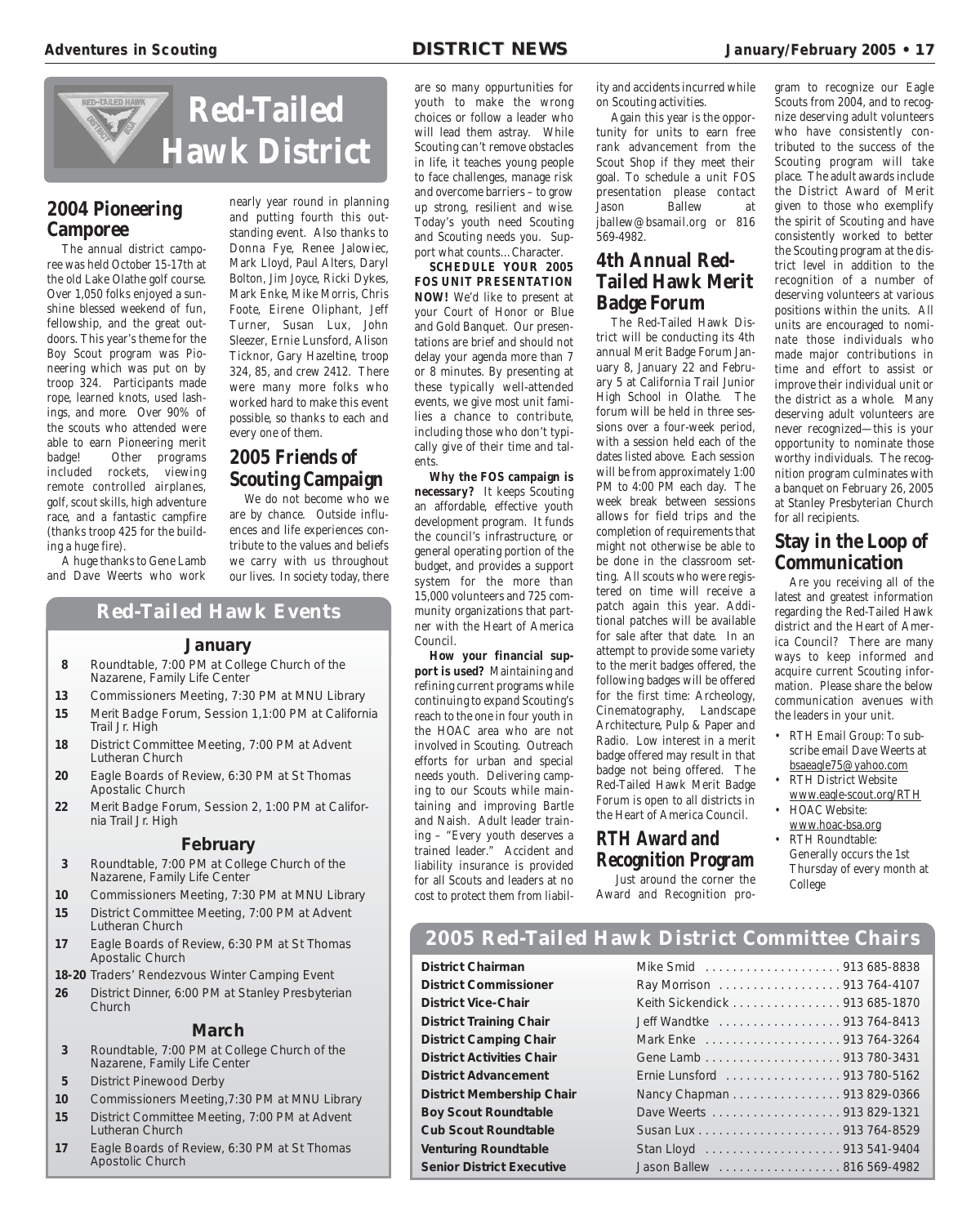

#### **District Recognition Dinner 2005**

On Saturday January 15th starting at 6pm the Trails West will be holding its annual volunteer recognition dinner. The event will be<br>healed at Atonement at Atonement Lutheran Church at 101 Metcalf in Overland Park. The event will highlight many of the dedicated volunteers that help keep the scouting program strong. The evening will end with the presentation of the District Award of Merit, which is the highest award a district can award to a volunteer. Now is the time to start thinking about who in your unit should be nominated for the district awards. Look for more information at the district roundtables.

#### **Silver Beaver Award**

The Trails West District would like to congratulate Geoff Mildenhall for receiving the Silver Beaver Award from

# **Trails West District**

the Heart of America, Council Boy Scouts of America. In Geoff's years of scouting he has served in many areas of the program including assistant Cub Master, Assistant Scoutmaster and Scoutmaster. Geoff has also served as a unit commissioner, Assistant District Commissioner and is now serving as the District Commissioner in the Trails West District. In Geoff's years of scouting he has also been awarded the Silver Kangaroo and the Duke of Edinbourgh, the Award of Merit and is not only Woodbadge trained but was also a Scoutmaster at Gilwell Park in England.

#### **2005 Fall Training Schedule**

Every Scout, Cub Scout, Boy Scout, Venturer, Varsity deserves a trained leader. Untrained leaders, often with the best and most honest of intentions, simply are unable to deliver the program as it is meant to be. As a result the young people those leaders hope to serve are in fact shortchanged.

To prevent this occurrence, Trails West District offers a full scope of training for parents, new leaders, as well as leaders accepting new responsibilities in the program. Training is offered at locations convenient to locations throughout the district and is open to all parents and leaders.

Youth Protection and Leader "Fast Start" training are both available on the Heart of America web site and are encouraged as independent training opportunities. Leaders taking advantage of on-line training are asked to inform the district training chair, Joe Ogilvie, of such training at jogilvie@kc.rr.com or 913- 492-3880

#### **Rechartering 2005**

All unit in the Trails West district need to make sure they have the member of the unit that is responsible for their recharter in attendance at the January 6th roundtable. At the roundtable there will be a recharter kick off that will walk people through the new online recharter process. It is very important that a member of the unit that will be responsible for the recharter is at the meeting to get the new information and the pass word that will allow the online recharter process to work. For more information call Alan J Sanders at 816- 569-4958 or asanders@bsamail.org .

#### **Popcorn 2004**

The Trails West District and all the units in the district would like to thank David Colvin for all the hard work

that went into the 2004 popcorn. David helped 22 units sale over \$173,000 worth of popcorn. That relates to over \$57,000 into unit accounts in the Trails West District.

#### **Day Camp 2005**

Planning for the Trails West 2005 day camp are now will under way and the program will be planned around the Jungle Book theme and highlight the 75th anniversary of the Cub Scout program. The dates for the camp will be June 6th-9th and it will be healed for the third year in a row at the Timber Ridge Adventure Center. We are currently looking for program ideas and help staffing the camp. If you have any ideas or would like to be a part of the fun call Shawn Hudson, Camp Director at 913-254-9548.

#### **Trails West Events**

#### **January**

- **6** Roundtable, Center of Grace, 520 S Harrison, Olathe, 7PM
- **11** District Committee Meeting, Center of Grace, 520 S Harrison, Olathe, 7PM
- **15** District Recognition Dinner, Atonement Lutheran Church, 6PM
- **18** District Commissioner Meeting, Center of Grace, 520 S Harrison, Olathe, 7PM
- **20** Eagle Board of Review, Church of Jesus Christ LDS, 7845 Allman, Lenexa, 6:30PM (Please arrive 15 min. early)

#### **February**

- **3** Roundtable, Center of Grace, 520 S Harrison, Olathe, 7PM
- **8** District Committee Meeting, Center of Grace, 520 S Harrison, Olathe, 7PM
- **15** District Commissioner Meeting, Center of Grace, 520 S Harrison, Olathe, 7PM
- **17** Eagle Board of Review, Church of Jesus Christ LDS, 7845 Allman, Lenexa, 6:30PM (Please arrive 15 min. early)

#### **March**

- **3** Roundtable, Center of Grace, 520 S Harrison, Olathe, 7PM
- **8** District Committee Meeting, Center of Grace, 520 S Harrison, Olathe, 7PM
- **15** District Commissioner Meeting, Center of Grace, 520 S Harrison, Olathe, 7PM
- **17** Eagle Board of Review, Church of Jesus Christ LDS, 7845 Allman, Lenexa, 6:30PM (Please arrive 15 min. early)

### **Trails West 2005 District Leadership**

**District Chairman District Commissioner District Membership Chair District Advancement Chair District Eagle Chair District Training Chair District Activities Chair District Camping Chair**  $\blacksquare$ **District Family Friends of Scouting District Popcorn Chair Boy Scout Roundtable District Director** 

| Ed Hedges 913-768-1420        |
|-------------------------------|
| Geoff Mildenhall 913-859-0506 |
| Keith Neuman 913 541-8362     |
| Ellen McGurk 913-780-1577     |
| Charles Wunsch 913-492-5878   |
| Joe Ogilivie 913-492-3880     |
| Dave Elsey 913-829-4594       |
| Shawn Hudson 913-254-9548     |
| Marlene Bean 913-782-3279     |
| David Colvin 913 307-0745     |
| Doug Strieby 913-764-0547     |
| Alan J Sanders 816-569-4958   |

### **Heart of America DistrictsBIG MUDDY** KAW **NORTH STAR BLUE ELK N** TIER PELATHE **THUNDERBIRD LONE BEAR TWIN RIVERS**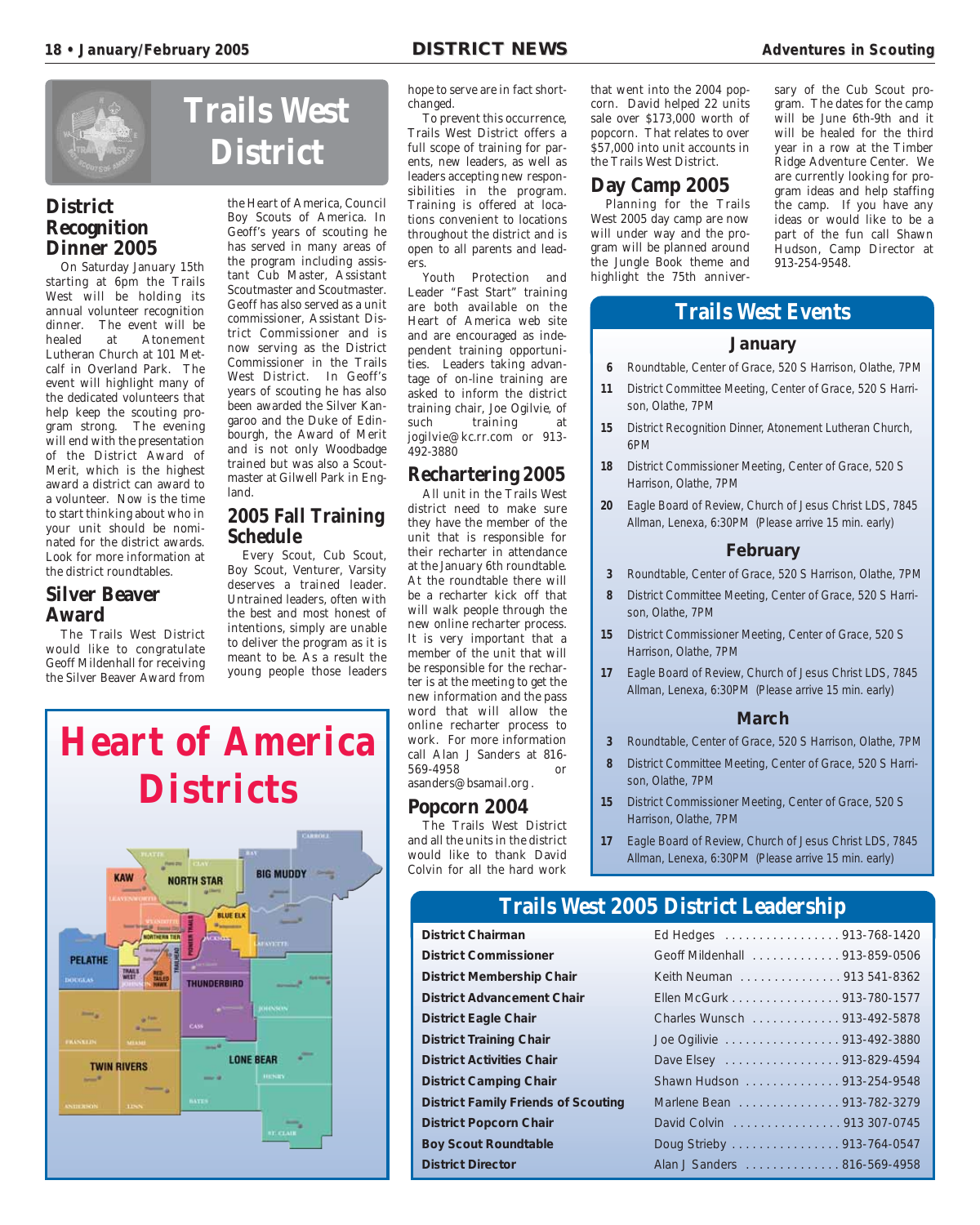

### **This Month in the Eagle Scout Spotlight**

The Northern Tier District is proud to present our newest Eagles of the Northern Tier; Daniel Belz of Troop 299, Jarred Sullivan and Ryan Sellers of Troop 98, Stuart Heckman of Troop 358, Tyler Kellar of Troop 184, Lucas Kinser of Troop 185, Mattew Wilson of Troop 18, Brent Ware of Troop189, Brady Myers, Stephen Powell and Jim Groening of Troop 91, Joey Caldwell of Troop302, and Braulio Delapena of Troop 54. Congratulations to you all from your Northern Tier District and the Heart of America Council. We Salute You!

#### **Camporee 2004**

It just doesn't get any better. Thank you to Dan Sanderson, our Camporee Chairman for ordering up a beautiful weekend for Camporee. This year's camporee came alive with a 6:30 wake up call by an 1800's cannon. The weekend was filled with the Trapper's Rendezvous theme. We had Black Powder Guns, Tomahawk Demonstrations, cooking contests, and the midway was quite the site with over 550 scouts rep-

resenting their troops in many different displays. Homemade root beer, Dutch oven cooking, dinner in a pumpkin, and the infamous chicken in a bed were just a few of the cooking contest submittals. What a great weekend. Thank you to the many volunteers who helped to make the weekend a fabulous success. With Steve Brady and Doug Lenhart there as Co Chairman, the team was unstoppable. See you next year!

### **Popcorn 2004, It Was A Poppin Great Time!**

What a great year for popcorn in Northern Tier. We want to give a big salute to all the units that sold close to \$200.000.00. Great Job! We also want to give a big Northern Tier salute to Doug Lenhart, our Popcorn Kernal for 2004. Doug was there every step of the way from signing up units, to training those units, to slinging the popcorn at the distribution site. Thank you also to J. Jack Clark. It just wouldn't be popcorn-slinging weekend without J. Jack their separating out all the orders and getting the right popcorn to the right unit. Thank you also to

Bob Reathaford and Marv Korn, those awesome unit commissioners came out on Saturday and helped with the distribution. We also need to give a big Northern Tier Salute to Mike and Doug, the Hart Hanks guys that were every step of the way at the distribution warehouse. Those guys were awesome. See you there next year!

### **Friends of Scouting 2004-05 Campaign**

It's that time to sign your unit up for Friends of Scouting. Remember, free rank advancement to all units upon reaching their Friends of Scouting Unit goal and Participation Goal to December 31st, 2005. For more information or questions, please contact Cortland Bolles at 816-569-4918 or email lhayes@bsamail.org or call Steve Brady, our 2005 Family Friends of Scouting Chairman at (913) 362-8441. We, as the Northern Tier District have the opportunity to show our support to the Scouting Program. Friends of Scouting is such a vital part of our program in its help to support our leaders in their needed training, preserving both the Naish and Bartle Reservations that we all enjoy year after year, and that needed help for camp, uniforms, or registration fees for those that may need a little help. Let's gear up for another phenomenal year in our support of scouting through Friends of Scouting.

#### **Northern Tier 2005 District Committee**

#### **HOAC WEBSITE** hoac-bsa.org

District Chairman District Commissioner Activities Chairman Advancement Chairman Camping Chairman Order of the Arrow Advisor Membership Chairman Website Liaison Program Chairman Training Chairman Cub Scout Training Boy Scout Training Cub Scout Roundtable Cub Scout Roundtable Boy Scout Roundtable Venturing Roundtable **District Executive** 

| <u>IIUUU-DJU.UIY</u>          |                     |
|-------------------------------|---------------------|
|                               |                     |
|                               |                     |
| Steve Springer (913)-631-4215 |                     |
|                               |                     |
|                               |                     |
|                               |                     |
| Cathi Maynard (913)-648-7166  |                     |
| Cathi Maynard (913)-648-7166  |                     |
|                               |                     |
|                               |                     |
|                               |                     |
|                               |                     |
|                               |                     |
|                               |                     |
|                               |                     |
|                               |                     |
|                               |                     |
|                               | cbolles@bsamail.org |
|                               |                     |

#### **Cuboree 2004**

Beautiful sunshine and over 250 scouts and their parents enjoyed the excitement of this year's Cuboree. Thank you to our fearless leader, Phil Park for creating our very own Cuboree packed with great activities such as hiking, crafts, cooking demonstrations, and our very own Paul

Ginther came out with his Webelos on Wheels Construction City, "Bridge Making". The boys had a blast. Thank you to all the volunteers who came out to help put on a great program and enjoy a fabulous weekend with your scout. See you next year!



#### **Northern Tier Events**

#### **January**

- **6** District Roundtable 7:00 pm Village Presbyterian Church 67th & Mission
- **13** District Committee Meeting, 6:30 pm Community Covenant Church, 7230 Quivera Rd., & District Commissioner Meeting 7:30 pm
- **20** District Eagle Board of Reviews, 6:30 pm LDS Church, 7845 Allman Rd **29** District Dinner Doors open at 6 pm Sylvester Powell Jr. Community Center 6200 Martway Mission, KS For questions or more information please contact Steve Springer at 913-631-4215 or visit the hoacbsa.org website and download the registration form

#### **February**

- **3** District Roundtable 7:00 pm Village Presbyterian Church 67th & Mission
- **5** Merit Badge Forum/Super Saturday Training located at Shawnee Mission Northwest High School at 12701 W 67th Street. For questions and more information about Merit Badge Forum, contact Judy Tuckness at 913-268- 9996. You can also visit the HOAC Website for more information regarding Super Saturday and Merit Badge Forum.
- **8** New Leaders Essentials Training 7:00 pm-8:40 pm followed by Youth Protection Training 8:40 pm-9:50 pm. Check in begins at 6:30 pm, Location To Be Announced
- **10** District Committee Meeting, 6:30 pm Community Covenant Church, 7230 Quivera Rd., & District Commissioner Meeting 7:30 pm
- **17** District Eagle Board of Reviews, 6:30 pm LDS Church, 7845 Allman Rd

#### **March**

- **3** District Roundtable 7:00 pm Village Presbyterian Church 67th& Mission
- **5** Merit Badge Forum/Super Saturday Training located at Shawnee Mission Northwest High School at 12701 W 67th Street. For questions and more information about Merit Badge Forum, contact Judy Tuckness at 913-268- 9996. You can also visit the HOAC Website for more information regarding Super Saturday and Merit Badge Forum.
- **10** District Committee Meeting, 6:30 pm Community Covenant Church, 7230 Quivera Rd., & District Commissioner Meeting 7:30 pm
- **17** District Eagle Board of Reviews, 6:30 pm LDS Church, 7845 Allman Rd

**GO TO THE HOAC WEBSITE hoac-bsa.org** and visit the Northern Tier Page to download registration forms, event packets, and learn of important dates and information affecting your unit. It's a great place to receive information fast.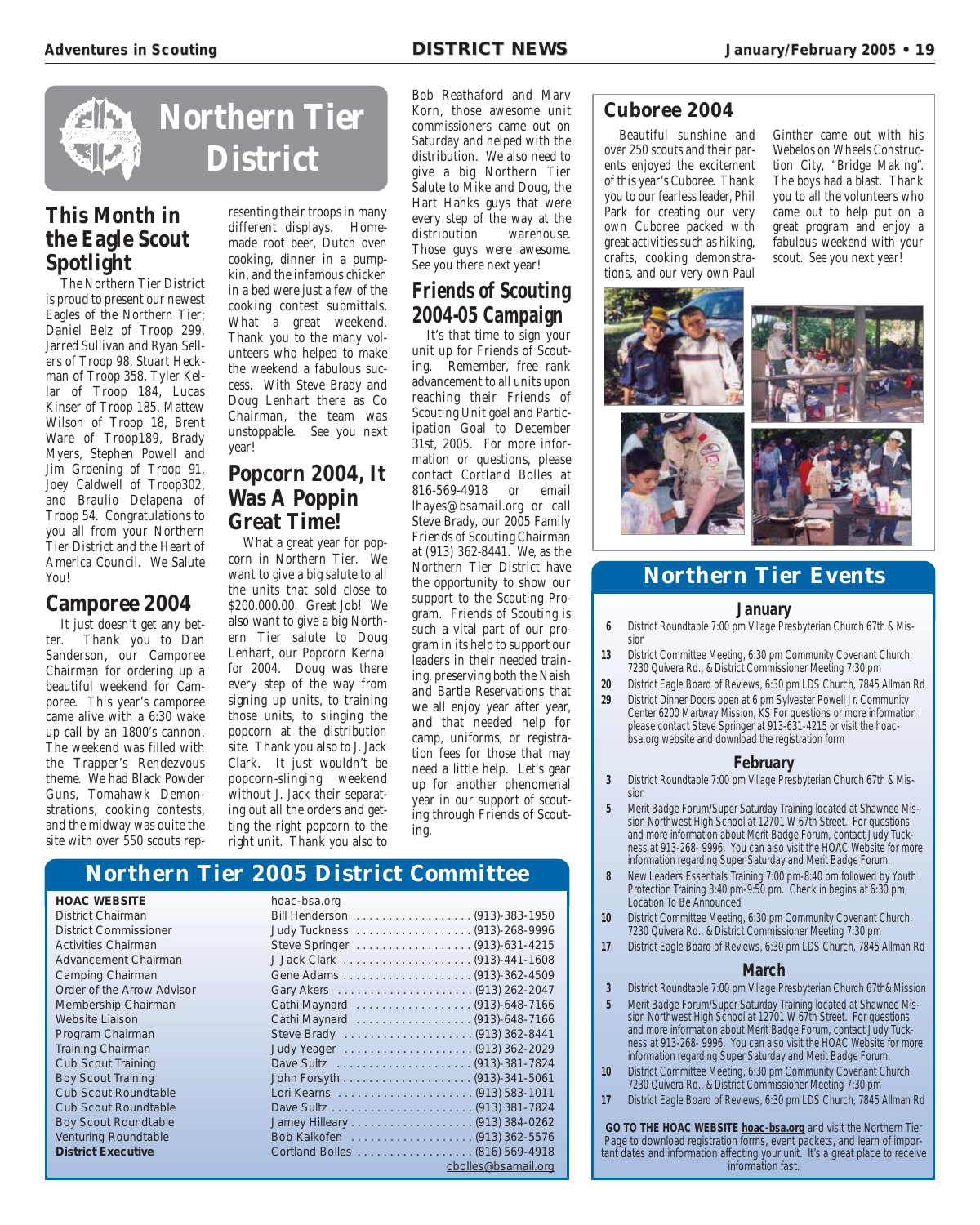

### **Day Camp 2005**

This is the 75th anniversary for Cub Scouts! We have a wonderful program planned for this summer. Our theme will be "Diamonds in the Rough". The dates for Day Camp are July 11-15th. We do not have a location currently but we are working on procuring a site for this year. If there is any questions please feel free to contact: **Dan Jackson** @ (816) 690-5906; **Mary Morri**s @ (816) 796-6657; or **Joe Myers** @ (816) 569-4983 or email at jmyers@bsamail.org.

#### **Family Friends of Scouting**



We are currently in the middle of Family Friends of Scouting campaign. Friends of Scouting is very important, without your



ers@bsamail.org.

**Popcorn Sale 2004**

Turn in for all money from popcorn is January 3rd and needs to be turned in at the council office. Located at 10210 Holmes Road Kansas City, KS 64131. For any questions please contact Lori Gooding @ (816) 569-4954 or Ross Pfannenstiel @ (816)

help a lot of the programs we offer could not be possible. We are currently setting up presentations for units. The presentations take between 5 to 8 minutes and can be done at Blue and Gold Banquets, Pack meetings, Troop meetings or any time when parent attendance is at the greatest. To set up a presentation please contact **Joe Myers** @ (816) 569-4983 or email @ jmy-

#### **February Training**

Cub Specific Training, New Leader Essentials and Youth Protection training as well as Venture Leader training will be held on February 5th at Beacon Heights Community of Christ Church 19402 E. Holke Rd. Independence. Training will begin at 9:00 am and will go until 3:30 pm. For specifics on cub training, please call Karen Burgess (816) 228-6911 and for Venturing call **Sue Grote** at (816) 229-1120.

#### **Klondike**

The Klondike Derby will be held on January 22, 2005 at George Owens Park in Independence. Registration is due January 6th, and can be turned in at Roundtable or at the Council Office. Unit registration is \$10 per unit and \$7 per person. There is also \$10 registration fee for units that will be camping overnight. Webelos Dens should contact their local troops for information about attending. Contact **Hugh Simpson** at (816) 650-4241 with any questions.

#### **Blue Elk 2004 District Committee**

569-4964.

| <b>District Chairman:</b>         |                                  |
|-----------------------------------|----------------------------------|
| <b>District Commissioner:</b>     |                                  |
| Vice Chair of Program:            | John Thornton H816-252-2104      |
| <b>Vice Chair of Operations:</b>  | Marv Sands H816-373-1212         |
| Vice Chair of HR:                 | Aaron Guest B816-201-1038        |
| <b>FOS Chair:</b>                 | Paul Broome  B816-941-0555       |
| Membership:                       | Lowell Brenton H816-373-7678     |
| Advancement:                      | Scott Howell H816-796-3747       |
| Training:                         | Bob Overly H816-795-7665         |
| Camping:                          |                                  |
| <b>Activities:</b>                |                                  |
| Communications:                   | Jeff Lawhon H816-228-9203        |
| <b>Scouts with Special Needs:</b> | Louise Rissler  H816-229-1254    |
| <b>Relationships:</b>             | Carl Grabiel H816-833-2933       |
| <b>District Director</b>          | Steve Roberts B816-569-4951      |
|                                   | sroberts@bsamail.org             |
| <b>Senior District Executive:</b> | Ross Pfannenstiel  B816-569-4964 |
|                                   | rpfannen@bsamail.org             |
| <b>District Executive:</b>        |                                  |
|                                   | jmyers@bsamail.org               |

#### **Blue Elk Events**

#### **January**

- **6** 7:00 p.m., Roundtable / Eagle Board of Review / Merit Badge Counselor Training / Order of the Arrow Chapter Meeting — Bingham 7th Grade Center, 1716 S. Speck Rd, Independence, MO
- **13** Commissioner's Meeting, 7:30 p.m. , Beacon Heights Community of Christ Church, 19402 E. Holke Rd., Independence, MO
- **21** District Committee Meeting, 7:30 p.m., St. Mark's Catholic Church, 3736 Lee's Summit Rd, Independence, MO
- **22** Klondike Derby, George Owens Park, 1601 South Speck Road, Independence, MO
- **29** District Dinner 6:00 pm, Adam's Pointe Conference Center, 1500 NE Coronado Drive, Blue Springs, MO

#### **February**

- **3** 7:00 Roundtable / Eagle Board of Review / COR Training / Order of the Arrow Chapter Meeting / Youth Protection Training — Bingham 7th Grade Center, 1716 S. Speck Rd, Independence
- **5** Cub Scout Specific Training & Venturing Leader Training, 9 am – 3:30 pm, Beacon Heights Community of Christ Church, 19402 E. Holke Rd., Independence, MO
- **10** Commissioner's Meeting, 7:30 p.m. , Beacon Heights Community of Christ Church, 19402 E. Holke Rd., Independence, MO
- **17** District Committee Meeting, 7:30 p.m., St. Mark's Catholic Church, 3736 Lee's Summit Rd, Independence, MO
- **22** Eagle Guest Chair Orientation, 7:30 p.m., Trinity Episcopal Church Scout Room, 409 N. Liberty, Independence, MO

#### **March**

- **3** 7:30 Roundtable / Eagle Board of Review / Merit Badge Counselor Training / Order of the Arrow Chapter Meeting / Fast Start Training — Location to Be Announced
- **8** New Leader Essentials training, 7:00 9:15 pm, Beacon Heights Community of Christ Church, 19402 E. Holke Rd., Independence, MO
- **10** Commissioner's Meeting, 7:30 p.m., Beacon Heights Community of Christ Church, 19402 E. Holke Rd., Independence, MO
- **17** District Committee Meeting, 7:30 p.m., St. Mark's Catholic Church, 3736 Lee's Summit Rd, Independence, MO
- **19** 8:00 am 4:30 pm, Scoutmaster & Assistant Scoutmaster Specific Training / Varsity Leader Training — Beacon Heights Community of Christ Church, 19402 E. Holke Rd., Independence, MO
- **29** 6:30 10:00 pm, Troop Committee Training, Beacon Heights Community of Christ Church, 19402 E. Holke Rd., Independence, MO



• Home Loans • Commercial Loans • Consumer Loans

#### 816-554-7000

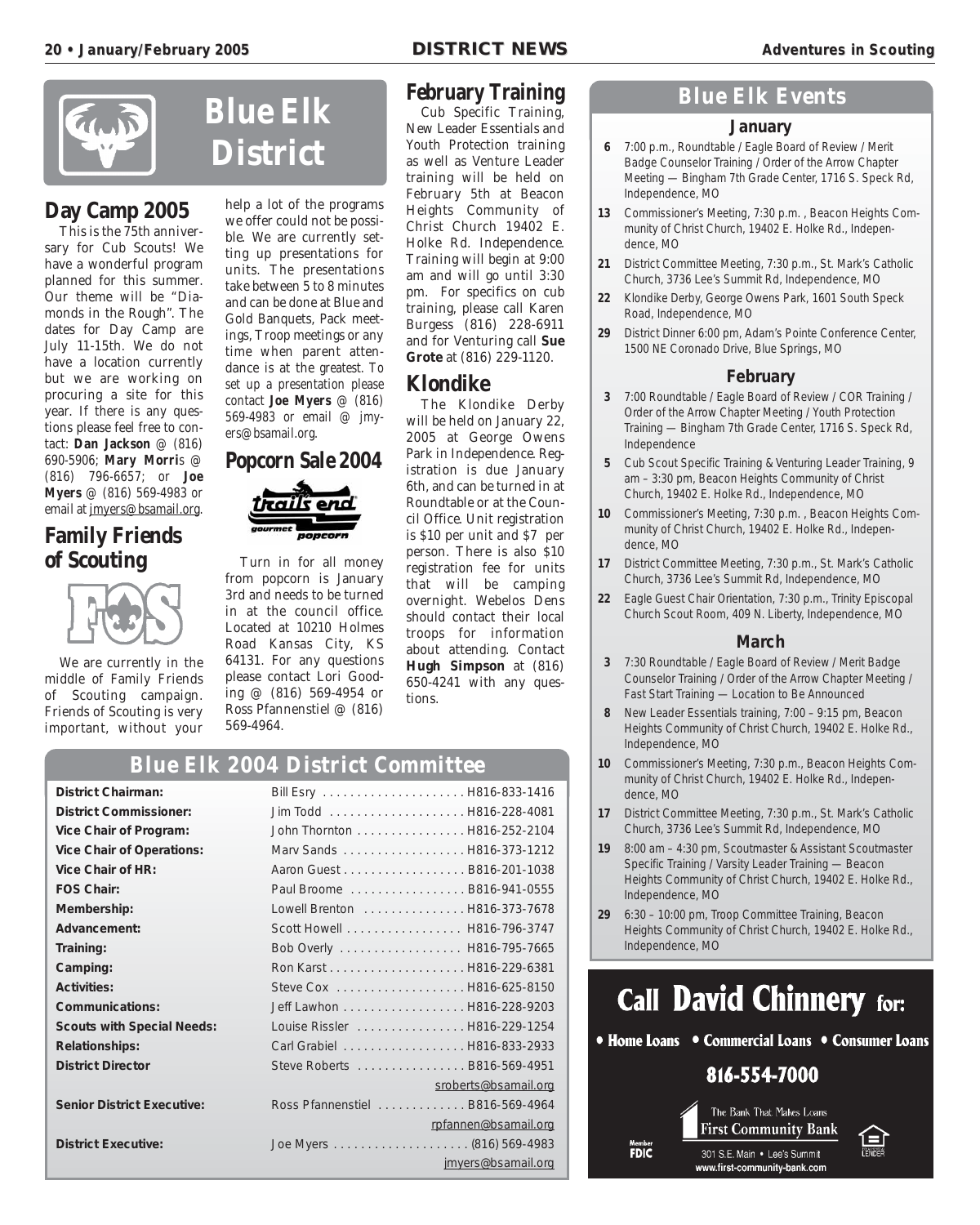

#### **Boy Scout Roundtable Update**

**JANUARY'S THEME** is Communications! Feature: Web Page for troops, Scout memorabilia.

**FEBRUARY'S THEME** is Pioneering! Feature: Rope types/knots, whipping Pioneering project, knot masters, tracking skills, and Youth Protection Training.

**MARCH'S THEME** is Environment! Feature: Low impact camping, weather, compacting trash, Boy Scout outdoor code.

#### **Eagle Scout Recognition Dinner**

The 2004 Eagle Scout Recognition Diner was held on October 14th at the Lawrence Country Club. Here is a recap from Assistant District Advancement Chairman, Rich Bailey, thanks for the info Rich, and to Keith for all the hard work!

A special thank is extended to Keith Wood, Pelathe District Advancement Chairman, for putting together last night's Eagle Scout Recognition Dinner. A crowd of about 80 was on hand to honor the 38 Scouts who achieved the Eagle rank during the past year–a new

# **Pelathe District**

District record, by the way! Troop 59 of Lawrence should be especially proud, as they were represented by 20 of the 38 Scouts who made Eagle this year.

Jim Terry, the Heart of America Council Executive, was the guest speaker and talked about Eagle Scouts and how they learn and display their own leadership styles. Jim said that Eagle Scouts are now "marked men" and simply that more is expected from them from now on.

Each new Eagle Scout was personally recognized and their Eagle project summarized. The new Eagles received an Eagle Scout paperweight as a token of their achievement.

Again, a big "how how" goes out to Keith Wood and all the others who made last night's dinner a great success!

#### **Pelathe District Recognition Banquet**

Make sure your night is free on Saturday, January 15th. That's when First United Methodist Church will play host to our Annual Recognition Banquet. This year's banquet will offer a chance food and fellowship and we'll honor this year's District Award of Merit recipients. For registration information please contact **Curtis Harris** at 816-569- 4961 or charris@bsamail.org.

#### **Bromelsick Christmas Party**

The 53rd Annual Bromelsick Christmas Party was held on December 4, 2004.

The Party was very different this year than previous years. It was earlier in the month, but was later at night, from 7:30 – 10:00 PM. The place was also different. It had been held at the Leid Center for the past several years, but his year was at the Lawrence (Freestate High School) Aquatic Center and the Small Gym next to the swimming pool. Santa and his helpers were there to show the way.

#### **100% Boys Life**

Does every family in your unit have Boys' Life? If not, the charter renewal period is an excellent time to promote the importance of Boys' Life to the youth and parents within your unit. Boys' Life is not only a program enhancement, but also a source of useful information for youth of all ages. We encourage every unit within the Pelathe District to strive for 100% Boys' Life.

#### **Sign Up for the Pelathe-L**

The Pelathe District Email List Serve Also known as The Pelathe-L, allows you to send an email message to

#### **2005 Pelathe District Committee Chairs**

| <b>District Chairman</b>                |                               |
|-----------------------------------------|-------------------------------|
| Vice Chairman                           |                               |
| <b>District Commissioner</b>            |                               |
| <b>District Commissioner (incoming)</b> |                               |
| Advancement                             |                               |
| <b>Activities</b>                       | Mike McCurdy (785) 542-3050   |
| Training                                |                               |
| Training                                |                               |
| <b>Membership/Relationships</b>         |                               |
| <b>Communications</b>                   | Dave Berkowitz (785) 841-7247 |
| <b>NESA</b>                             |                               |
| <b>Boy Scout Roundtable</b>             | Annelee Marsh (785) 843-5521  |
| <b>Cub Scout Roundtable</b>             | Clay Kappleman (785) 841-3603 |
| Venturing                               |                               |
| <b>District Executive</b>               | Vacant                        |

all who are signed up on the list, and lets you get information out quickly. It also lets you stay in touch and have up to date information.

Sign up by going to http://pelathe.lawrence.ks.us and clicking on the Subscribe/Unsubscribe link.

#### **Pelathe Events**

#### **January**

- **6** Roundtable, First Baptist Church, 1330 Kasold, 7:00 PM.
- **15** District Dinner, First United Methodist Church, 6:30 PM
- **20** District Committee Meeting, Bishop Seabury Academy, 4120 Clinton Parkway, 7:00 PM. District Committee Chairpersons.

#### **February**

- **3** Roundtable, First Baptist Church, 1330 Kasold, 7:00 PM.
- **17** District Committee Meeting, Bishop Seabury Academy, 4120 Clinton Parkway, 7:00 PM. All District Committee Members.
- **17** District Commissioners Meeting, Bishop Seabury Academy, 4120 Clinton Parkway, 7:00 PM. All Commissioners.
- **18-20** Winter Camping Event, Camp Bromelsick

#### **March**

- **3** Roundtable, First Baptist Church, 1330 Kasold, 7:00 PM.
- **5** District Pine Wood Derby, more information at the January Roundtable.
- **17** District Committee Meeting, Bishop Seabury Academy, 4120 Clinton Parkway, 7:00 PM. District Committee Chairpersons.

# **2005 National Jamboree**

The 2005 National Jamboree will again be held at Fort A.P.Hill in Virginia, from July 25 to August 3, 2005. If you are interested in participating in the 2005 National Jamboree, either as a Scout, Jamboree Staff, or if you would like more information on the National Jamboree, visit the National website at www.scouting.org/jamboree.

If you are a Heart of America Council Boy Scout and are interested in being selected as one of the 144 Scouts who will be representing our council at the Jamboree, fill out the youth application found on the National Website and send it along with a \$125.00 non-refundable deposit to:

> **HOAC Jamboree Committee Heart of America Council Boy Scouts of America 10210 Holmes Road Kansas City, Mo. 64131**

The Jamboree fee of \$1,600.00 includes a two day tour of Washington D.C. and ten days at the National Jamboree site at Fort A.P. Hill in Virginia.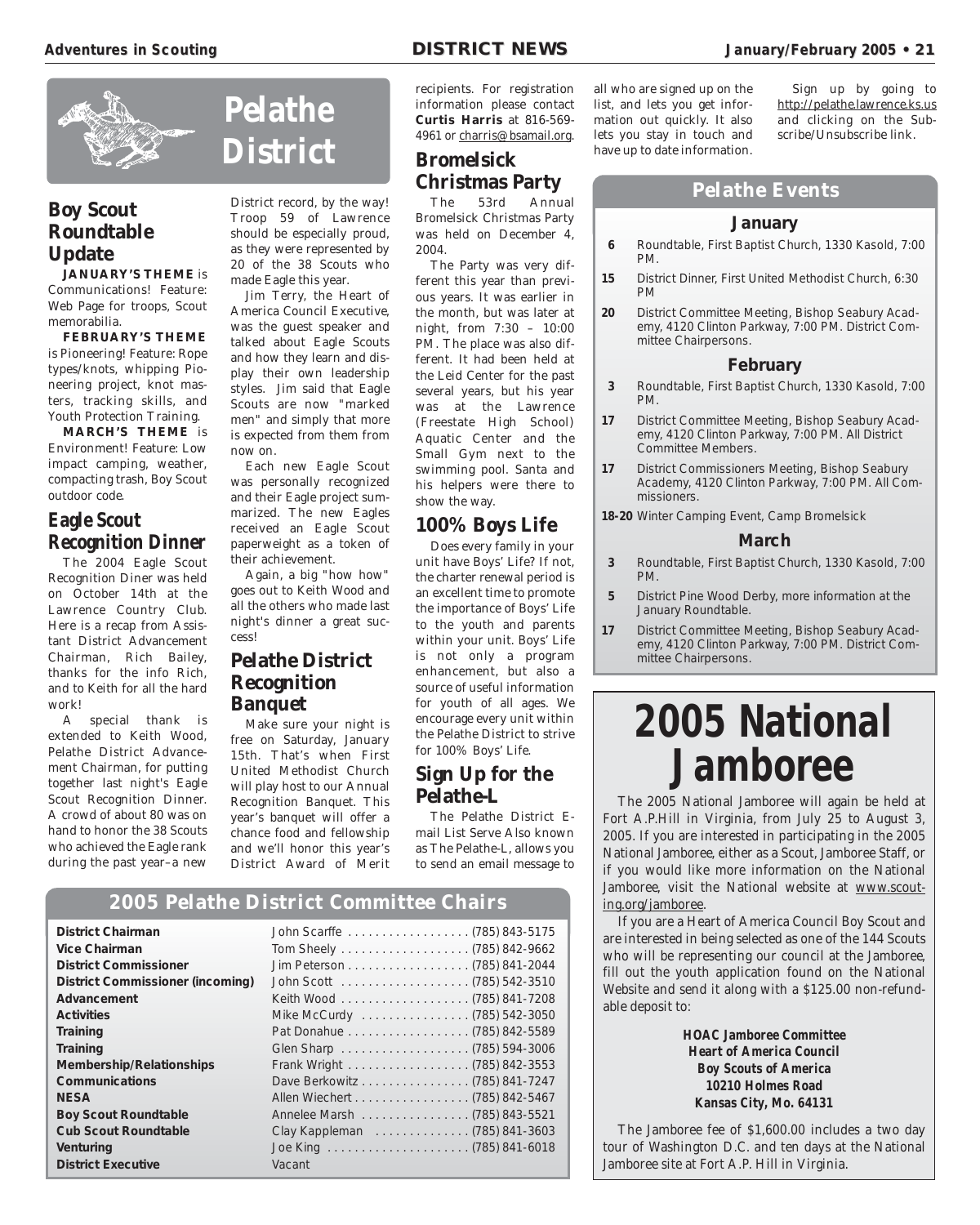### **Exploring**

#### **Contact Information**

Your post is important to us. While we visit with all advisors regularly, we are available to address your needs and concerns as they arise. Please contact either **Lisa Hayes**, Exploring Director, at 816.569.4972 or lhayes@lflmail.org; or **Adam Berthot**, Senior Exploring Executive, at 816.569.4970, or aberthot@lflmail.org.

#### **Got E-mail?**

Would you like updated Exploring information? Want to know about the latest resources available to your post's leadership? Send us an e-mail and we will add you to our group listing. Your information will be kept confidential.

#### **2005 National Fire/Emergency Services Exploring Conference**

**DATES:** June 20-24, 2005 **WHERE:** Texas Engineering Extension Service, Texas A&M University, College Station, Texas.

#### **COST:** \$350 per person. **REGISTRATION:** The Post Reservation/Security Deposit Form is available online and through your Exploring Executive. Posts should complete the form and obtain the local Learning for Life office signature for approval. Forward the form, along with a \$100 post deposit, to the national office. You must be a registered participant of an Explorer post to attend.

**PROGRAM:** The program is several days of exciting competitions and events:

**Team competitions**. CPR and Movement, Spinal Immobilization and Move, Arson Investigation, Bunker Gear and SCBA Relay, Room Search, Paramedic Biking Competition, Make & Break, Ladder Raise.

**Individual events.** One-Person CPR, Candidate Physical Ability (CPAT), Written Examination, Initial Size-Up and Incident Command, Wildfire Shelter Deployment, Bunker Gear and SCBA, Drill Competition.

**Seminars.** CAREER TRACT: Exploring career option in the fire service, EMS: New technologies review and operations of "Charlie," TEXAS FOREST

SERVICE: Space shuttle recovery, INDUSTRIAL FIREFIGHTING: What are the differences: industrial vs. municipal, DANIELLE SMALLEY FOUNDATION: Pipeline safety and awareness, USAR K-9 RESCUE: Review of use of canine search and rescue, TERROR-ISM AND WEAPONS OF MASS DESTRUCTION: Fire service role in Homeland Defense; LPG EMERGEN-CIES: LPG awareness and operations, FIRE PREVEN-TION AND INVESTIGA-TIONS: Overview of fire prevention and arson investigation, PROTECTIVE CLOTHING: Types and use of personal protective equipment, FIREFIGHTING TOOLS: Course review and application of new tools used in the fire service, TEXAS TASK FORCE ONE: NYC response and USAR training.

**View the conference guidebook online at www.learningforlife.org/ exploring/fire**

#### **2005 National Health Careers Exposition**

**DATES:** August 3-7, 2005<br>**WHERE:** The Nation The National Institutes of Health and the Uniformed Services University, Bethesda, Maryland.<br>COST: \$400 per per S400 per person (both youth and adults), which covers the cost of meals, housing accommodations, and extracurricular activities. The National Health Careers Exploring Committee will offer a limited number of scholarships to help defray expenses for posts to attend the exposition.

**REGISTRATION:** A promotional brochure with registration form for the exposition will be sent to all health post advisors this fall.

**PROGRAM:** This 3-1/2 day conference will have participants spending two full days on the campus of the Uniformed Services University and one full day at the National Institutes of Health. Participants will attend interactive workshops and seminars focusing on a variety of health-care career options such as medicine, dentistry, veterinary, allied health, pharmacy, osteopathic, chiropractic, nursing, and podiatry. Participants will also have time for extracurricular activities, including an opening banquet and dance with live entertainment, a tour of Washington, D.C., and much more.

**View the conference brochure online at www.learningforlife.org/ exploring/health**

#### **Post Fundraising Ideas**

If your post needs fundraising ideas, to support post activities or program enhancements please visit the Learning for Life website at www.learningforlife.org, click on "Exploring," navigate to "New Resources" and click on "Resources for Exploring Leaders", then navigate to "How to Earn Money."

#### **Parents: An Untapped Resource for Posts**

Parents are probably not utilized as much as they could be to ensure the success of your post. Here are some tips for enhancing parental involvement in various programs.

At the post's next meeting or firstnighter this spring, invite the participants' parents to attend. Distribute the adult resource survey form to identify the interests and abilities of the Explorers' parents. Getting parents involved with a post as a leader or committee member can help you efficiently execute your role as advisor. With the participating organization's approval, parents may serve as coordinators for fund-raising events, or activity chaperones and coordinators, among others. Moreover, parental involvement is a great youth retention tool.

The adult resource survey is available through the Learning for Life office.

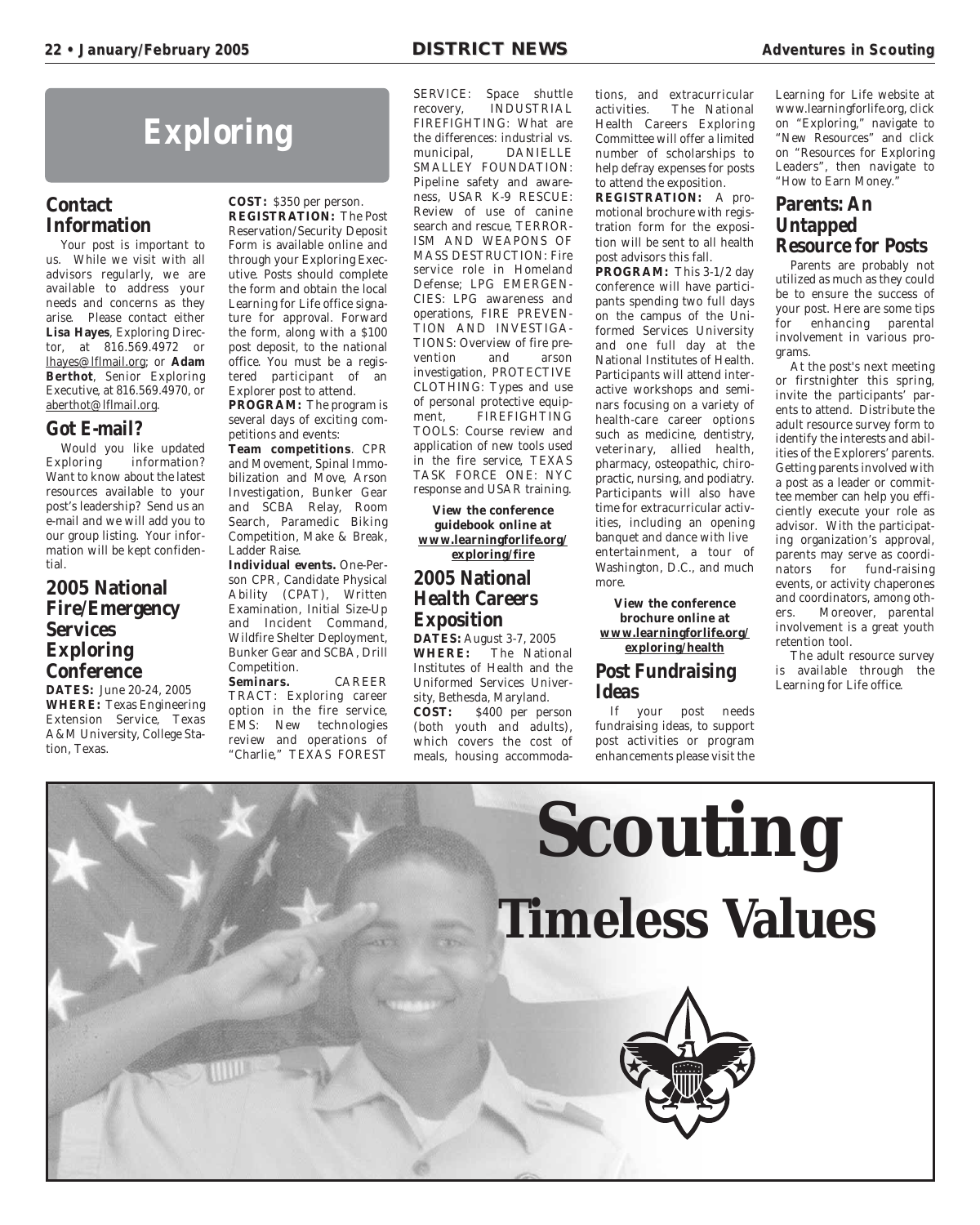

### **Pioneer Trails District**

#### **2004 Quality District**

#### **The Whitney M. Young Jr. Service Award Dinner**

On Sunday November 14, 2004, the Heart of America Council honored two individuals with the Whitney M. Young Jr. Award: David A. Smith of the Boys and Girls Club of Greater Kansas City and Leo Long, the President of Long Motor Corporation.

The speaker of the evening, Chris McIntyre, began the evening by delivered a captivating invocation. When David A. Smith and Leo Long individually took the stage, one could immediately see why each individual was honored with the Whitney M. Young Service Award. They spoke so eloquently about their life's struggles and how important it is to enhance our youth's experience by providing them with the opportunity to be a scout.

The evening ended with a moving power point presentation intertwined with the poetic words of "He Ain't Heavy, He's My Brother," an inspirational song and poem about the selfless efforts of one man to another. This was one of the best Whitney M. Young dinners in Pioneer Trails history. Please be a part of the celebration next year, it is a humbling experience!

#### **2055 Friends of Scouting**

Have you made that pledge? Have you signed up your unit for a family presentation? Have you volunteered to be a presenter? Year after year we ask for you help and you all are there with open arms and support. Well, we ask for you help once again in making vital contributions to Scouting in the Pioneer Trails District. This is more than just financial support; it is an opportunity to

ensure that an investment has been made towards our greatest asset…our youth. Please do your part and support a program that promotes citizenship, creates more opportunity for youths to join scouting, and enhances the lives of over 7,000 youth in the Pioneer Trails District.

Schedule your Troop or Pack for their Friends of Scouting presentation today. Sign up at any upcoming roundtable or call **Tom Holley** at 816-942-1297

#### **Popcorn Sales**

Did you sell this year? Have you seen the great<br>incentives? Have you Have you turned in all your forms? Popcorn sales ended on November 9th, which means that all troops and packs that sold this year, should have turned in their forms already. Makes sure that everyone who purchased popcorn receives his or her product. Sale ended November 7th final pick up time was November 19th and 20th, and popcorn payments are due by January 3rd.

Please make the effort to follow through with your popcorn sales, whether it is to deliver your remaining popcorn or turning in your final payments. If you have any further popcorn questions, please call: **Lori Gooding** at 816-569-4954.

#### **Merit Badge Academy**

Here is your chance to acquire those Merit Badges you've been waiting for. On January 22nd, 2005 your scouts will be able to select through the various Merit Badges that are being offered this winter. Sign your scouts up for the Merit Badge Academy today by contacting **Pat Parks** at 816-333-5904 or **Bill Tabolsky** at 816-941-3593. Signups will also be available at roundtable.

#### **Training**

When was the last time you attended training? Well, if it has been a while, then this is your queue. We invite you to join the Pioneer Trails District training team's Spring Training Extravaganza April 16 and 27th! The training is for leaders in every position in Scouting, so it can and will benefit everyone. Plan now to be there and don't miss the fun again. For more information call: **Dr. Norman Kahn** (913) 341-4792.

#### **Pioneer Trails District**

Make plans now to attend this years District Dinner, where we recognize the volunteers who have made a difference in Pioneer Trails in 2004. George Weaver will spearhead this event, which will take place at Colonial Presbyterian Church on Saturday, February 5th of 2005. Make reservations now to attend this esteemed event. All honored volunteers are from our district, so come out and show your support. You won't want to miss our 2004 Awards of Merit presentation!

#### **Pioneer Trails Events**

#### **January**

- **6** District Commissioners Meeting 6:30 p.m. Central United Methodist.
- **6** Roundtable 7:30 p.m. Central United Methodist.
- **14** January Charter Due Date
- **18** District Committee Meeting 7:30 p.m. VFW Headquarters, 3400 Broadway.
- **22** Merit Badge Marathon Hogan Preparatory Academy, 1221 East Meyer Blvd.
- **26** FOS Campaign Kick-Off Dinner (Overland Park Convention Center)

#### **February**

- **3** District Commissioners Meeting 6:30 p.m. Central United Methodist.
- **3** Roundtable 7:30 p.m. Central United Methodist.
- **15** District Committee Meeting 7:30 p.m. VFW Headquarters, 3400 Broadway.
- **24** District Dinner Colonial Presbyterian , 95th and **Wornall**

#### **March**

- **3** District Commissioners Meeting 6:30 p.m. Central United Methodist.
- **3** Roundtable 7:30 p.m. Central United Methodist.
- **15** District Committee Meeting 7:30 p.m. VFW Headquarters, 3400 Broadway.

#### **2005 Pioneer Trails District Committee**

**District Chairman:** Dennis Cross . . . . . . . . . . . . . . . . . . 816-444-7989 **District Vice-Chairman:** Fred DeFeo . . . . . . . . . . . . . . . . . . . 816-942-0675 **District Commissioner:** Jim Bernard Jr. . . . . . . . . . . . . . . . . 913-385-7088 **Advancement Chairman:** Bill Tabolsky . . . . . . . . . . . . . . . . . . 816-941-3593 **Activities Chairman:** Michael Grimaldi . . . . . . . . . . . . . . . 816-363-7949 **Camping Chairman:** Jay Reed . . . . . . . . . . . . . . . . . . . . . 816-228-4438 **Membership Chairman:** Julie Hill . . . . . . . . . . . . . . . . . . . . . . 816-361-3385 **Mic-O-Say Memorial:** Don O'Neal . . . . . . . . . . . . . . . . . . . . 816-925-6567 **Public Relations Director:** Carol DeFeo . . . . . . . . . . . . . . . . . . 816-942-0675 **Relationships Chairman:** Jon Voss . . . . . . . . . . . . . . . . . . . . . . 913-488-3548 **Special Needs Chairman:** Carole Gaither . . . . . . . . . . . . . . . . . 816-523-5380 **Training Chairman:** Norman Kahn . . . . . . . . . . . . . . . . . . 913-341-4792 **District Director:** Matt Gettys . . . . . . . . . . . . . . . . . 816-569-4971 **District Executive:** Brian Tobler . . . . . . . . . . . . . . . . . . . 816-569-4985

#### **ADVENTURES IN SCOUTING**

Published January/February, March, April, May, June/July, August, September, October, November/December by the Heart of America Council, Boy Scouts of America. Mailed without charge to all Cubmasters, assistant Cubmasters, den leaders, den leader coaches, Tiger Cub den leaders, Webelos leaders, Scoutmasters, assistant Scoutmasters, Team Coaches, Explorer Advisors, assistant Explorer Advisors, Venturing crew leaders, unit chairmen, chartered organization representatives, district committee, all commissioners, all board members, and can be found on our website, www.hoacbsa.org

**PRESIDENT** Clifford W. Illig

**VICE PRESIDENTS** Rick Boeshaar E. Frank Ellis Thomas J. McCullough Terry K. Miller Charlie Tetrick

**TREASURER** Stephen M. Clifford **LEGAL COUNSEL** David A. Fenley

**SCOUT EXECUTIVE** James J. Terry, Jr. **EDITOR** Lori Gooding

**COUNCIL COMMISSIONER** Del Wilkinson